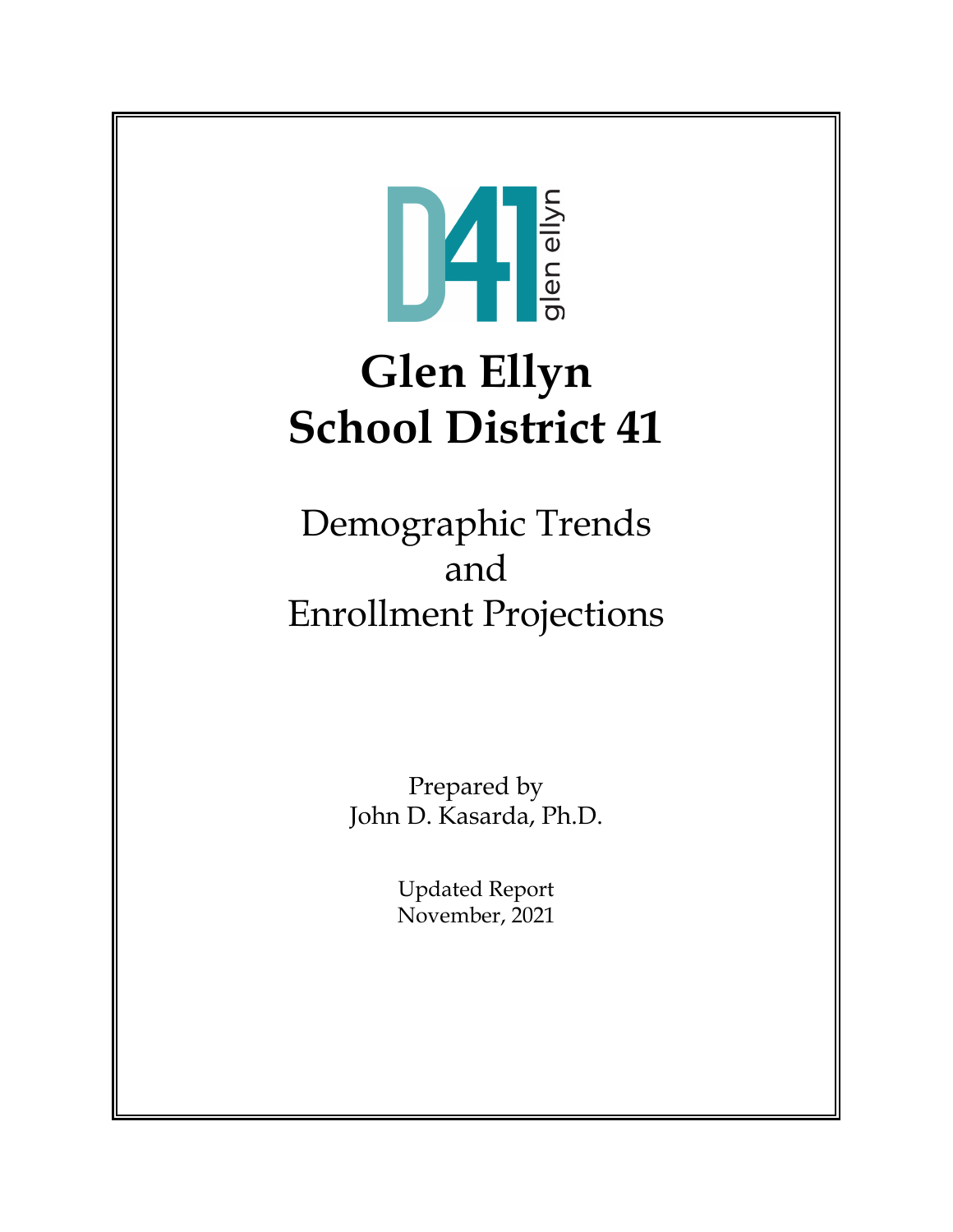# **Table of Contents**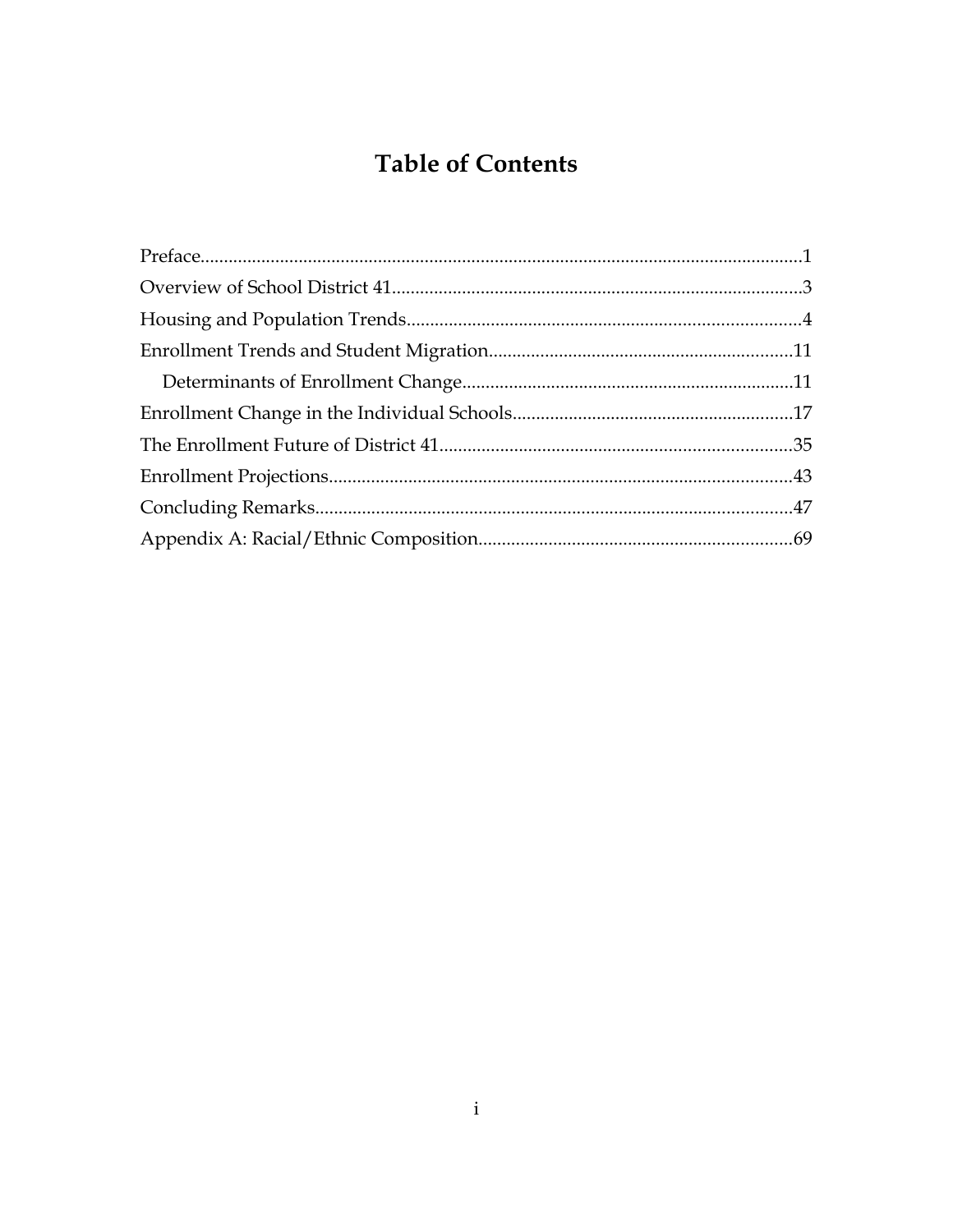## **Preface**

This report updates population and housing trends within Glen Ellyn School District 41 and assesses the implications of these trends for future enrollments at the individual schools and district as a whole. The objective of this report is fourfold. First, I shall discuss residential development patterns and demographic dynamics underlying historical and recent enrollment changes in the District. Next, I shall assess annual enrollment changes in District 41 schools during the past twenty years and analyze student migration patterns and other sources of these enrollment changes. I shall then discuss new housing prospects, housing turnover (including tear-downs) and other factors impacting family inmigration that will shape future enrollments in the District and the individual schools. Finally, I shall project enrollment, by grade and by year, for each of the four elementary schools through school year 2026–27, and at Hadley Junior High School and the District as a whole through school year 2030–31.

All enrollment projections will be in the form of three separate series based on different assumptions about future fertility rates, housing turnover and family migration to District 41 and the elementary school attendance areas. These three series will provide forecasts by grade and by year of (A) the minimum number of students that may be anticipated, (B) the most likely number of

1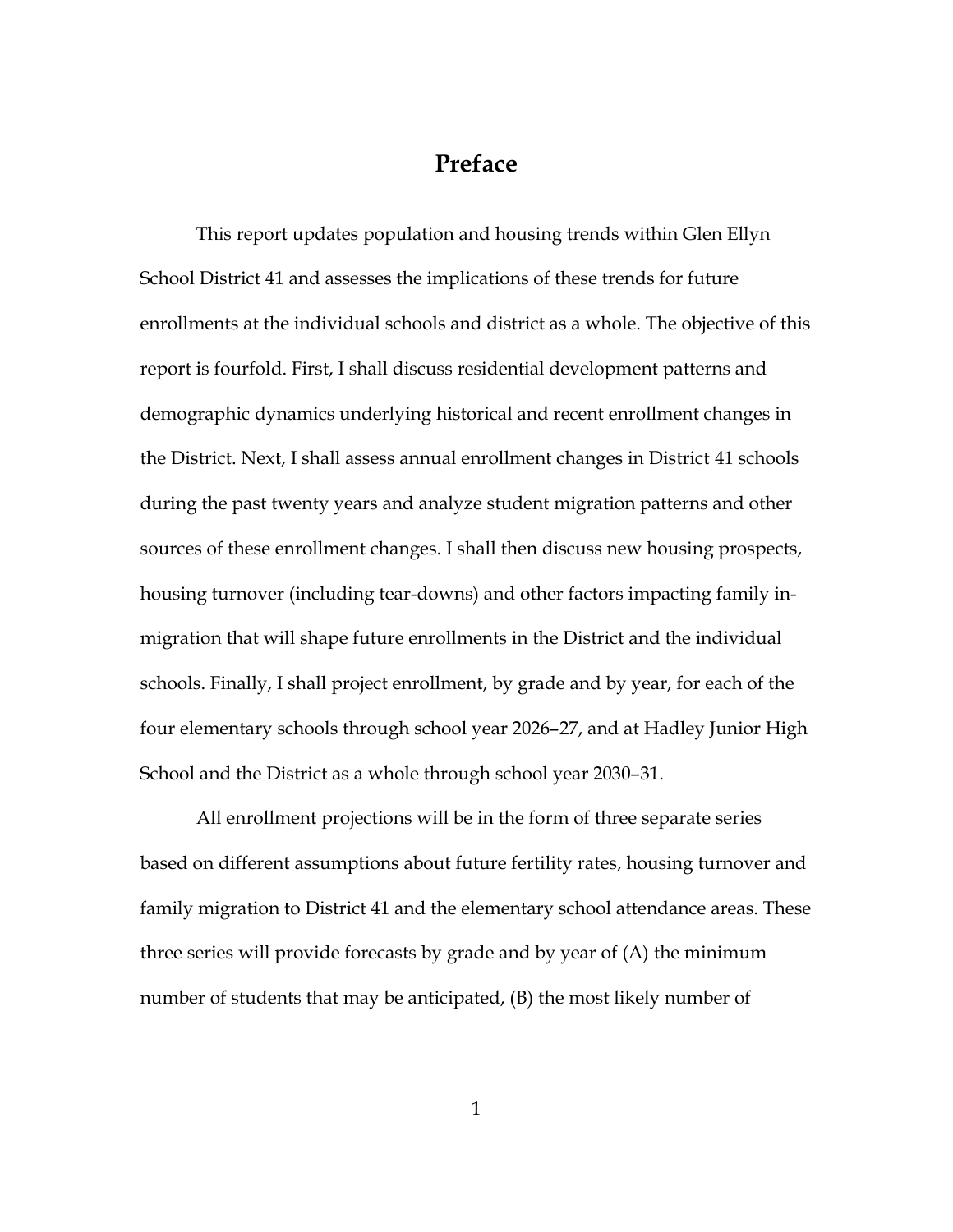students to be expected, and (C) the maximum number of students that can possibly be foreseen.

In conducting the analysis that follows, I benefited from data provided by administrators of District 41 and local officials. I would like especially to acknowledge Eric DePorter, Assistant Superintendent of Finance, Facilities and Operations, Marylou Gehringer Registrar, and other District staff who assembled much of the information upon which this study is based. I would also like to acknowledge village planners who provided information on potential future housing development in District 41. For their fine assistance and that of others who contributed to this study, I am most appreciative.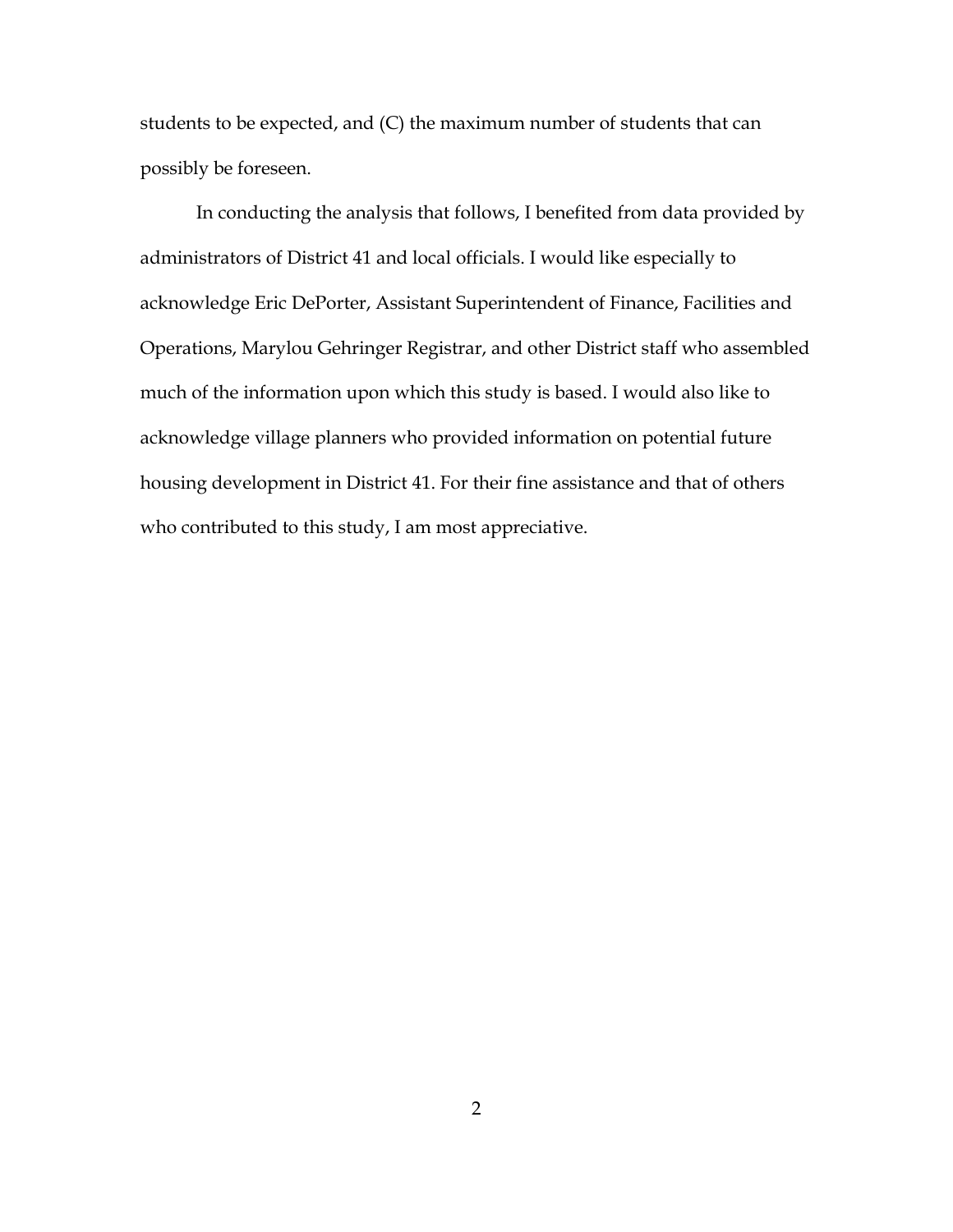### **Overview of School District 41**

Glen Ellyn School District 41 lies in the western suburbs of Chicago, just over 20 miles from the center of the city. The District serves a major part of Glen Ellyn and small portions of Carol Stream, Glendale Heights, Lombard and Wheaton, plus unincorporated parts of Milton and Bloomingdale Township. Primarily residential in nature, virtually all of the incorporated and unincorporated areas of District 41 are built-out.

In fall 2021, 2,362 students (including 116 pre-K) are attending the district's four elementary schools (Abraham Lincoln, Benjamin Franklin, Churchill and Forest Glen) and another 1,111 students attending Hadley Junior High. The annual State Report Card shows District 41 students consistently exceeding national, State and DuPage County performance standards. A high percentage of District 41 students continue on to colleges and universities.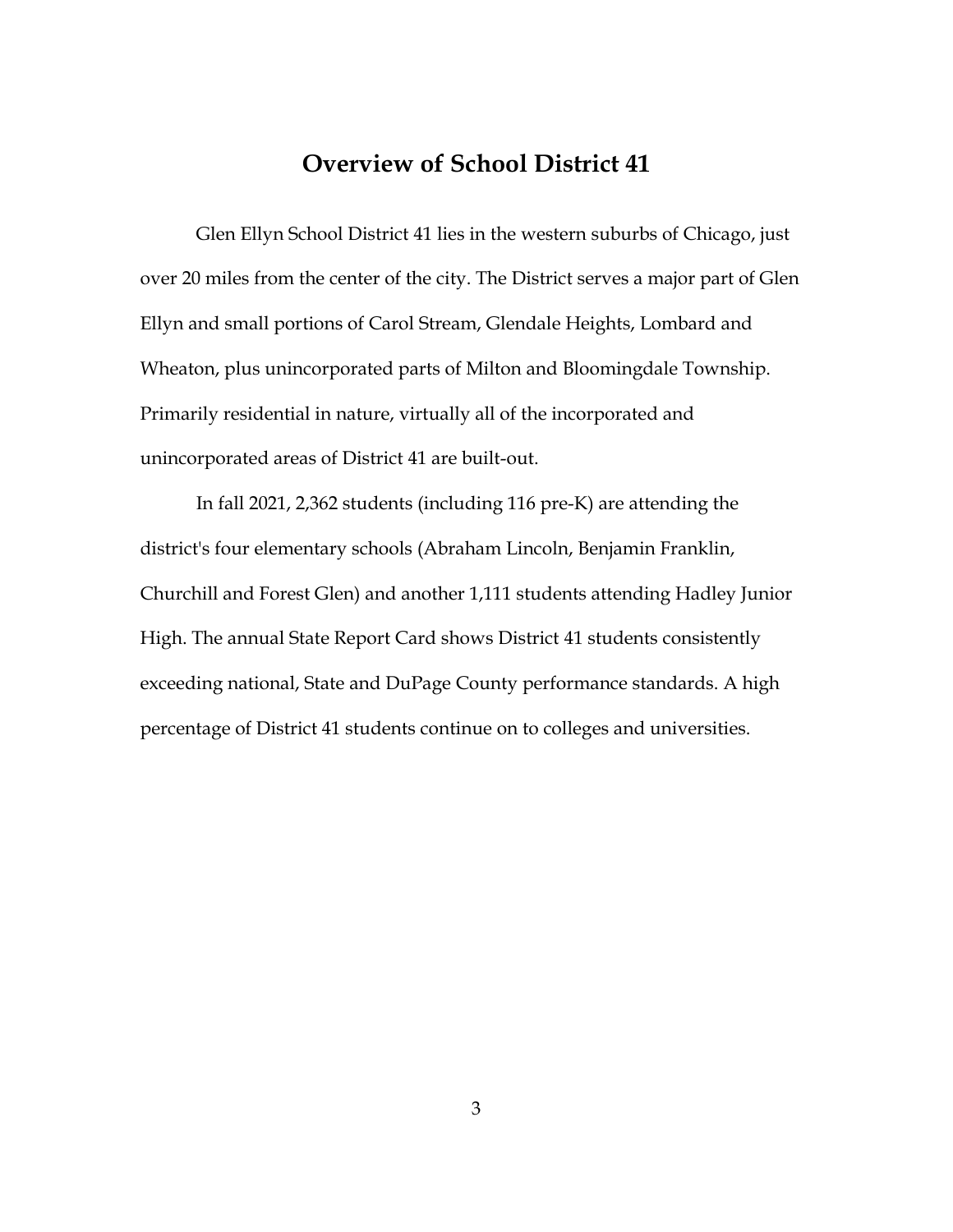### **Housing and Population Trends**

Like many of Chicago's more mature suburban areas, District 41 experienced a flurry of single family housing construction during the 1950s and 1960s. The vast majority of newly constructed homes contained three or more bedrooms and were modestly priced. As late as 1970, the median value of owneroccupied units ranged from \$23,800 in Carol Stream to \$32,200 in Glen Ellyn (see Table 1). These new modestly priced housing units attracted large numbers of young families with children leading to a boom in preschool and school-age residents during the 1950s and 1960s, especially in Glen Ellyn, as may be seen in Table 2.

New housing construction slowed in Glen Ellyn during the 1980s and afterward, and existing residential units appreciated in value. High mortgage interest rates in the late 1970s and early 1980s combined with fewer parcels of developable land reduced both housing turnover and new construction considerably. By the 1990s most of the District was essentially built-out. As housing values continued to appreciate, scattered tear-downs and rebuilds began to occur. New replacement homes tended to be at least one-bedroom larger and often up to double the square footage.

With mortgage interest rates dropping in the mid-1980s and remaining at relatively low levels through the 1990s, and a growing number of empty-nester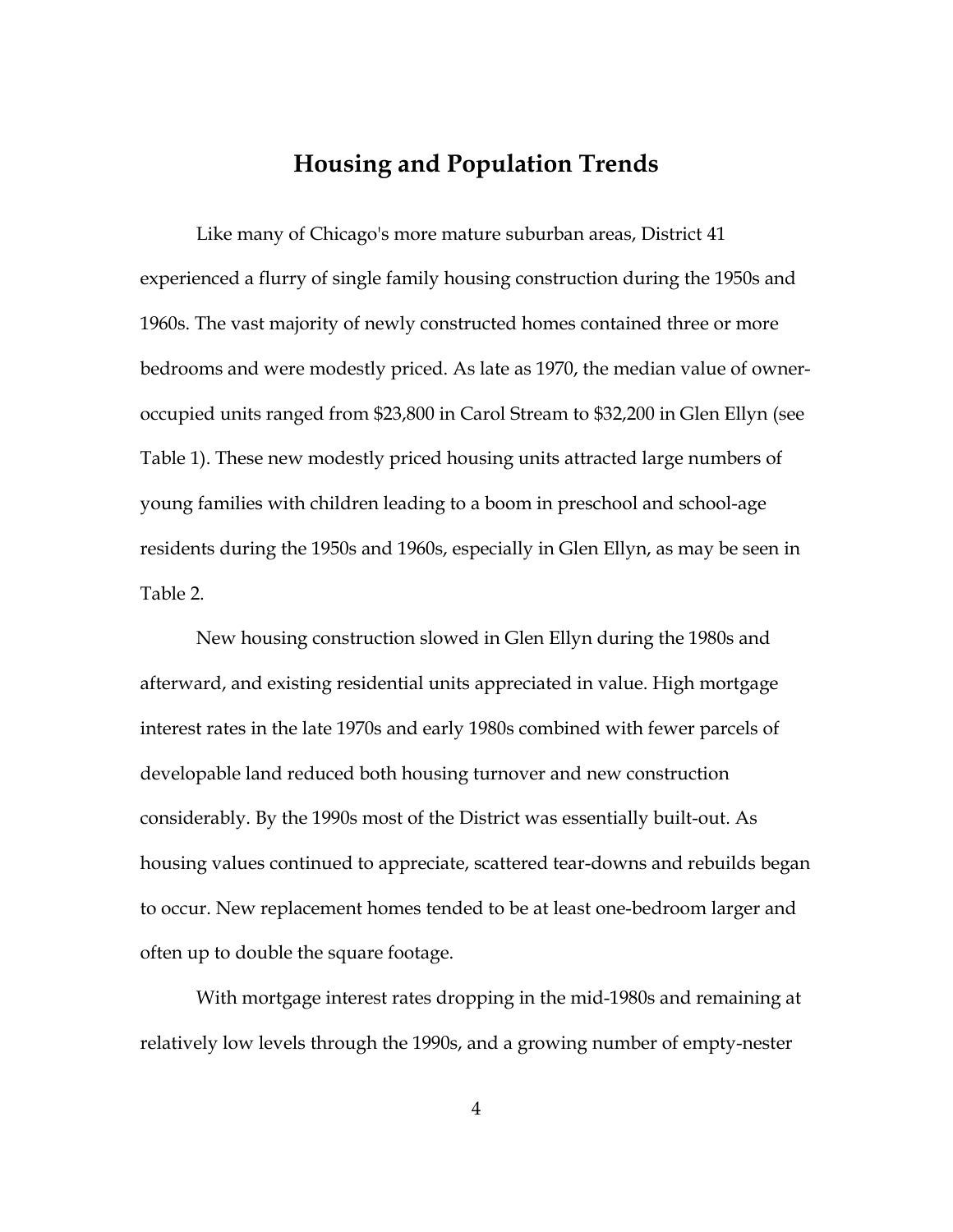homes coming on the market, housing turnover to younger families with preschool and elementary school age children increased. Thus, as shown in Table 2, the preschool and school-age population in Glen Ellyn rose markedly through 2000. A more mixed picture characterized the other communities served by District 41 with both Lombard and Wheaton exhibiting declines in their preschool populations by year 2000.

Between 2000 and 2010, Glen Ellyn's preschool population dropped considerably as did those in Carol Stream and Wheaton. While the school-age populations also sharply declined in nearby villages, Glen Ellyn held its own. Estimates from the 2010 through 2019 from the American Community Survey suggest that Glen Ellyn's population under age 5 expanded modestly between 2010 and 2019 while its population ages 5–9 stabilized.

One important demographic factor to note also in Table 2 is the major increase in the size of Glen Ellyn's population age 65+ between 2010 and 2019. Should the housing market remain strong in coming years there should be further housing turnover to younger families. Regarding this market, Figure 1 presents the average monthly number of housing units sold in Glen Ellyn between January 2012 and September 2021 along with the median sales price. Note the upswing in monthly home sales and in prices since 2019.

However, as will be shown later, births to residents in the Glen Ellyn area dropped considerably from 2015 to 2020. If it were not for relatively robust

5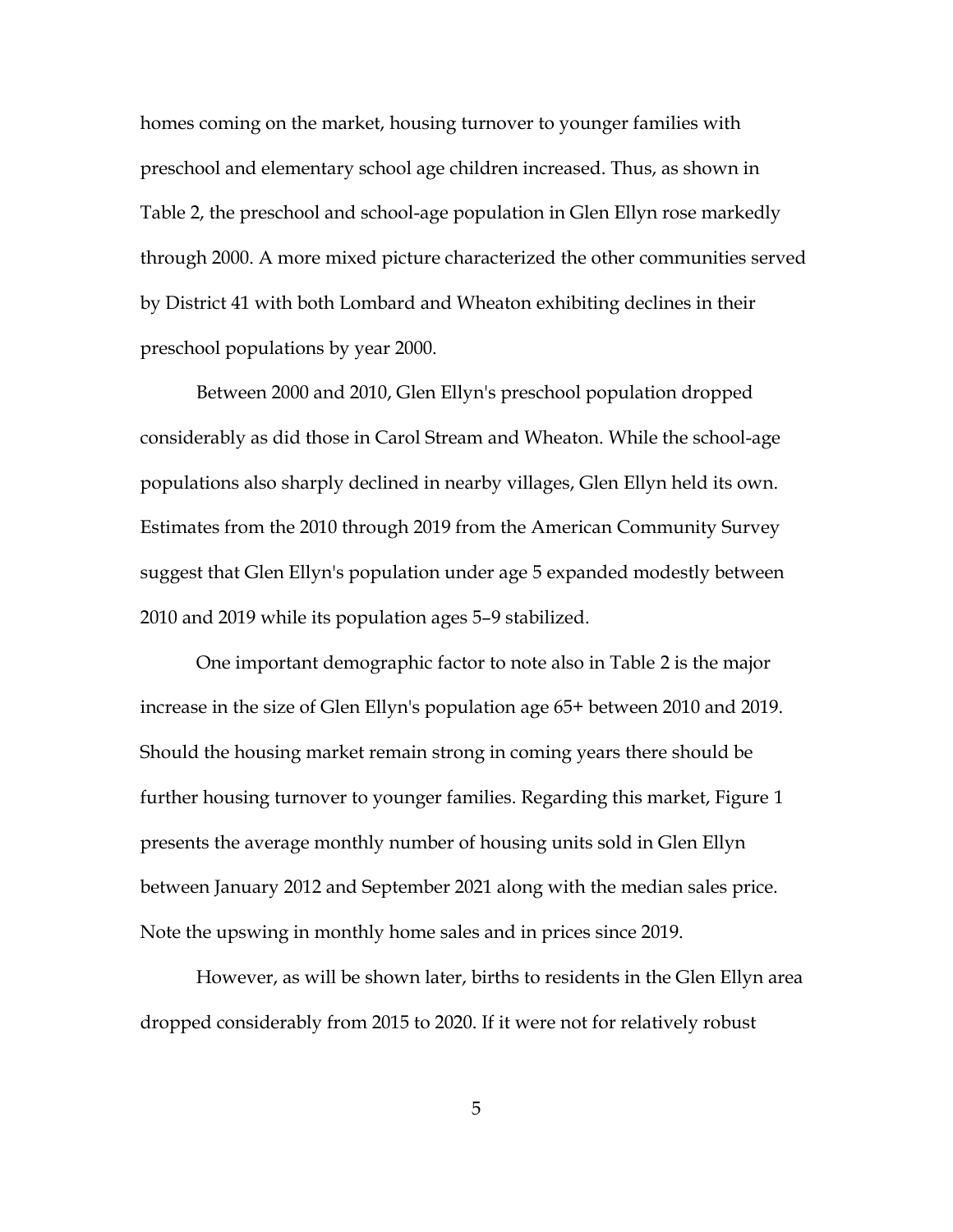housing turnover by empty-nesters, the preschool population would have substantially declined. I now turn to the implications of these factors for enrollment changes in District 41 and its individual schools.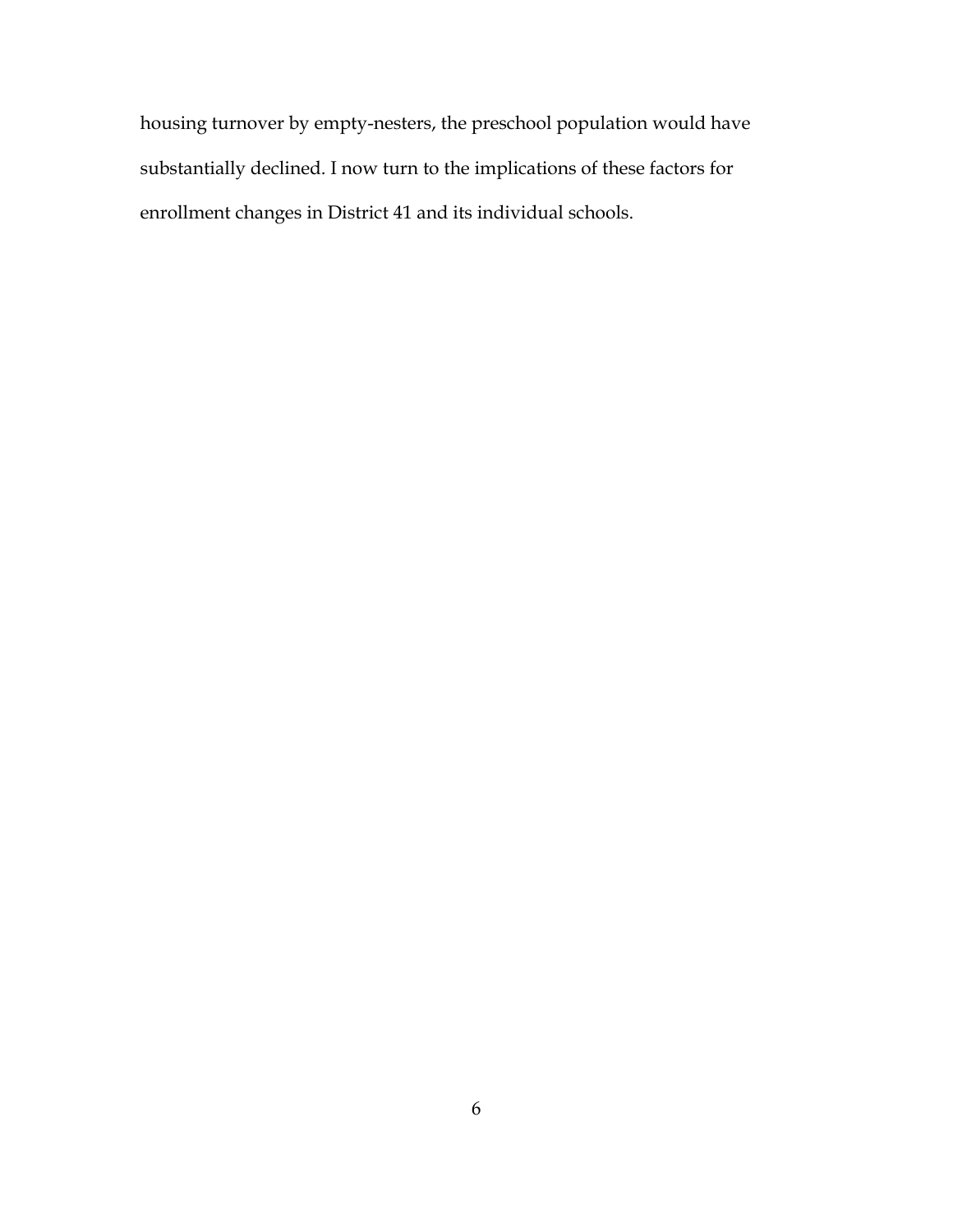### Median Value of Owner-occupied Housing Units in Villages Served by District 41: 1950 to 2019

| Village          | 1950     | 1960     | 1970     | 1980     | 1990      | 2000      | 2019      |
|------------------|----------|----------|----------|----------|-----------|-----------|-----------|
| Glen Ellyn       | \$16,371 | \$23,700 | \$32,200 | \$85,400 | \$162,500 | \$274.800 | \$453,900 |
| Carol Stream     |          |          | \$23,800 | \$76,600 | \$128,700 | \$170.400 | \$247,600 |
| Glendale Heights |          |          | \$23,900 | \$68,000 | \$105,500 | \$142,800 | \$194,400 |
| Lombard          | \$13,140 | \$18,900 | \$26,200 | \$70,700 | \$118,000 | \$168,500 | \$261,200 |
| Wheaton          | \$14,880 | \$21,200 | \$29,000 | \$81,000 | \$148.700 | \$222,100 | \$358,000 |

Source: U.S. Bureau of the Census. Decennial Census of Population and Housing, 1950, 1960, 1970, 1980, 1900, and 2000; and 2015-2019 American Community Survey 5-Year Estimates.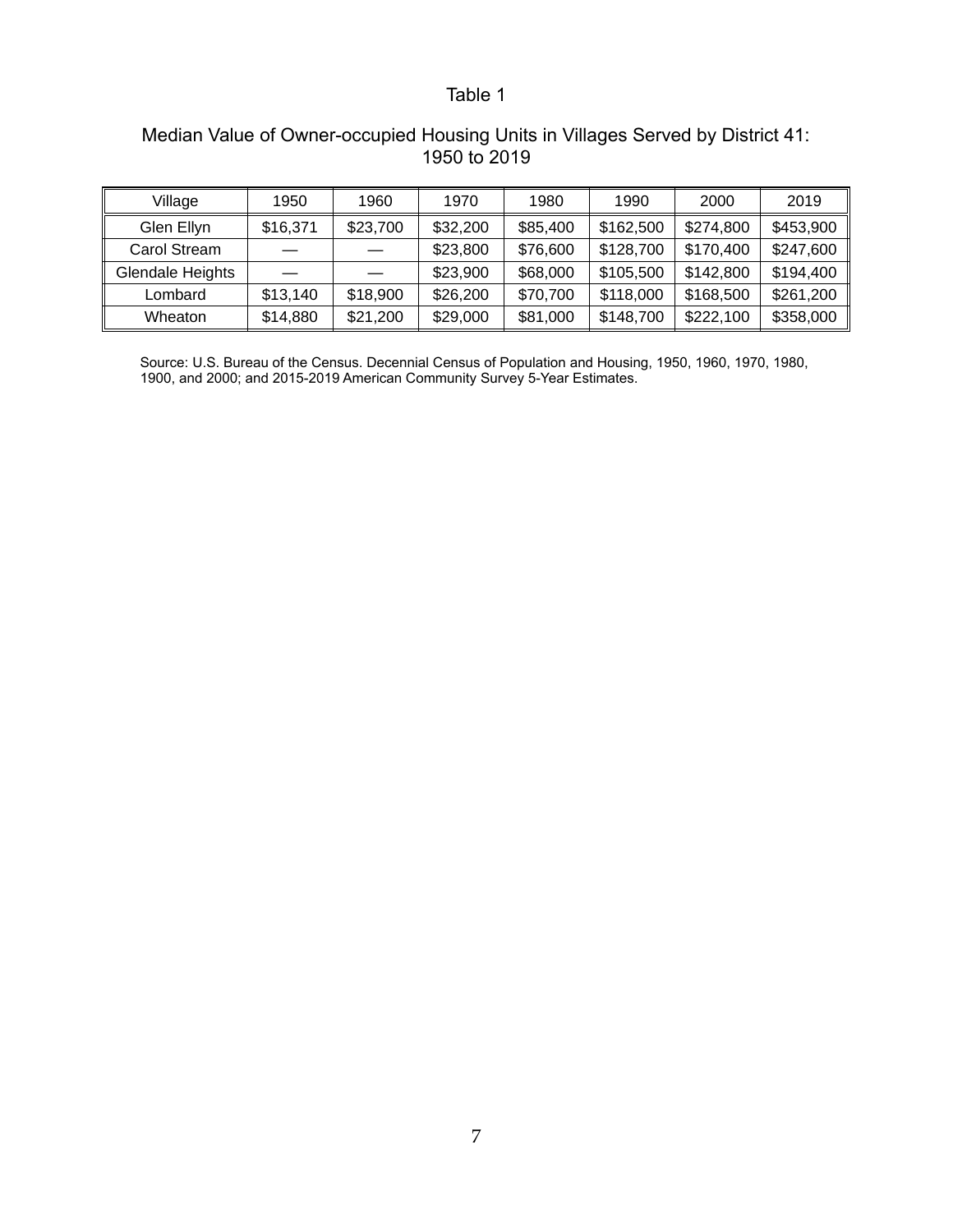Population by Age Group in Villages Served by District 41: 1950 to 2019

| Village       | Age<br>Group | 1950  | 1960   | 1970   | 1980   | 1990   | 2000   | 2010   | 2019   |
|---------------|--------------|-------|--------|--------|--------|--------|--------|--------|--------|
|               | Total        | 9,524 | 15,972 | 21,909 | 23,649 | 24,944 | 26,999 | 27,450 | 27,855 |
|               | < 5          | 864   | 1,754  | 1,813  | 1,450  | 1,967  | 2,118  | 1,764  | 1,828  |
|               | $5 - 9$      | 977   | 1,990  | 2,580  | 1,712  | 1,944  | 2,257  | 2,208  | 2,267  |
|               | $10 - 14$    | 766   | 1,797  | 2,671  | 2,235  | 1,616  | 2,079  | 2,241  | 1,889  |
|               | $15 - 19$    | 572   | 1,169  | 2,031  | 2,305  | 1,563  | 1,757  | 1,971  | 2,148  |
| Glen<br>Ellyn | $20 - 24$    | 441   | 471    | 1,132  | 1,683  | 1,591  | 1,107  | 1,209  | 1,159  |
|               | $25 - 34$    | 1,045 | 1,686  | 2,703  | 3,769  | 4,135  | 3,266  | 2,564  | 2,581  |
|               | $35 - 44$    | 1,683 | 2,557  | 2,932  | 3,280  | 4,386  | 4,841  | 3,730  | 3,648  |
|               | $45 - 54$    | 1,457 | 2,204  | 2,707  | 2,901  | 2,925  | 4,139  | 4,687  | 3,995  |
|               | $55 - 64$    | 941   | 1,290  | 1,921  | 2,244  | 2,208  | 2,360  | 3,475  | 3,765  |
|               | $65 +$       | 778   | 1,054  | 1,419  | 2,070  | 2,609  | 3,075  | 3,601  | 4,575  |
|               | Total        |       | 836    | 4,434  | 15,472 | 31,716 | 40,438 | 39,711 | 39,726 |
|               | < 5          |       |        | 568    | 1,923  | 3,667  | 3,308  | 2,574  | 2,282  |
|               | $5 - 9$      |       |        | 704    | 1,319  | 2,955  | 3,744  | 2,552  | 2,707  |
|               | $10 - 14$    |       |        | 529    | 1,032  | 2,049  | 3,508  | 2,860  | 2,521  |
| Carol         | $15 - 19$    |       |        | 339    | 1,041  | 1,733  | 3,103  | 3,301  | 2,329  |
| Stream        | $20 - 24$    |       |        | 401    | 2,117  | 2,296  | 2,533  | 2,726  | 2,656  |
|               | $25 - 34$    |       |        | 903    | 4,451  | 8,847  | 6,657  | 5,604  | 5,431  |
|               | $35 - 44$    |       | —      | 539    | 1,574  | 5,576  | 8,155  | 5,351  | 5,133  |
|               | $45 - 54$    |       |        | 250    | 806    | 1,926  | 5,112  | 6,951  | 5,438  |
|               | $55 - 64$    |       |        | 122    | 538    | 1,014  | 2,009  | 4,378  | 6,065  |
|               | $65 +$       |       |        | 79     | 671    | 1,653  | 2,309  | 3,414  | 5,164  |
|               | Total        |       | 173    | 11,406 | 23,163 | 27,973 | 31,765 | 34,208 | 34,079 |
|               | < 5          |       |        | 1,819  | 2,650  | 2,503  | 2,528  | 2,646  | 2,595  |
|               | $5 - 9$      |       |        | 2,070  | 2,362  | 2,269  | 2,368  | 2,610  | 2,465  |
|               | $10 - 14$    |       |        | 1,418  | 2,068  | 2,109  | 2,255  | 2,318  | 2,071  |
|               | $15 - 19$    |       |        | 694    | 1,925  | 1,909  | 2,386  | 2,468  | 1,979  |
| Glendale      | $20 - 24$    |       |        | 636    | 2,415  | 2,422  | 2,634  | 2,587  | 2,237  |
| Heights       | $25 - 34$    |       |        | 2,506  | 5,916  | 6,801  | 6,389  | 6,190  | 6,434  |
|               | $35 - 44$    |       |        | 1,369  | 3,036  | 4,820  | 5,302  | 5,000  | 4,543  |
|               | 45–54        |       |        | 534    | 1,411  | 2,642  | 4,119  | 4,473  | 4,065  |
|               | $55 - 64$    |       |        | 219    | 848    | 1,352  | 2,200  | 3,439  | 3,827  |
|               | $65 +$       |       |        | 141    | 532    | 1,146  | 1,584  | 2,477  | 3,863  |

*Continued. . .*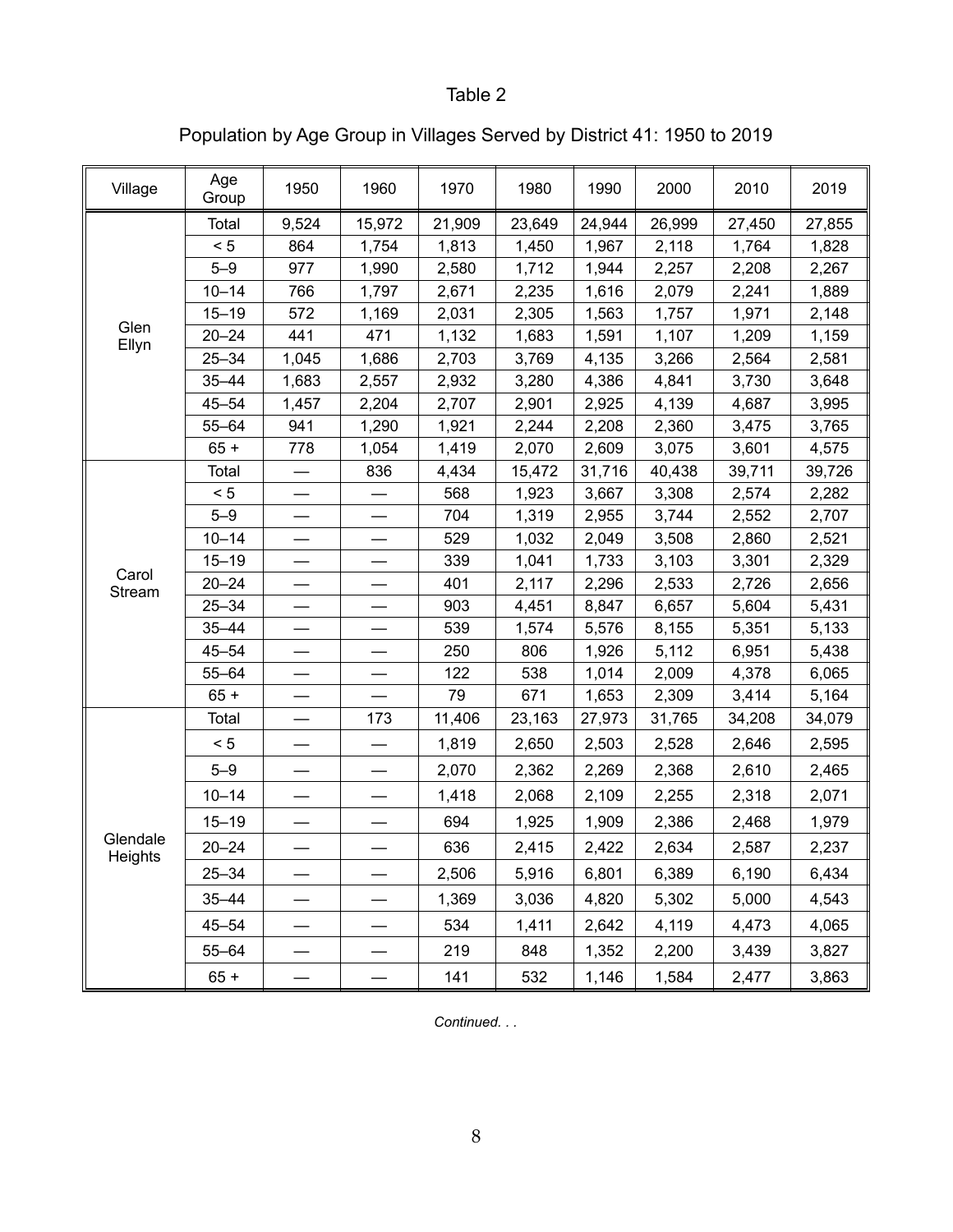Table 2*—Continued*

| Village | Age<br>Group | 1950   | 1960   | 1970   | 1980   | 1990   | 2000   | 2010   | 2019   |
|---------|--------------|--------|--------|--------|--------|--------|--------|--------|--------|
|         | Total        | 9,817  | 22,561 | 35,977 | 37,295 | 39,408 | 42,322 | 43,165 | 43,998 |
|         | < 5          | 1,129  | 3,102  | 3,247  | 2,469  | 2,954  | 2,588  | 2,605  | 2,535  |
|         | $5 - 9$      | 977    | 3,076  | 4,186  | 2,508  | 2,540  | 2,782  | 2,431  | 2,347  |
|         | $10 - 14$    | 711    | 2,374  | 4,582  | 2,989  | 2,414  | 2,828  | 2,533  | 2,597  |
|         | $15 - 19$    | 583    | 1,337  | 3,492  | 3,403  | 2,125  | 2,413  | 2,701  | 2,660  |
| Lombard | $20 - 24$    | 511    | 757    | 2,040  | 3,505  | 2,872  | 2,451  | 2,660  | 2,853  |
|         | $25 - 34$    | 1,496  | 3,043  | 4,682  | 6,814  | 8,184  | 6,806  | 6,430  | 7,034  |
|         | $35 - 44$    | 1,663  | 3,827  | 5,042  | 4,646  | 5,970  | 7,336  | 5,862  | 5,327  |
|         | $45 - 54$    | 1,249  | 2,408  | 4,465  | 4,236  | 3,958  | 5,505  | 6,826  | 5,325  |
|         | $55 - 64$    | 927    | 1,451  | 2,405  | 3,839  | 3,399  | 3,475  | 4,973  | 6,149  |
|         | $65 +$       | 571    | 1,186  | 1,836  | 2,886  | 4,992  | 6,138  | 6,144  | 7,171  |
|         | Total        | 11,638 | 24,312 | 31,138 | 43,043 | 51,464 | 55,416 | 52,894 | 53,270 |
|         | < 5          | 1,141  | 2,889  | 2,557  | 2,934  | 4,048  | 3,517  | 2,893  | 3,335  |
|         | $5 - 9$      | 938    | 3,023  | 3,183  | 2,987  | 3,958  | 4,013  | 3,474  | 3,626  |
|         | $10 - 14$    | 691    | 2,442  | 3,526  | 3,469  | 3,444  | 4,377  | 3,793  | 3,342  |
|         | $15 - 19$    | 1,076  | 2,125  | 3,704  | 4,193  | 3,814  | 4,456  | 4,381  | 4,203  |
| Wheaton | $20 - 24$    | 1,268  | 1,577  | 2,479  | 4,268  | 4,065  | 3,930  | 4,130  | 3,723  |
|         | $25 - 34$    | 1,682  | 3,031  | 3,666  | 8,007  | 8,631  | 6,763  | 5,841  | 7,258  |
|         | $35 - 44$    | 1,583  | 3,782  | 3,833  | 5,624  | 9,140  | 9,170  | 6,522  | 5,520  |
|         | $45 - 54$    | 1,470  | 2,483  | 3,803  | 4,527  | 5,643  | 8,521  | 8,555  | 6,171  |
|         | $55 - 64$    | 907    | 1,555  | 2,236  | 3,614  | 3,930  | 4,443  | 6,818  | 7,680  |
|         | $65 +$       | 882    | 1,405  | 2,151  | 3,420  | 4,791  | 6,226  | 6,487  | 8,412  |

Source: U.S. Bureau of the Census. Decennial Census of Population and Housing, 1950, 1960, 1970, 1980, 1900, 2000, and 2010; and 2015-2019 American Community Survey 5-Year Estimates.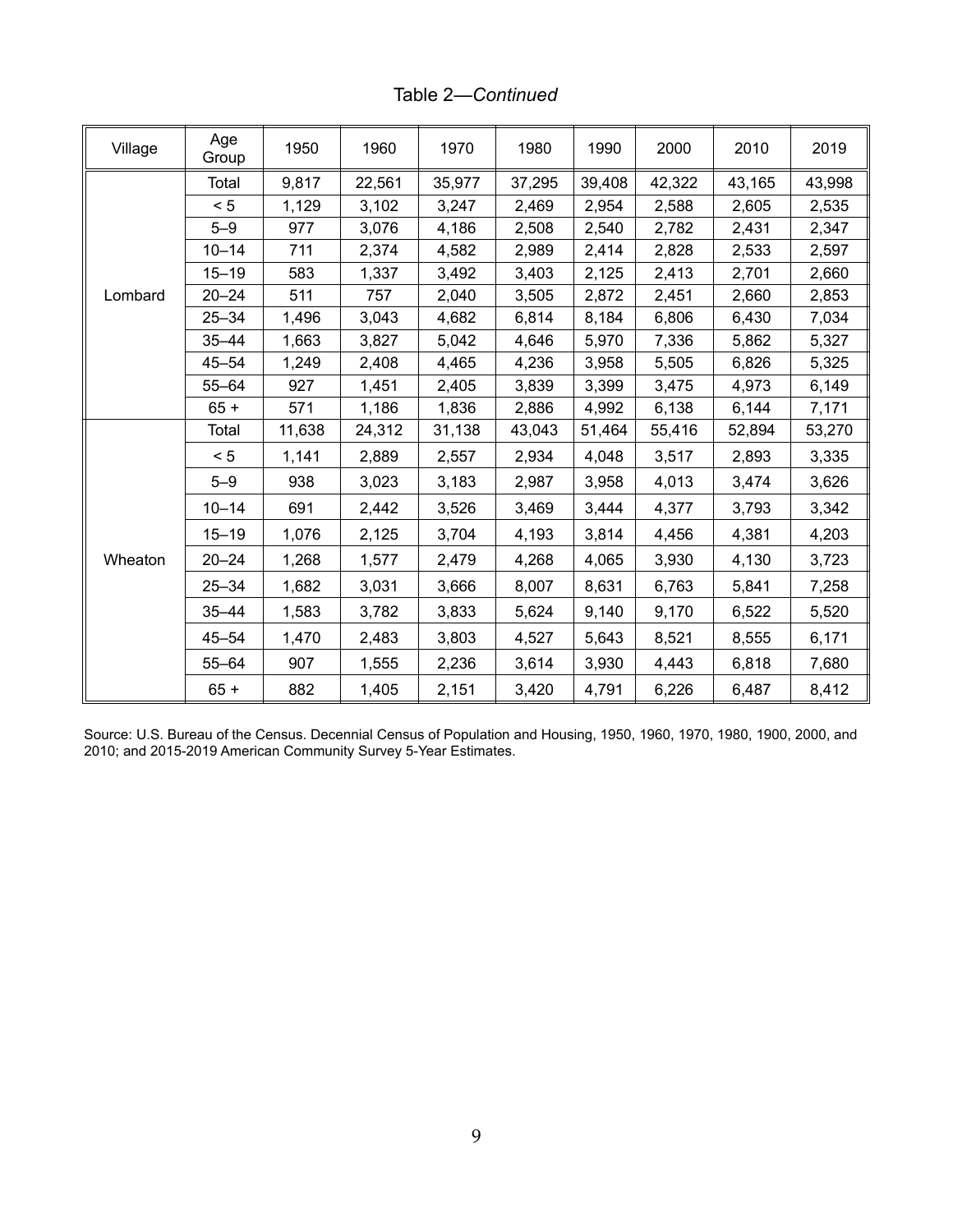### Figure 1



Monthly Average Number of Homes Sales in Glen Ellyn: 2012 to 2021

Monthly Median Home Sales Price in Glen Ellyn: 2012 to 2021



Source: Adapted from Redfin.com.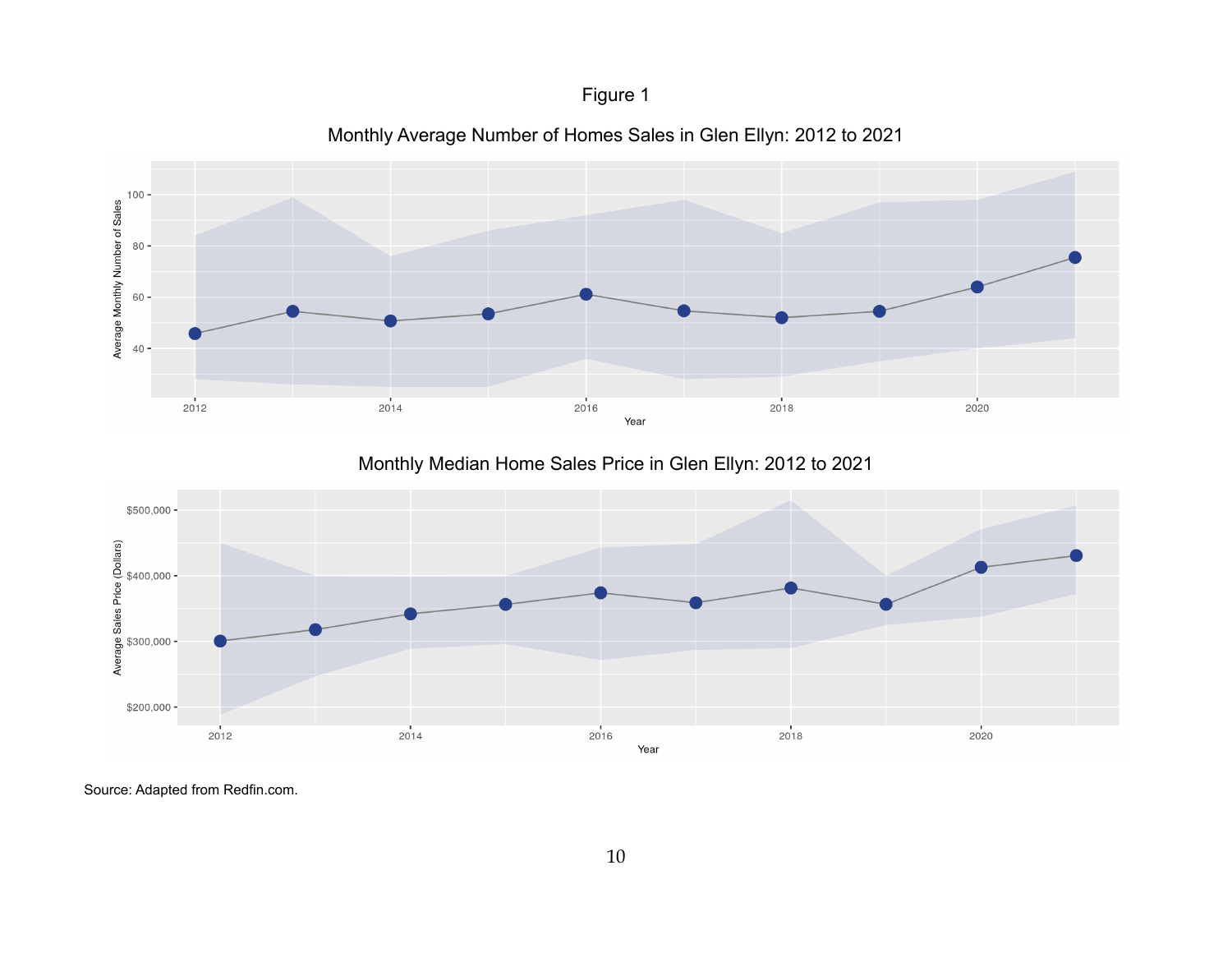### **Enrollment Trends and Student Migration**

Enrollment trends in District 41 mirrored new housing construction and family migration patterns in earlier decades and housing turnover over the past thirty years. Enrollment mushroomed from under 1,000 students in the early 1950s to nearly 4,000 students in 1965. Total District 41 enrollment continued to rise over the following five years peaking at just under 4,500 students in school year 1970–71.

District 41 enrollment then dropped annually thereafter to a low of approximately 2,350 students in 1986–87. By that date, declining mortgage interest rates stimulated accelerated housing turnover to younger families. District enrollment proceeded to rise to 3,010 students in school year 1992–93. After a five-year period of relative stability through 1997–98, total District enrollment commenced a slow but fairly steady rise to 3,588 students in 2006–07. Total District 41 enrollment fluctuated near that number through school year 2020–21 where it stood at 3,545. This year total enrollment declined to 3,473 students.

### **Determinants of Enrollment Change**

School districts are open demographic systems whose growth, stability, or decline is affected by three basic factors. The first is the difference between the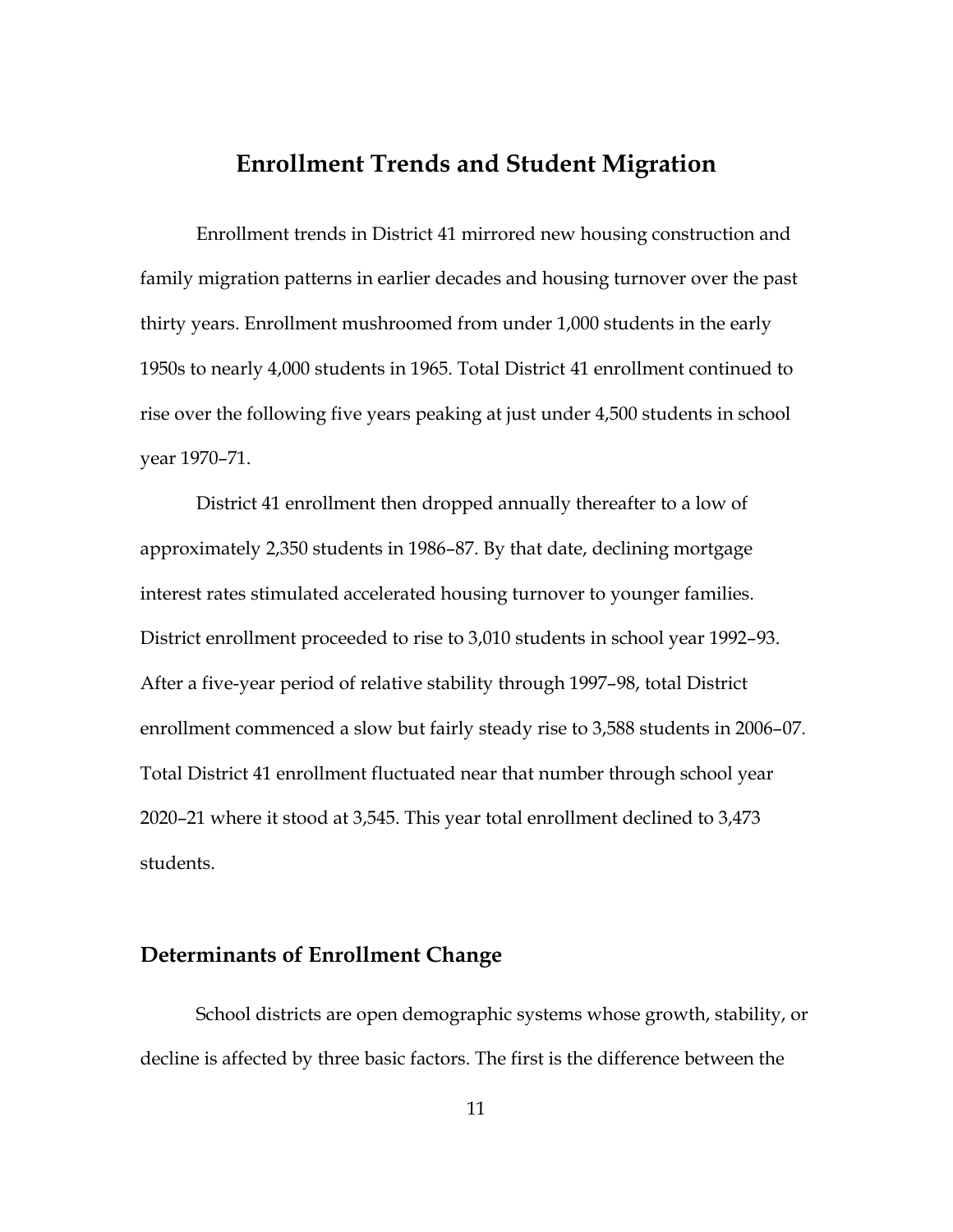size of the kindergarten class that enters each September and the size of the previous June's graduating eighth grade class. The second is the net migration/transfer of school-age children in the district as they progress through the grades over the years. The third is change in pre-K students.

Tables 3, 4, and 5 describe how annual enrollment change in District 41 since school year 2000–01 may be decomposed into the three component parts. Table 3 provides the grade-by-grade and year-by-year enrollment for the District between 2000–01 and 2021–22. Table 4 decomposes the annual total enrollment changes into the three component parts. Thus, between September 2020 (school year 2020–21) and September 2021 (school year 2021–22), overall District enrollment declined by 72 students (3,545 to 3,473). The 422 eighth graders who graduated in June 2021 (see Table 3) were replaced this September (2021) by 346 kindergarten students, for a net class size difference of −76. This 76-student loss was reinforced by 20 fewer students who migrated into the District or transferred to District 41 schools from private or parochial schools than who migrated out of the District or transferred to private or parochial schools between September 2020 and September 2021. During the same period, pre-K increased by 24 students. The three components  $(-76, -20, +24)$  sum precisely to the net 72student decline in the District between September 2020 and September 2021.

Note that for fourteen of the past fifteen years, there were smaller entering kindergarten replacing graduating eighth grade classes. Enrollment decline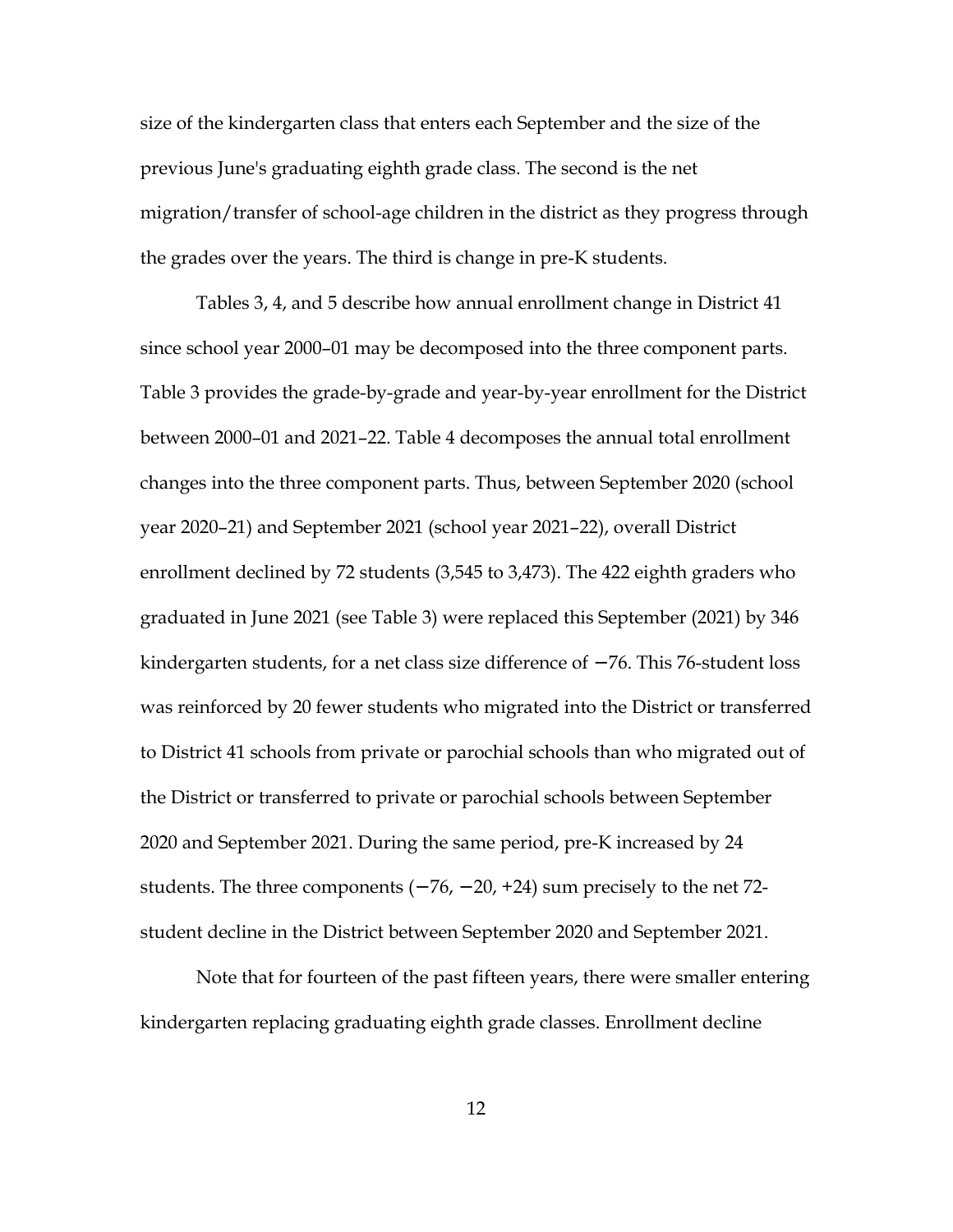would have been considerable were it not for positive net migration/transfer of students in eleven of the past thirteen years. Since September 2014, Table 4 shows that 214 more students migrated into District 41 or transferred to its public schools than moved out of the District or transferred to private or parochial schools. In fact, the only negative net student migration/transfer year since fall 2014 was this year (2021).

Table 5 describes how these net student migration/transfer figures are computed from the enrollment data. The bottom left cell of "13" means that as the kindergarten class of September 2020 progressed to the first grade in September 2021, it gained 13 students (see Table 3 where kindergarten enrollment in school year 2020–21 was 379 and first grade enrollment in school year 2021–22 is 392 students). Conversely, as the first grade class of September 2020 progressed to the second grade in September 2021, it declined by five students. Summing across the bottom row of Table 5, one obtains −20, which is the net student migration/transfer loss between September 2020 and September 2021 shown in Table 4.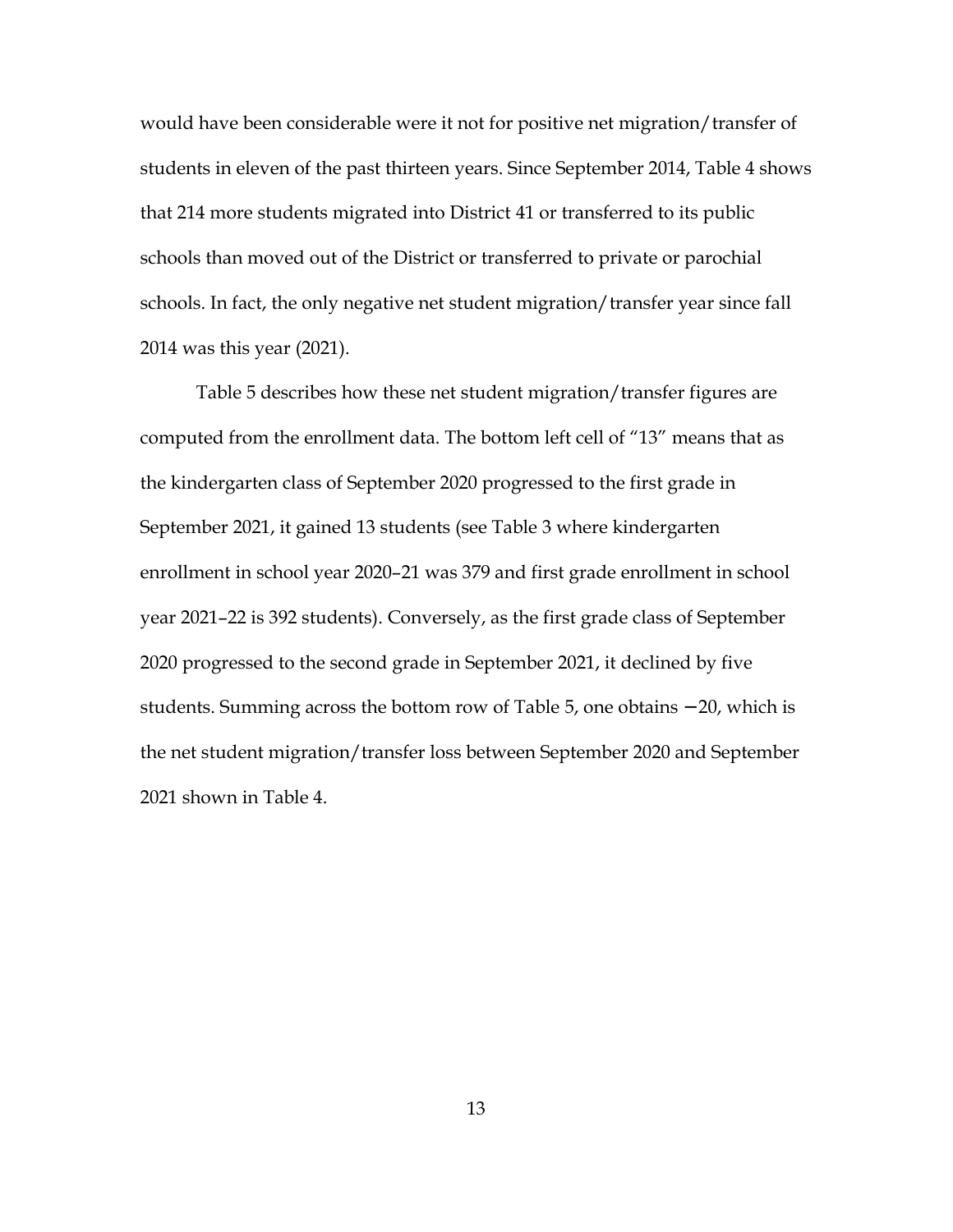| Enrollment History of Glen Ellyn School District 41: 2000–01 to 2021–22 |  |  |  |  |
|-------------------------------------------------------------------------|--|--|--|--|
|-------------------------------------------------------------------------|--|--|--|--|

| School Year | K   | 1   | $\overline{2}$ | 3   | 4   | 5   | 6   | $\overline{7}$ | 8   | $K-8$ | <b>PK</b> | Total |
|-------------|-----|-----|----------------|-----|-----|-----|-----|----------------|-----|-------|-----------|-------|
| 2000-01     | 390 | 383 | 389            | 350 | 374 | 352 | 376 | 344            | 358 | 3,316 | 68        | 3,384 |
| 2001-02     | 369 | 392 | 395            | 364 | 351 | 373 | 355 | 376            | 342 | 3,317 | 65        | 3,382 |
| 2002-03     | 366 | 377 | 395            | 400 | 381 | 354 | 380 | 355            | 365 | 3,373 | 61        | 3,434 |
| 2003-04     | 366 | 372 | 400            | 398 | 405 | 379 | 384 | 371            | 352 | 3,427 | 55        | 3,482 |
| 2004-05     | 384 | 385 | 382            | 404 | 384 | 385 | 378 | 379            | 379 | 3,460 | 53        | 3,513 |
| 2005-06     | 374 | 393 | 404            | 379 | 406 | 374 | 395 | 379            | 379 | 3,483 | 66        | 3,549 |
| 2006-07     | 385 | 398 | 398            | 393 | 384 | 395 | 384 | 389            | 377 | 3,503 | 85        | 3,588 |
| 2007-08     | 336 | 400 | 386            | 405 | 399 | 375 | 387 | 383            | 391 | 3,462 | 104       | 3,566 |
| 2008-09     | 372 | 352 | 398            | 376 | 401 | 399 | 373 | 395            | 380 | 3,446 | 97        | 3,543 |
| 2009-10     | 377 | 407 | 366            | 412 | 392 | 409 | 401 | 364            | 383 | 3,511 | 119       | 3,630 |
| 2010-11     | 326 | 398 | 416            | 366 | 413 | 390 | 413 | 403            | 382 | 3,507 | 132       | 3,639 |
| $2011 - 12$ | 364 | 349 | 392            | 422 | 365 | 413 | 397 | 418            | 396 | 3,516 | 119       | 3,635 |
| 2012-13     | 368 | 381 | 352            | 400 | 409 | 376 | 416 | 397            | 419 | 3,518 | 110       | 3,628 |
| 2013-14     | 333 | 378 | 372            | 362 | 405 | 409 | 379 | 413            | 405 | 3,456 | 132       | 3,588 |
| $2014 - 15$ | 348 | 341 | 373            | 383 | 350 | 401 | 407 | 370            | 402 | 3,375 | 118       | 3,493 |
| 2015-16     | 377 | 377 | 339            | 371 | 377 | 355 | 399 | 416            | 359 | 3,370 | 133       | 3,503 |
| 2016-17     | 333 | 410 | 373            | 329 | 404 | 369 | 355 | 401            | 427 | 3,401 | 141       | 3,542 |
| $2017 - 18$ | 359 | 359 | 408            | 386 | 333 | 404 | 381 | 370            | 405 | 3,405 | 140       | 3,545 |
| 2018-19     | 344 | 388 | 361            | 411 | 384 | 331 | 409 | 385            | 365 | 3,378 | 167       | 3,545 |
| 2019-20     | 399 | 385 | 375            | 362 | 395 | 383 | 338 | 417            | 389 | 3,443 | 164       | 3,607 |
| 2020-21     | 379 | 408 | 385            | 378 | 361 | 387 | 389 | 344            | 422 | 3,453 | 92        | 3,545 |
| $2021 - 22$ | 346 | 392 | 403            | 386 | 362 | 357 | 384 | 382            | 345 | 3,357 | 116       | 3,473 |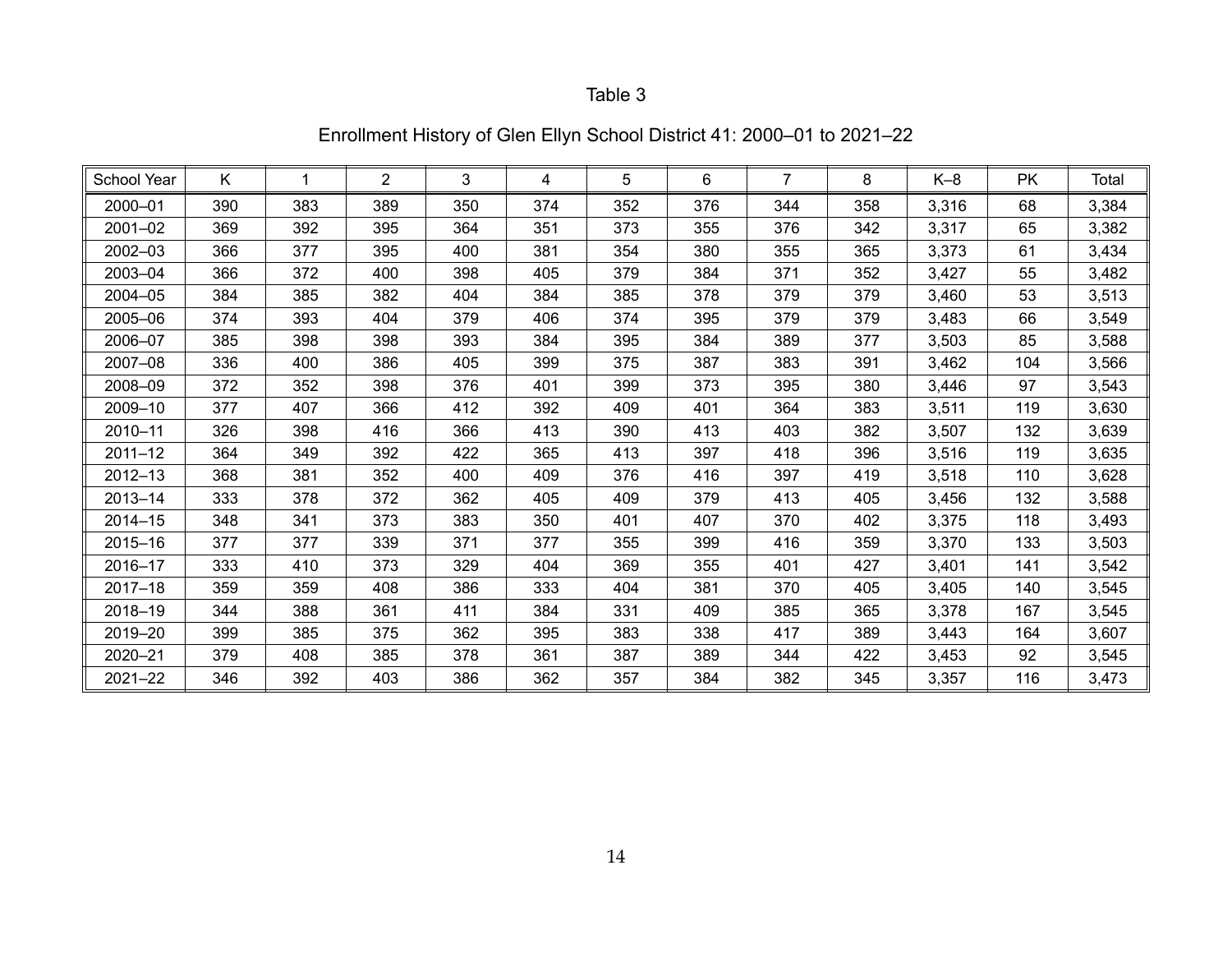| <b>Transition Year</b> | Change<br>Total | Entering K<br>VS. | <b>Net Student</b><br>Migration/ | Change |
|------------------------|-----------------|-------------------|----------------------------------|--------|
| Sept. to Sept.         | Enrollment      | Exiting 8         | Transfer                         | Pre-K  |
| 2000 to 01             | $-2$            | 11                | $-10$                            | $-3$   |
| 2001 to 02             | 52              | 24                | 32                               | $-4$   |
| 2002 to 03             | 48              | 1                 | 53                               | -6     |
| 2003 to 04             | 31              | 32                | 1                                | $-2$   |
| 2004 to 05             | 36              | -5                | 28                               | 13     |
| 2005 to 06             | 39              | 6                 | 14                               | 19     |
| 2006 to 07             | $-22$           | $-41$             | 0                                | 19     |
| 2007 to 08             | $-23$           | $-19$             | 3                                | $-7$   |
| 2008 to 09             | 87              | $-3$              | 68                               | 22     |
| 2009 to 10             | 9               | $-57$             | 53                               | 13     |
| 2010 to 11             | $-4$            | $-18$             | 27                               | $-13$  |
| 2011 to 12             | $-7$            | $-28$             | 30                               | $-9$   |
| 2012 to 13             | $-40$           | $-86$             | 24                               | 22     |
| 2013 to 14             | $-95$           | $-57$             | $-24$                            | $-14$  |
| 2014 to 15             | 10              | $-25$             | 20                               | 15     |
| 2015 to 16             | 39              | $-26$             | 57                               | 8      |
| 2016 to 17             | 3               | $-68$             | 72                               | $-1$   |
| 2017 to 18             | $\overline{0}$  | $-61$             | 34                               | 27     |
| 2018 to 19             | 62              | 34                | 31                               | $-3$   |
| 2019 to 20             | $-62$           | $-10$             | 20                               | $-72$  |
| 2020 to 21             | $-72$           | $-76$             | $-20$                            | 24     |

### Decomposition of Annual Source of Enrollment Change in Glen Ellyn School District 41: September 2000 to September 2021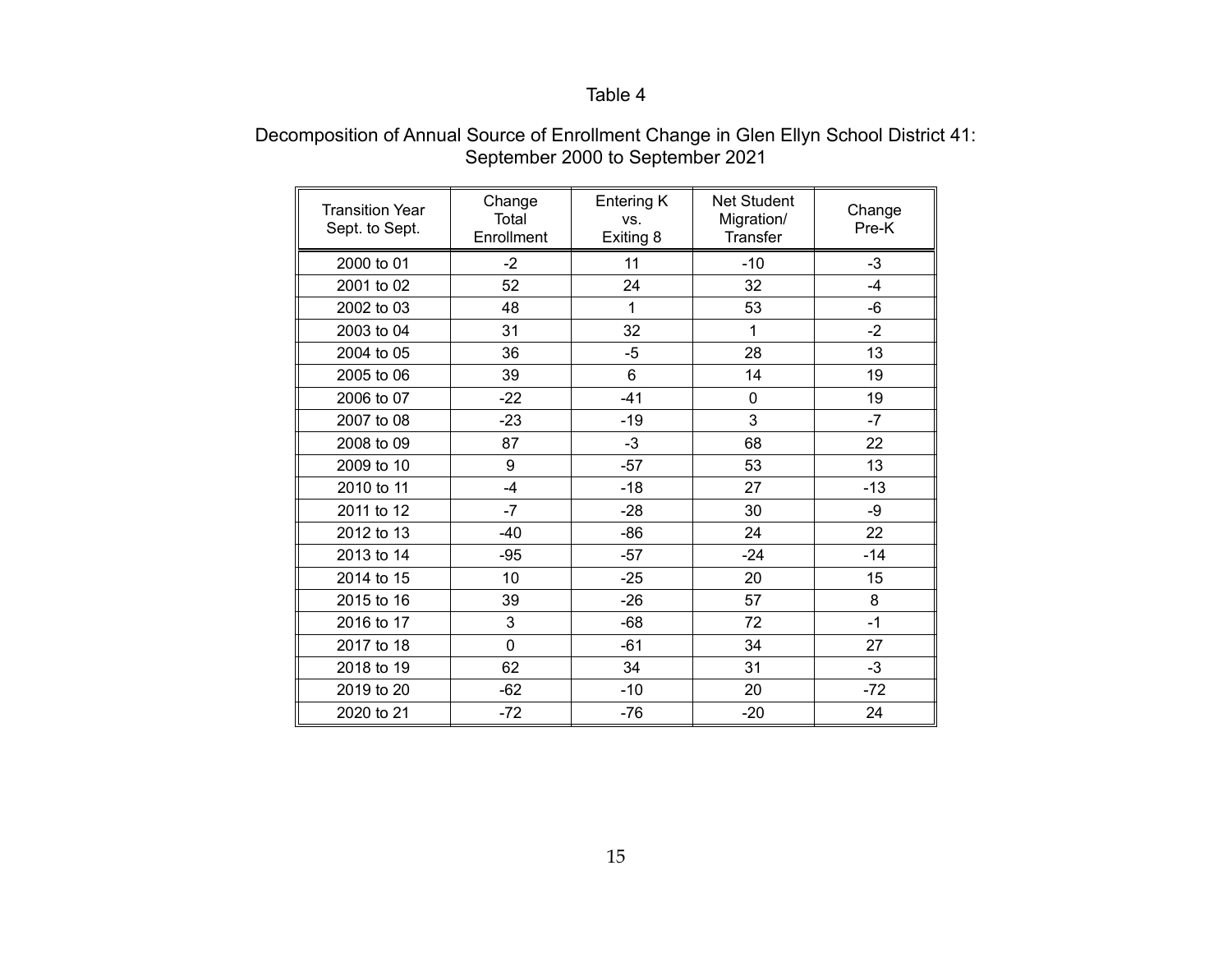| <b>Transition Year</b> |                |                  |                         |                | <b>Grade Transition</b> |                |                |                |             |
|------------------------|----------------|------------------|-------------------------|----------------|-------------------------|----------------|----------------|----------------|-------------|
| Sept. to Sept.         | $K-1$          | $1 - 2$          | $2 - 3$                 | $3 - 4$        | $4 - 5$                 | $5-6$          | $6 - 7$        | $7 - 8$        | Total       |
| 2000 to 01             | $\overline{2}$ | 12               | $-25$                   | 1              | $-1$                    | 3              | $\Omega$       | $-2$           | $-10$       |
| 2001 to 02             | 8              | 3                | 5                       | 17             | 3                       | $\overline{7}$ | $\mathbf{0}$   | $-11$          | 32          |
| 2002 to 03             | 6              | 23               | 3                       | 5              | $-2$                    | 30             | -9             | $-3$           | 53          |
| 2003 to 04             | 19             | 10               | $\overline{\mathbf{4}}$ | $-14$          | $-20$                   | $-1$           | $-5$           | 8              | 1           |
| 2004 to 05             | 9              | 19               | $-3$                    | $\overline{2}$ | $-10$                   | 10             | 1              | $\mathbf 0$    | 28          |
| 2005 to 06             | 24             | 5                | $-11$                   | 5              | $-11$                   | 10             | $-6$           | $-2$           | 14          |
| 2006 to 07             | 15             | $-12$            | $\overline{7}$          | 6              | $-9$                    | -8             | $-1$           | $\overline{2}$ | $\mathbf 0$ |
| 2007 to 08             | 16             | $-2$             | $-10$                   | $-4$           | 0                       | $-2$           | 8              | $-3$           | 3           |
| 2008 to 09             | 35             | 14               | 14                      | 16             | 8                       | $\overline{2}$ | -9             | $-12$          | 68          |
| 2009 to 10             | 21             | $\boldsymbol{9}$ | $\mathbf{0}$            | 1              | $-2$                    | 4              | $\overline{2}$ | 18             | 53          |
| 2010 to 11             | 23             | $-6$             | 6                       | $-1$           | 0                       | $\overline{7}$ | 5              | $-7$           | 27          |
| 2011 to 12             | 17             | 3                | 8                       | $-13$          | 11                      | 3              | $\mathbf 0$    | 1              | 30          |
| 2012 to 13             | 10             | $-9$             | 10                      | 5              | 0                       | 3              | $-3$           | 8              | 24          |
| 2013 to 14             | 8              | $-5$             | 11                      | $-12$          | $-4$                    | $-2$           | -9             | $-11$          | $-24$       |
| 2014 to 15             | 29             | $-2$             | $-2$                    | -6             | 5                       | $-2$           | 9              | $-11$          | 20          |
| 2015 to 16             | 33             | $-4$             | $-10$                   | 33             | $-8$                    | $\mathbf{0}$   | $\overline{2}$ | 11             | 57          |
| 2016 to 17             | 26             | $-2$             | 13                      | 4              | 0                       | 12             | 15             | 4              | 72          |
| 2017 to 18             | 29             | $\overline{2}$   | 3                       | $-2$           | $-2$                    | 5              | 4              | $-5$           | 34          |
| 2018 to 19             | 41             | $-13$            | 1                       | $-16$          | $-1$                    | $\overline{7}$ | 8              | 4              | 31          |
| 2019 to 20             | 9              | $\mathbf 0$      | 3                       | $-1$           | -8                      | 6              | $6\phantom{1}$ | 5              | 20          |
| 2020 to 21             | 13             | $-5$             | 1                       | $-16$          | $-4$                    | $-3$           | $-7$           | 1              | $-20$       |

### Net Annual Student Migration/Transfer in Glen Ellyn School District 41: September 2000 to September 2021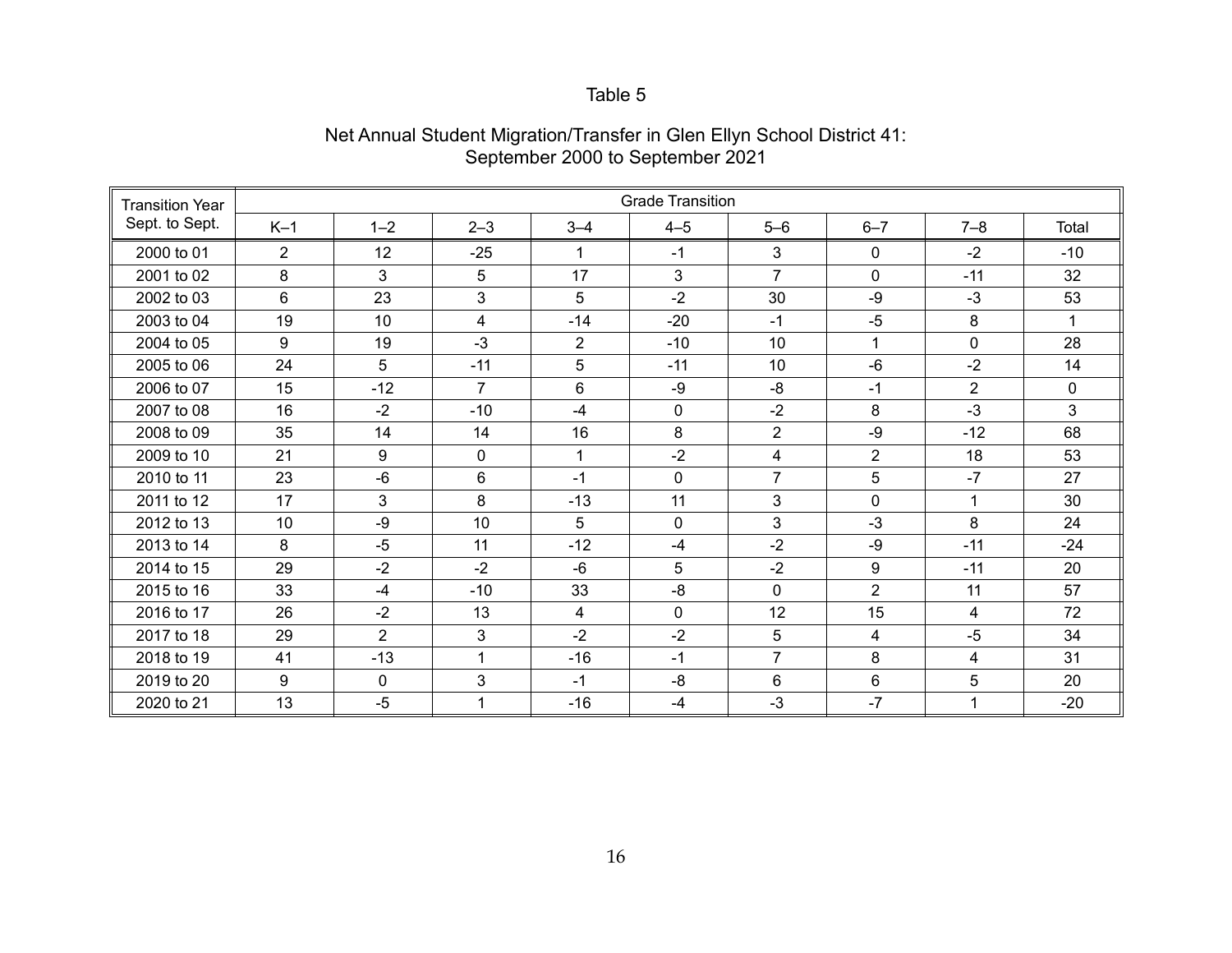### **Enrollment Change in the Individual Schools**

Annual enrollment changes in the District during the past 20 years have been differentially distributed among the District's schools. Tables 6 through 10 show annual enrollments by grade at Abraham Lincoln, Benjamin Franklin Churchill and Forest Glen elementary schools, and Hadley Junior High School. I focus here on the last five years.

Between school years 2017–18 and 2021–22, Abraham Lincoln modestly fluctuated in the 540 to 572 student range. Benjamin Franklin has likewise been fairly stable since 2017–18 near this year's 556 students, though it did dip to 521 students in 2018–19 before recovering students. Churchill School, as well, has modestly fluctuated between 647 students and 687 during the past five years, though the 687 peak was last year and the low (647) this year. Almost all of this year's 40-student decline can be attributed to an especially large drop in Churchill's kindergarten enrollment (from 121 to 94 between September 2020 and September 2021). Forest Glen climbed from 626 students in 2017–18 to 676 in 2019–20 before dropping to 619 students this fall. Finally, Hadley Junior High, which remained steady at around 1,150 students from 2017–18 to 2020–21, also declined to 1,111 students this fall.

Tables 11 through 20 decompose the annual sources of enrollment change and migration/transfer patterns at each school since September 2000. At the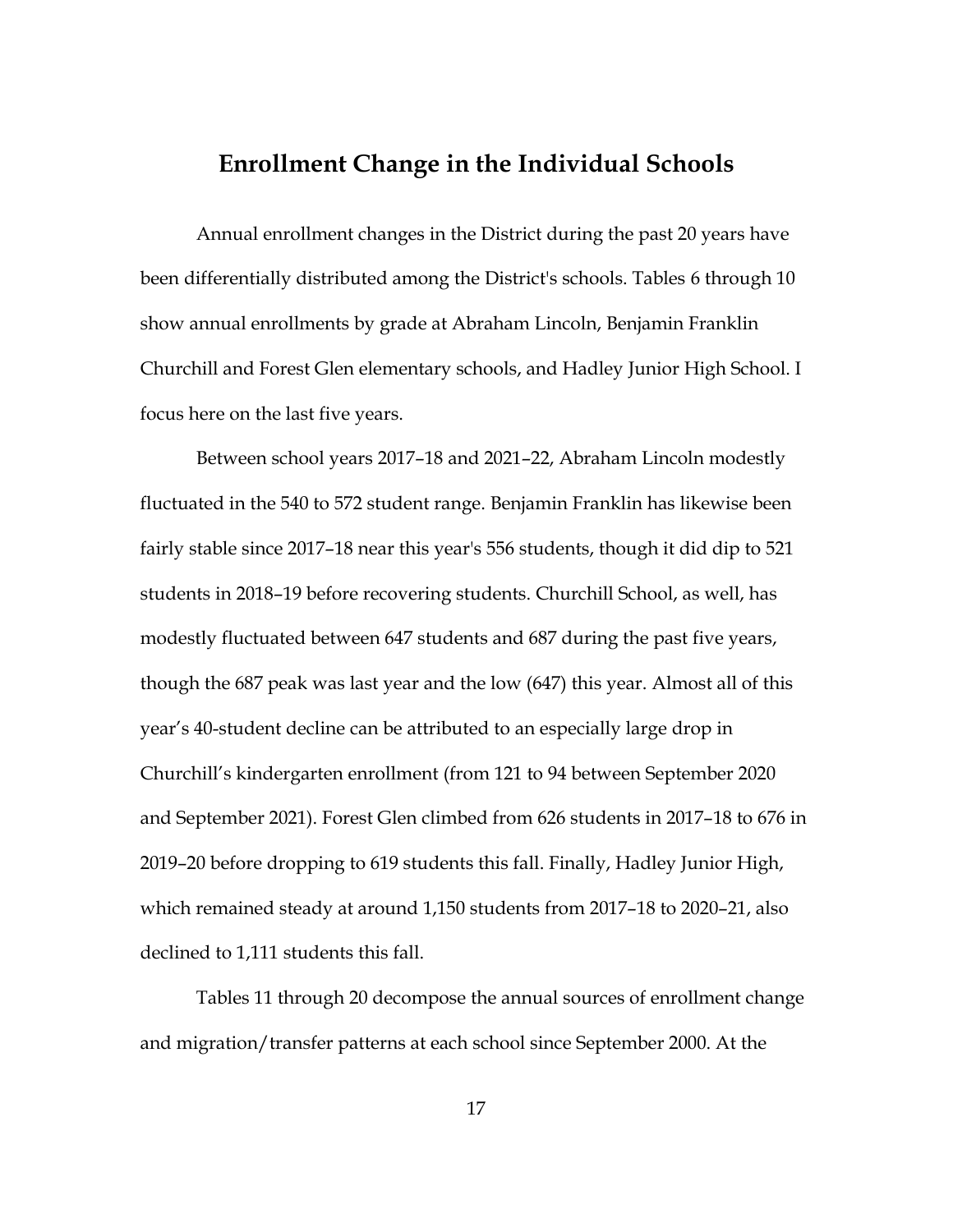elementary schools, Abraham Lincoln's recent losses are a result primarily of relatively smaller entering kindergarten classes replacing graduating fifth grade classes. There was also a net student migration/transfer loss at Lincoln of 21 students between September 2019 and September 2020.

With the exception of September 2018 to September 2029, Benjamin Franklin Elementary has been experiencing much smaller entering kindergarten classes compared with progressing fifth grade classes. Overall enrollment declines were buffered by its consistently positive annual net student migration/ transfer numbers across all grade levels.

Churchill has had mixed dynamics during the past five years in both net student migration/transfer and relative sizes of entering kindergarten versus graduating fifth grade classes. The exception is this year where, due to a sharp drop in its kindergarten enrollment and substantial net student migration/ transfer loss, Churchill's enrollment dropped by 40 students

Conversely, Forest Glen's 19-student growth last year resulted primarily from an increase of 24 pre-K students. This elementary school has typically experienced downward enrollment pressure from smaller entering kindergarten versus progressing fifth grade numbers. These downward pressures have been balanced by net positive student migration/transfer. Forest Glen's 76-student decline between September 2019 and September 2020 was due almost entirely to a 72-student drop in pre-K enrollment. The 44-student declines at Hadley Junior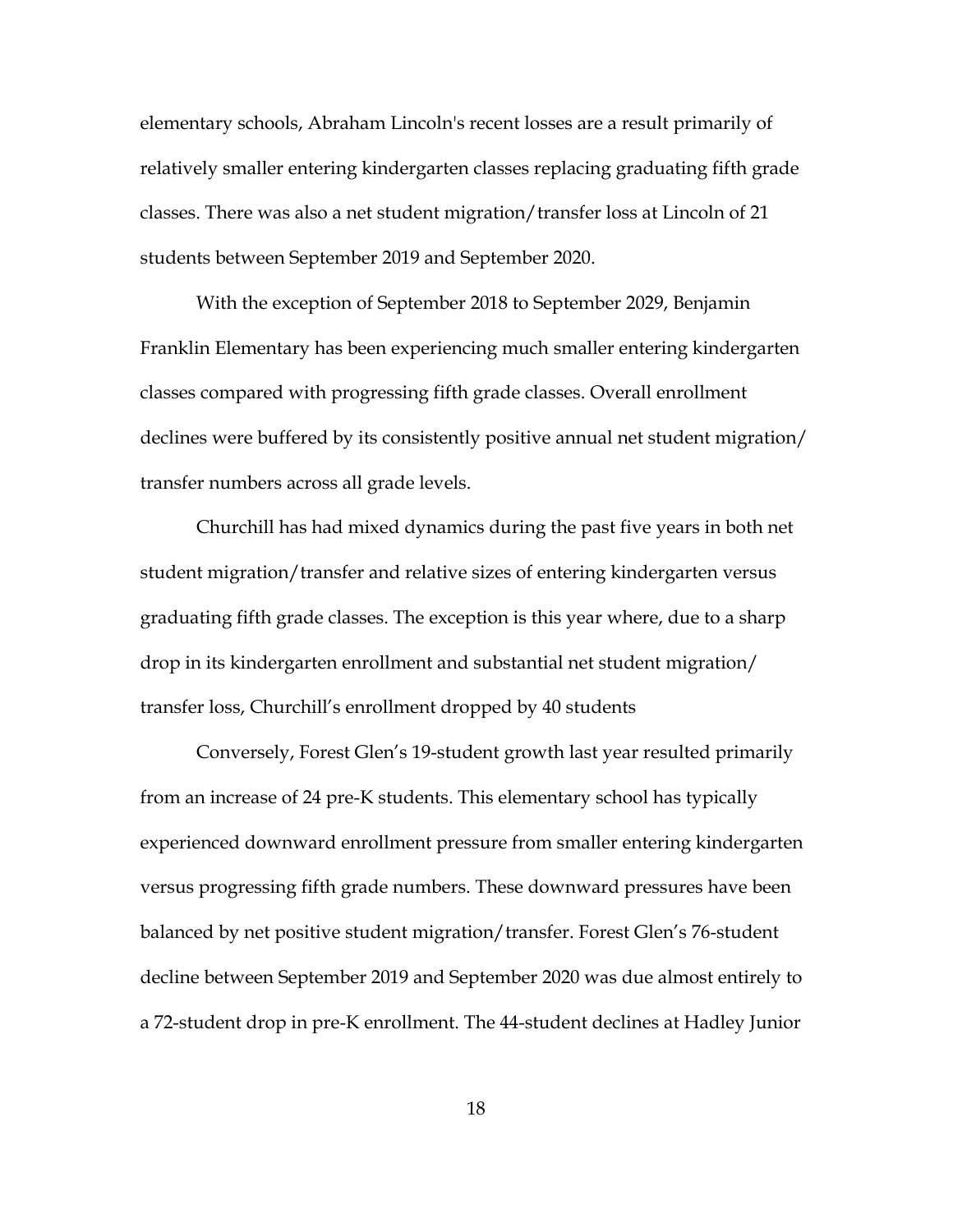High this year was due to a 38-student smaller entering sixth grade class this September compared with last June's graduating eighth grade classes and net negative migration/transfer of six students. Tables 16 through 20 present year by year, grade by grade details of net student migration/transfer for each District 41 school.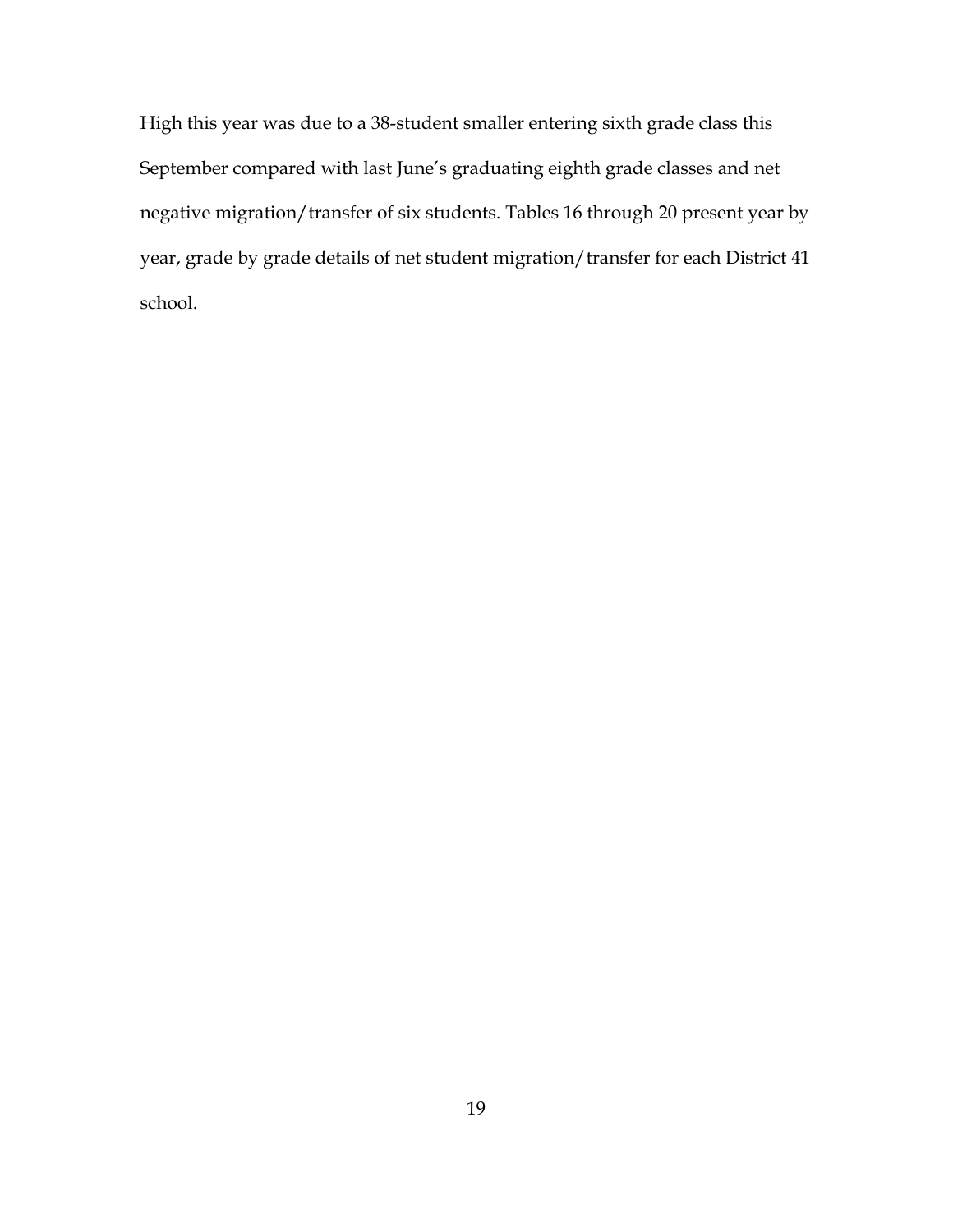| School Year | K   | $\mathbf{1}$ | $\overline{2}$ | 3   | 4   | 5   | $K-5$ | <b>PK</b>    | Total |
|-------------|-----|--------------|----------------|-----|-----|-----|-------|--------------|-------|
| 2000-01     | 93  | 83           | 95             | 63  | 79  | 75  | 488   | 68           | 556   |
| 2001-02     | 74  | 94           | 89             | 89  | 62  | 81  | 489   | 31           | 520   |
| 2002-03     | 104 | 77           | 94             | 95  | 97  | 65  | 532   | 48           | 580   |
| 2003-04     | 89  | 101          | 87             | 90  | 91  | 96  | 554   | 42           | 596   |
| 2004-05     | 96  | 96           | 106            | 92  | 85  | 93  | 568   | 41           | 609   |
| 2005-06     | 113 | 100          | 105            | 99  | 91  | 90  | 598   | 14           | 612   |
| 2006-07     | 103 | 125          | 103            | 104 | 102 | 97  | 634   | 17           | 651   |
| 2007-08     | 81  | 107          | 118            | 103 | 104 | 100 | 613   | 11           | 624   |
| 2008-09     | 105 | 94           | 107            | 112 | 110 | 102 | 630   | 16           | 646   |
| 2009-10     | 81  | 112          | 96             | 110 | 111 | 104 | 614   | 29           | 643   |
| 2010-11     | 100 | 91           | 112            | 98  | 109 | 108 | 618   |              | 618   |
| $2011 - 12$ | 92  | 109          | 94             | 116 | 94  | 110 | 615   |              | 615   |
| 2012-13     | 87  | 99           | 107            | 97  | 109 | 96  | 595   |              | 595   |
| 2013-14     | 90  | 91           | 99             | 111 | 90  | 103 | 584   |              | 584   |
| 2014-15     | 78  | 91           | 82             | 96  | 104 | 82  | 533   |              | 533   |
| 2015-16     | 90  | 85           | 91             | 83  | 92  | 106 | 547   |              | 547   |
| 2016-17     | 67  | 104          | 83             | 85  | 86  | 84  | 509   | $\mathbf{0}$ | 509   |
| $2017 - 18$ | 102 | 78           | 103            | 84  | 87  | 94  | 548   | $\mathbf 0$  | 548   |
| 2018-19     | 76  | 110          | 80             | 106 | 83  | 85  | 540   | $\mathbf 0$  | 540   |
| 2019-20     | 108 | 86           | 110            | 80  | 103 | 85  | 572   | 0            | 572   |
| 2020-21     | 80  | 99           | 82             | 109 | 74  | 102 | 546   | $\mathbf 0$  | 546   |
| $2021 - 22$ | 89  | 86           | 105            | 80  | 104 | 76  | 540   | $\pmb{0}$    | 540   |

# Enrollment History of Abraham Lincoln Elementary School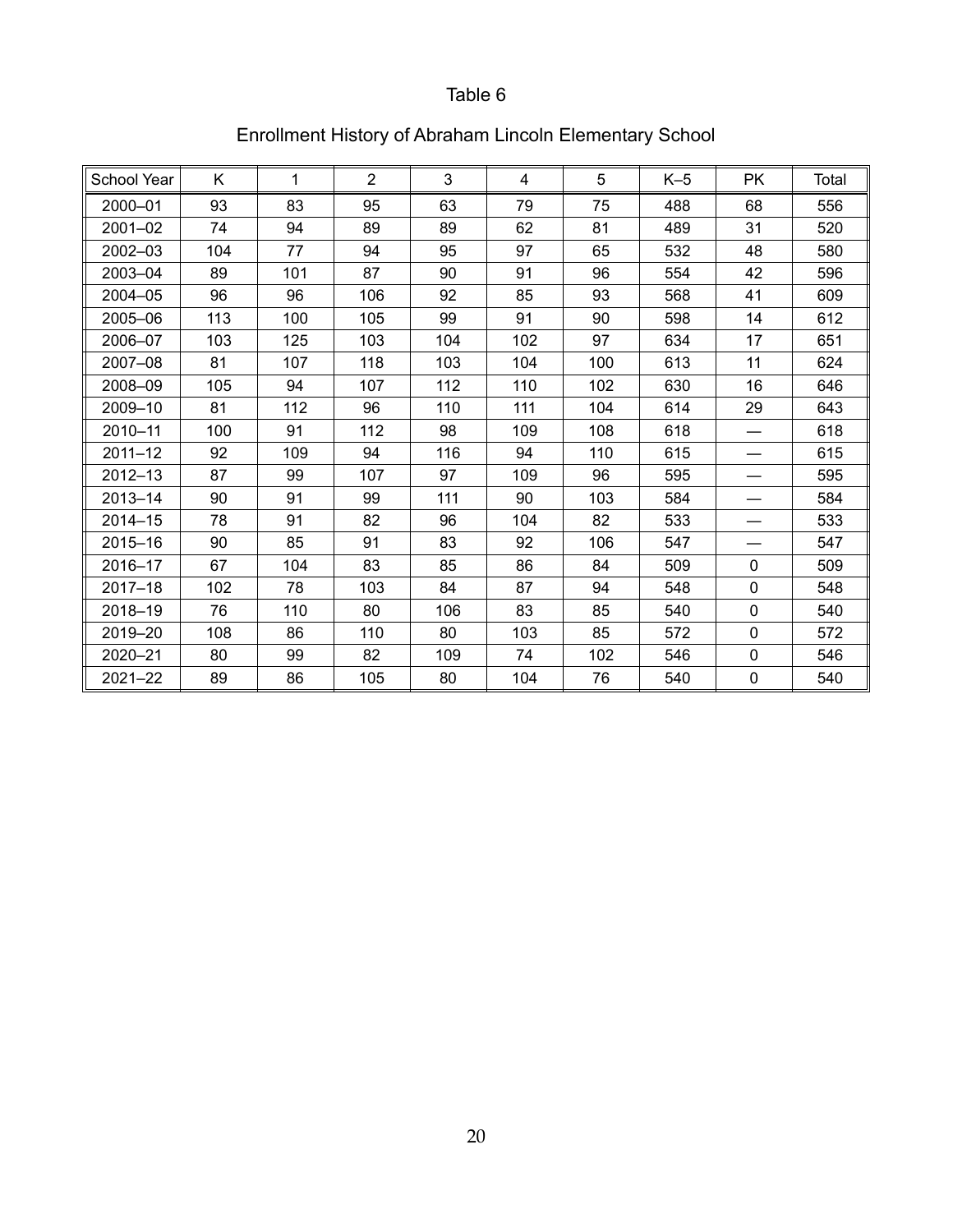| School Year | Κ   | $\mathbf{1}$ | $\overline{2}$ | 3   | 4   | 5   | $K-5$ | <b>PK</b>   | Total |
|-------------|-----|--------------|----------------|-----|-----|-----|-------|-------------|-------|
| 2000-01     | 95  | 103          | 96             | 95  | 107 | 108 | 604   |             | 604   |
| 2001-02     | 95  | 88           | 105            | 93  | 97  | 109 | 587   |             | 587   |
| 2002-03     | 87  | 110          | 96             | 111 | 102 | 103 | 609   |             | 609   |
| 2003-04     | 90  | 93           | 113            | 97  | 114 | 101 | 608   |             | 608   |
| 2004-05     | 96  | 90           | 91             | 115 | 98  | 107 | 597   |             | 597   |
| 2005-06     | 77  | 96           | 92             | 90  | 119 | 94  | 568   | 41          | 609   |
| 2006-07     | 119 | 82           | 95             | 92  | 91  | 115 | 594   | 30          | 624   |
| 2007-08     | 89  | 126          | 86             | 94  | 98  | 92  | 585   | 71          | 656   |
| 2008-09     | 96  | 89           | 125            | 86  | 99  | 96  | 591   |             | 591   |
| 2009-10     | 89  | 106          | 96             | 126 | 92  | 102 | 611   |             | 611   |
| 2010-11     | 72  | 95           | 109            | 91  | 129 | 89  | 585   |             | 585   |
| $2011 - 12$ | 81  | 78           | 91             | 107 | 98  | 131 | 586   | —           | 586   |
| 2012-13     | 87  | 93           | 76             | 100 | 107 | 103 | 566   |             | 566   |
| 2013-14     | 73  | 98           | 95             | 84  | 112 | 114 | 576   | 18          | 594   |
| 2014-15     | 82  | 74           | 102            | 102 | 85  | 116 | 561   | 15          | 576   |
| 2015-16     | 92  | 89           | 72             | 102 | 107 | 84  | 546   | 17          | 563   |
| 2016-17     | 75  | 101          | 93             | 72  | 114 | 104 | 559   | $\mathbf 0$ | 559   |
| 2017-18     | 86  | 82           | 97             | 93  | 73  | 116 | 547   | $\mathbf 0$ | 547   |
| 2018-19     | 77  | 94           | 82             | 97  | 100 | 71  | 521   | 0           | 521   |
| 2019-20     | 99  | 88           | 93             | 82  | 96  | 96  | 554   | 0           | 554   |
| 2020-21     | 93  | 100          | 95             | 92  | 82  | 95  | 557   | $\mathbf 0$ | 557   |
| 2021-22     | 89  | 100          | 101            | 87  | 96  | 83  | 556   | $\mathbf 0$ | 556   |

# Enrollment History of Benjamin Franklin Elementary School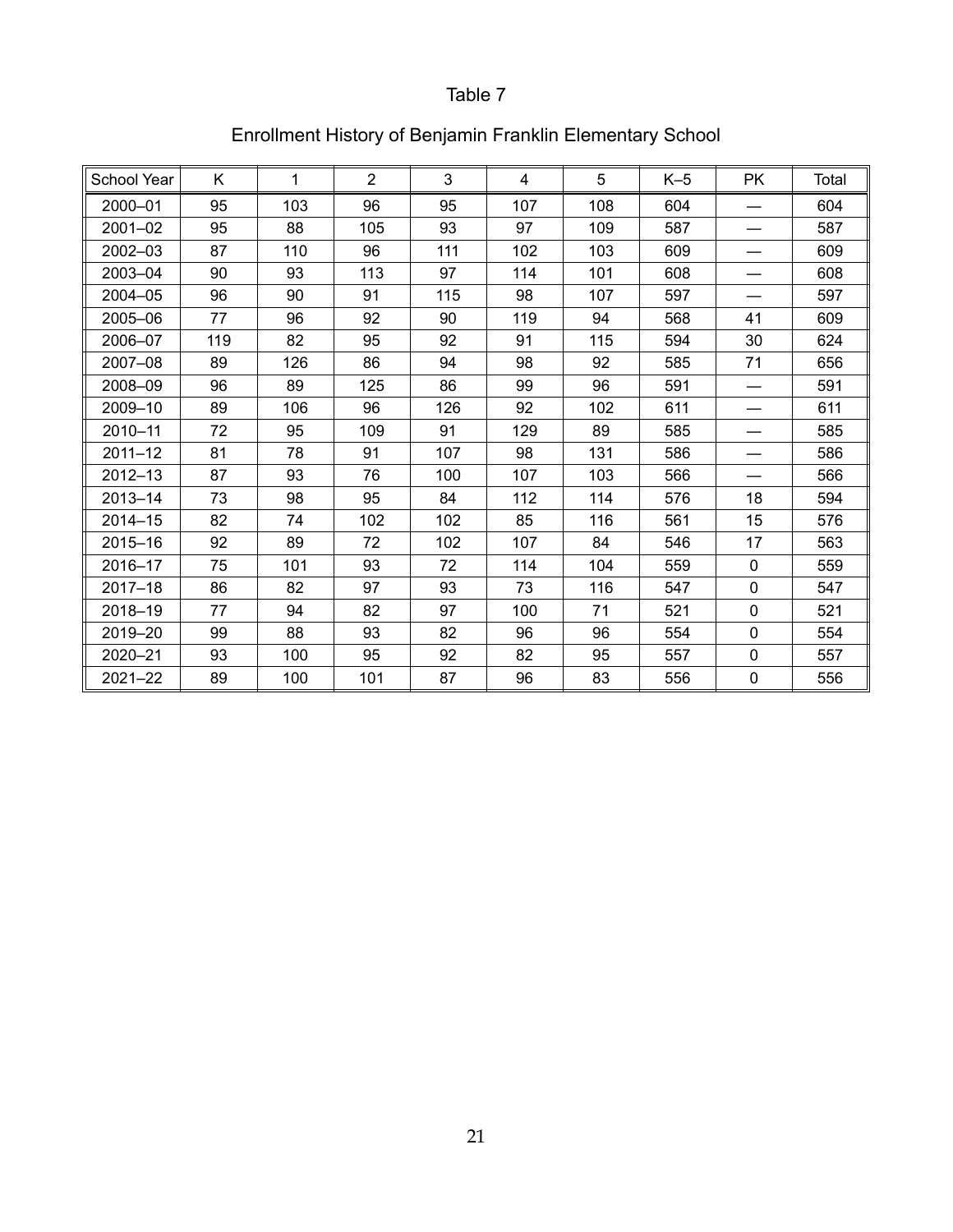| <b>School Year</b> | K   | $\mathbf{1}$ | $\overline{2}$ | 3   | 4   | 5   | $K-5$ | <b>PK</b>   | Total |
|--------------------|-----|--------------|----------------|-----|-----|-----|-------|-------------|-------|
| 2000-01            | 104 | 101          | 88             | 92  | 94  | 88  | 567   |             | 567   |
| 2001-02            | 105 | 97           | 95             | 74  | 87  | 91  | 549   | 34          | 583   |
| 2002-03            | 93  | 103          | 100            | 100 | 80  | 88  | 564   |             | 564   |
| 2003-04            | 92  | 100          | 107            | 98  | 102 | 85  | 584   |             | 584   |
| 2004-05            | 111 | 100          | 101            | 101 | 94  | 100 | 607   |             | 607   |
| 2005-06            | 109 | 113          | 109            | 101 | 105 | 90  | 627   | —           | 627   |
| 2006-07            | 75  | 113          | 111            | 106 | 99  | 100 | 604   | 20          | 624   |
| 2007-08            | 95  | 70           | 106            | 104 | 100 | 88  | 563   |             | 563   |
| 2008-09            | 92  | 97           | 66             | 102 | 105 | 106 | 568   | 57          | 625   |
| 2009-10            | 121 | 108          | 98             | 69  | 107 | 111 | 614   | 67          | 681   |
| 2010-11            | 85  | 124          | 116            | 98  | 68  | 114 | 605   | 86          | 691   |
| $2011 - 12$        | 120 | 84           | 116            | 117 | 92  | 66  | 595   | 38          | 633   |
| 2012-13            | 110 | 119          | 86             | 113 | 110 | 94  | 632   | 43          | 675   |
| 2013-14            | 108 | 108          | 110            | 82  | 111 | 105 | 624   | 36          | 660   |
| 2014-15            | 113 | 106          | 105            | 113 | 83  | 113 | 633   | 31          | 664   |
| 2015-16            | 111 | 118          | 107            | 101 | 107 | 81  | 625   |             | 625   |
| 2016-17            | 103 | 117          | 113            | 107 | 118 | 110 | 668   | 0           | 668   |
| $2017 - 18$        | 110 | 108          | 117            | 117 | 107 | 109 | 668   | $\mathbf 0$ | 668   |
| 2018-19            | 107 | 116          | 110            | 120 | 112 | 108 | 673   | 0           | 673   |
| 2019-20            | 105 | 117          | 105            | 109 | 113 | 112 | 661   | $\mathbf 0$ | 661   |
| 2020-21            | 121 | 120          | 123            | 106 | 110 | 107 | 687   | $\pmb{0}$   | 687   |
| $2021 - 22$        | 94  | 124          | 111            | 119 | 94  | 105 | 647   | $\pmb{0}$   | 647   |

# Enrollment History of Churchill Elementary School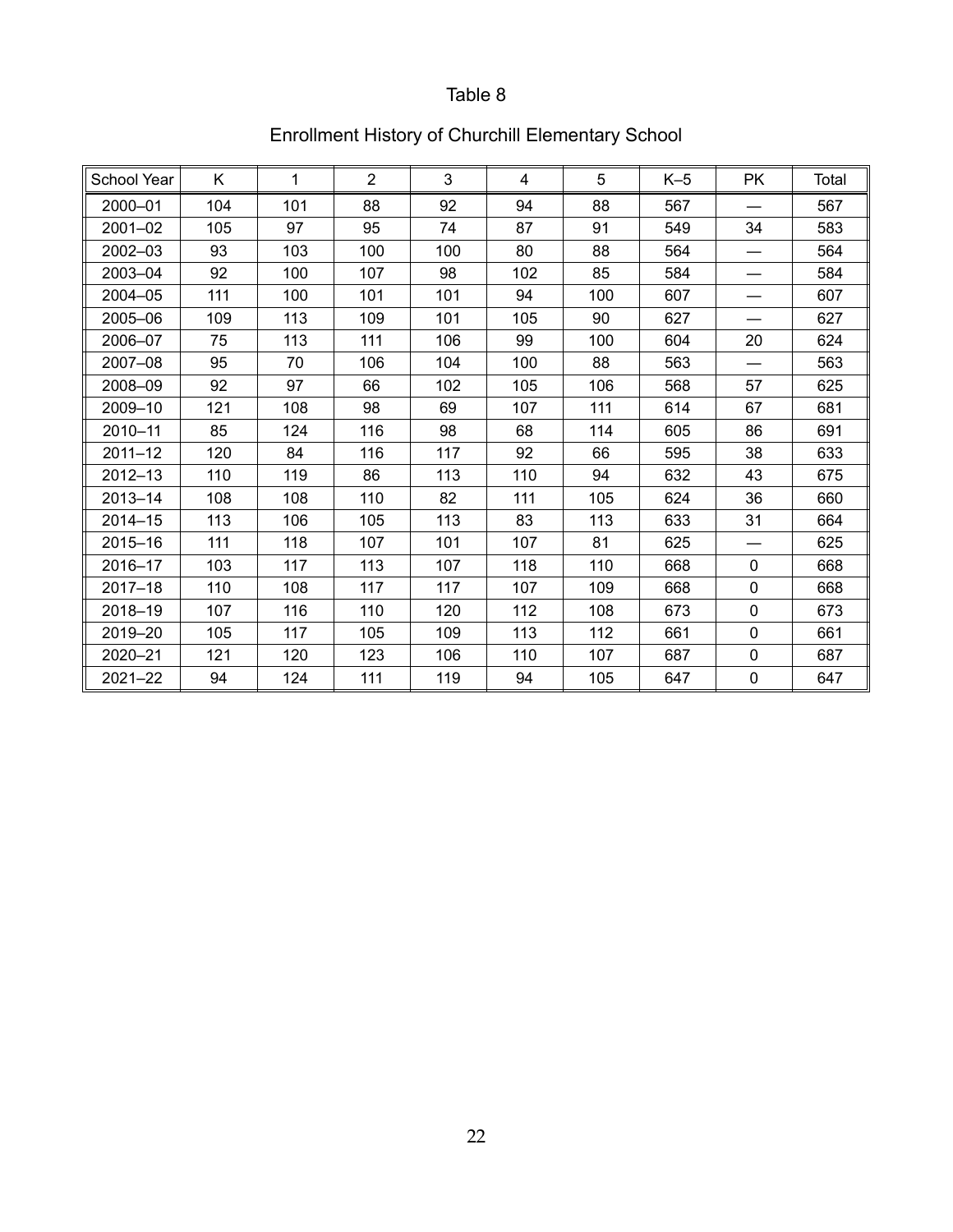| School Year | K  | 1   | $\overline{2}$ | 3   | 4   | 5   | $K-5$ | <b>PK</b> | Total |
|-------------|----|-----|----------------|-----|-----|-----|-------|-----------|-------|
| 2000-01     | 98 | 96  | 110            | 100 | 94  | 81  | 579   |           | 579   |
| 2001-02     | 95 | 113 | 106            | 108 | 105 | 92  | 619   | —         | 619   |
| 2002-03     | 82 | 87  | 105            | 94  | 102 | 98  | 568   | 13        | 581   |
| 2003-04     | 95 | 78  | 93             | 113 | 98  | 97  | 574   | 13        | 587   |
| 2004-05     | 81 | 99  | 84             | 96  | 107 | 85  | 552   | 12        | 564   |
| 2005-06     | 75 | 84  | 98             | 89  | 91  | 100 | 537   | 11        | 548   |
| 2006-07     | 88 | 78  | 89             | 91  | 92  | 83  | 521   | 18        | 539   |
| 2007-08     | 71 | 97  | 76             | 104 | 97  | 95  | 540   | 22        | 562   |
| 2008-09     | 79 | 72  | 100            | 76  | 87  | 95  | 509   | 24        | 533   |
| 2009-10     | 86 | 81  | 76             | 107 | 82  | 92  | 524   | 23        | 547   |
| 2010-11     | 69 | 88  | 79             | 79  | 107 | 79  | 501   | 46        | 547   |
| $2011 - 12$ | 71 | 78  | 91             | 82  | 81  | 106 | 509   | 81        | 590   |
| 2012-13     | 84 | 70  | 83             | 90  | 83  | 83  | 493   | 67        | 560   |
| 2013-14     | 62 | 81  | 68             | 85  | 92  | 87  | 475   | 78        | 553   |
| $2014 - 15$ | 75 | 70  | 84             | 72  | 78  | 90  | 469   | 72        | 541   |
| 2015-16     | 84 | 85  | 69             | 85  | 71  | 84  | 478   | 116       | 594   |
| 2016-17     | 88 | 88  | 84             | 65  | 86  | 71  | 482   | 141       | 623   |
| $2017 - 18$ | 61 | 91  | 91             | 92  | 66  | 85  | 486   | 140       | 626   |
| 2018-19     | 84 | 68  | 89             | 88  | 89  | 67  | 485   | 167       | 652   |
| 2019-20     | 87 | 94  | 67             | 91  | 83  | 90  | 512   | 164       | 676   |
| 2020-21     | 85 | 89  | 85             | 71  | 95  | 83  | 508   | 92        | 600   |
| $2021 - 22$ | 74 | 82  | 86             | 100 | 68  | 93  | 503   | 116       | 619   |

# Enrollment History of Forest Glen Elementary School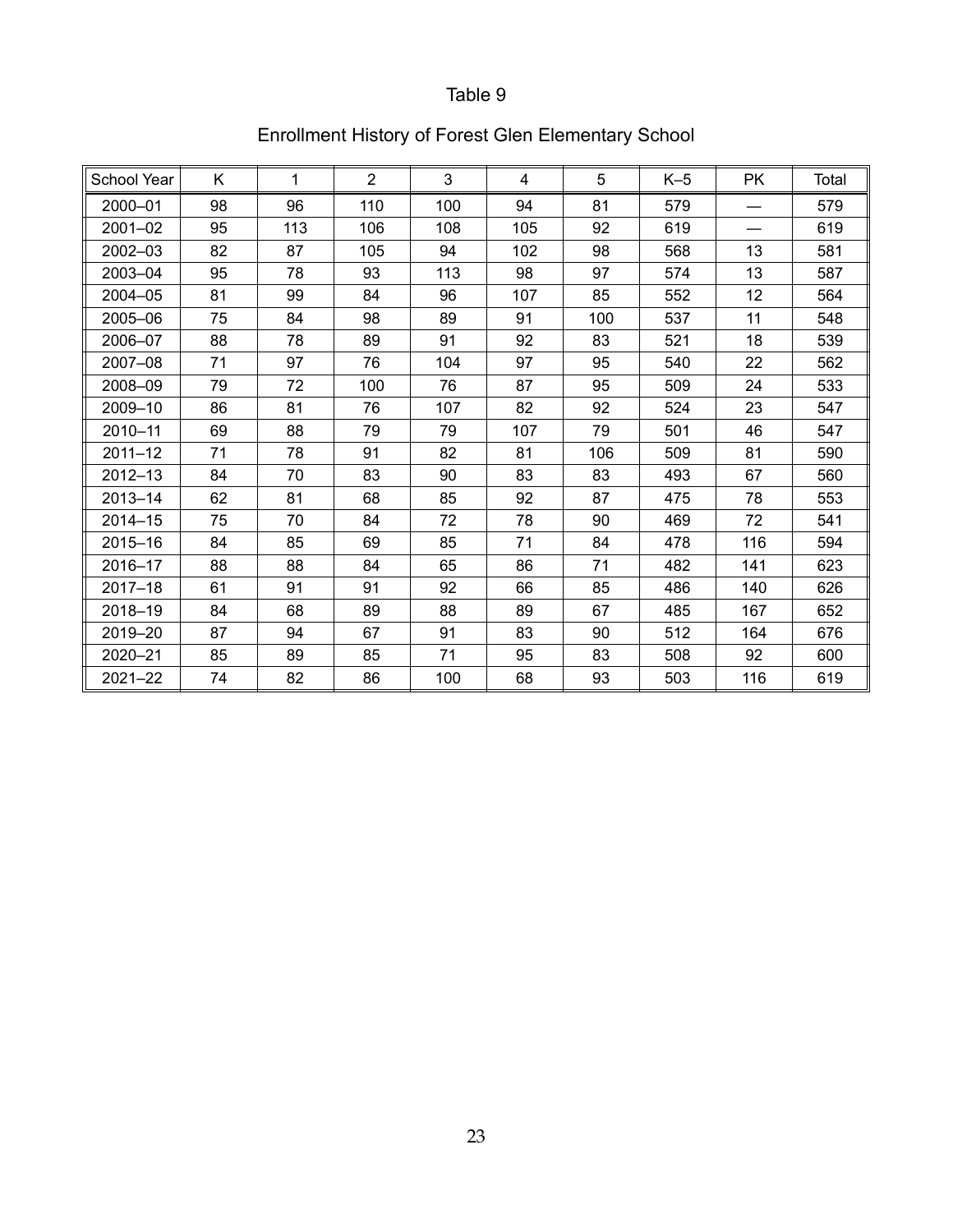| <b>School Year</b> | 6   | $\overline{7}$ | 8   | Total |
|--------------------|-----|----------------|-----|-------|
| 2000-01            | 376 | 344            | 358 | 1,078 |
| 2001-02            | 355 | 376            | 342 | 1,073 |
| 2002-03            | 380 | 355            | 365 | 1,100 |
| 2003-04            | 384 | 371            | 352 | 1,107 |
| 2004-05            | 378 | 379            | 379 | 1,136 |
| 2005-06            | 395 | 379            | 379 | 1,153 |
| 2006-07            | 384 | 389            | 377 | 1,150 |
| 2007-08            | 387 | 383            | 391 | 1,161 |
| 2008-09            | 373 | 395            | 380 | 1,148 |
| 2009-10            | 401 | 364            | 383 | 1,148 |
| 2010-11            | 413 | 403            | 382 | 1,198 |
| $2011 - 12$        | 397 | 418            | 396 | 1,211 |
| 2012-13            | 416 | 397            | 419 | 1,232 |
| 2013-14            | 379 | 413            | 405 | 1,197 |
| $2014 - 15$        | 407 | 370            | 402 | 1,179 |
| 2015-16            | 399 | 416            | 359 | 1,174 |
| 2016-17            | 355 | 401            | 427 | 1,183 |
| $2017 - 18$        | 381 | 370            | 405 | 1,156 |
| 2018-19            | 409 | 385            | 365 | 1,159 |
| 2019-20            | 338 | 417            | 389 | 1,144 |
| 2020-21            | 389 | 344            | 422 | 1,155 |
| 2021-22            | 384 | 382            | 345 | 1,111 |

# Enrollment history of Hadley Junior High School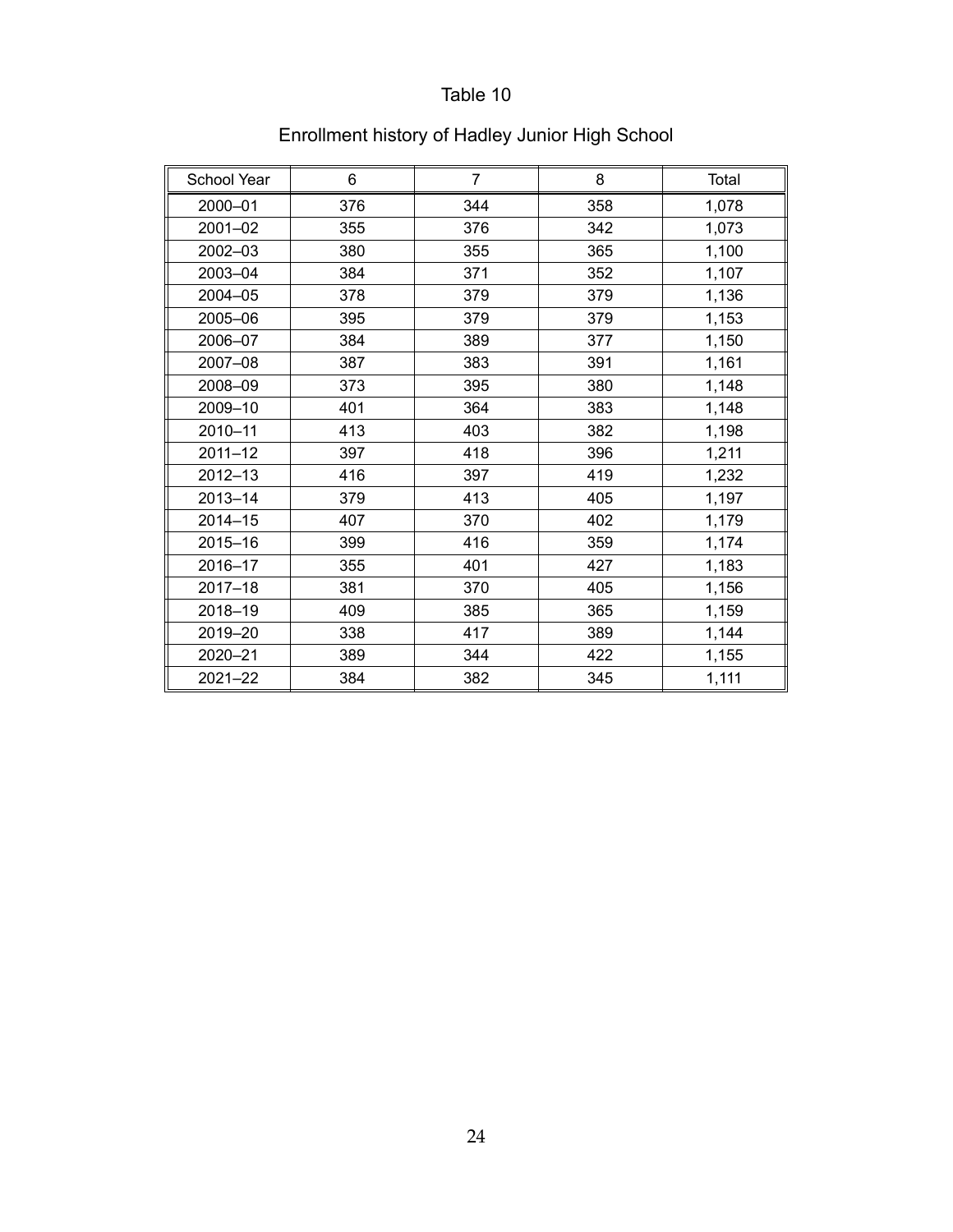| <b>Transition Year</b><br>Sept. to Sept. | Change<br>Total<br>Enrollment | Entering K<br>VS.<br>Exiting 5 | Net Student<br>Migration/<br><b>Transfer</b> | Change<br>Pre-K |
|------------------------------------------|-------------------------------|--------------------------------|----------------------------------------------|-----------------|
| 2000 to 01                               | $-36$                         | $-1$                           | $\overline{2}$                               | $-37$           |
| 2001 to 02                               | 60                            | 23                             | 20                                           | 17              |
| 2002 to 03                               | 16                            | 24                             | $-2$                                         | $-6$            |
| 2003 to 04                               | 13                            | 0                              | 14                                           | $-1$            |
| 2004 to 05                               | 3                             | 20                             | 10                                           | $-27$           |
| 2005 to 06                               | 39                            | 13                             | 23                                           | 3               |
| 2006 to 07                               | $-27$                         | $-16$                          | $-5$                                         | -6              |
| 2007 to 08                               | 22                            | 5                              | 12                                           | 5               |
| 2008 to 09                               | $-3$                          | $-21$                          | 5                                            | 13              |
| 2009 to 10                               | $-25$                         | $-4$                           | 8                                            | $-29$           |
| 2010 to 11                               | $-3$                          | $-16$                          | 13                                           | 0               |
| 2011 to 12                               | $-20$                         | $-23$                          | 3                                            | 0               |
| 2012 to 13                               | $-11$                         | -6                             | $-5$                                         | 0               |
| 2013 to 14                               | $-51$                         | $-25$                          | $-26$                                        | 0               |
| 2014 to 15                               | 14                            | 8                              | 6                                            | 0               |
| 2015 to 16                               | $-38$                         | $-39$                          | 1                                            | 0               |
| 2016 to 17                               | 39                            | 18                             | 21                                           | 0               |
| 2017 to 18                               | -8                            | $-18$                          | 10                                           | 0               |
| 2018 to 19                               | 32                            | 23                             | 9                                            | 0               |
| 2019 to 20                               | $-26$                         | -5                             | $-21$                                        | 0               |
| 2020 to 21                               | -6                            | $-13$                          | 7                                            | 0               |

### Decomposition of Annual Source of Enrollment Change in Abraham Lincoln Elementary School: September 2000 to September 2021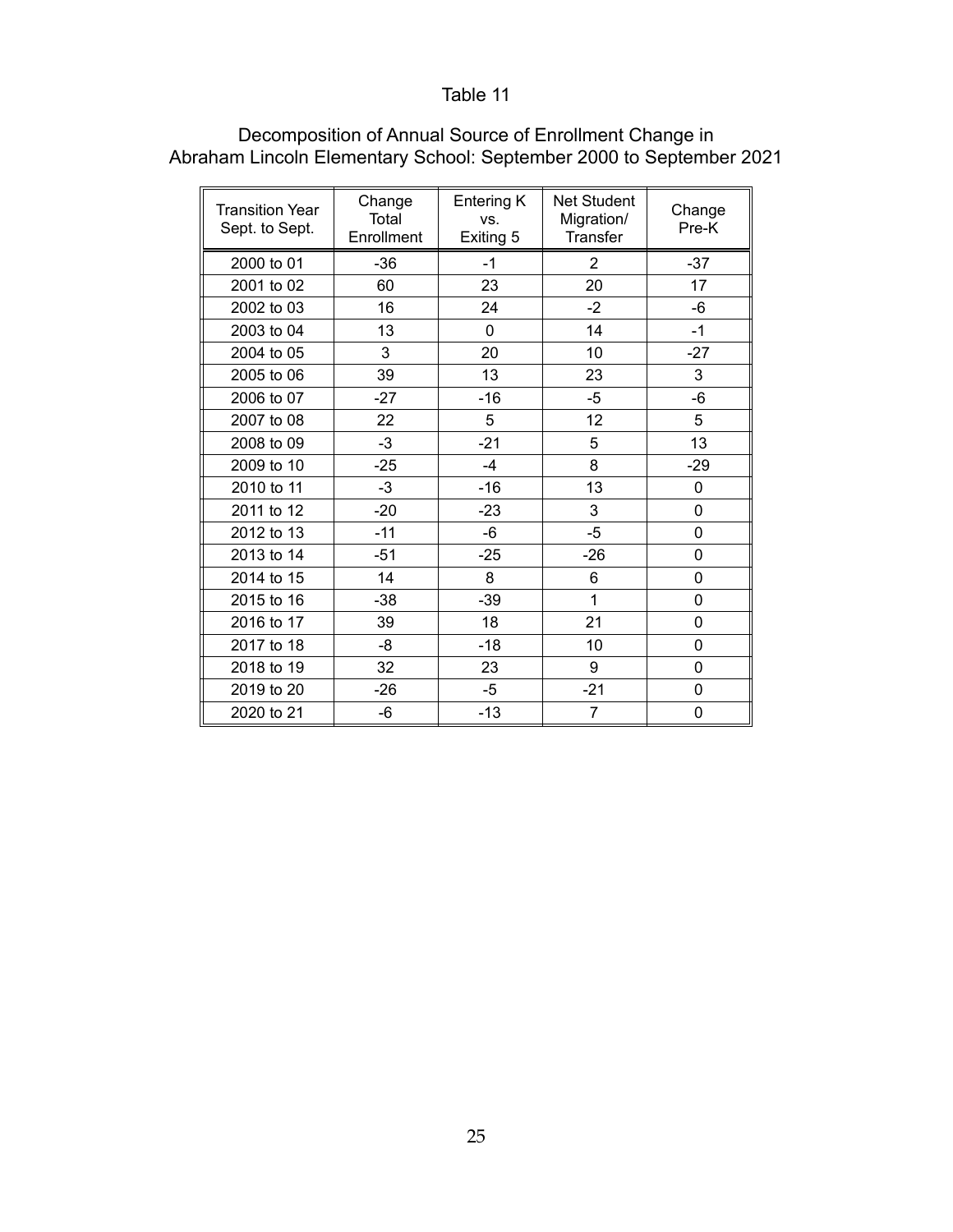| <b>Transition Year</b><br>Sept. to Sept. | Change<br>Total<br>Enrollment | Entering K<br>VS.<br>Exiting 5 | Net Student<br>Migration/<br>Transfer | Change<br>Pre-K |
|------------------------------------------|-------------------------------|--------------------------------|---------------------------------------|-----------------|
| 2000 to 01                               | $-17$                         | $-13$                          | $-4$                                  | 0               |
| 2001 to 02                               | 22                            | $-22$                          | 44                                    | 0               |
| 2002 to 03                               | $-1$                          | $-13$                          | 12                                    | 0               |
| 2003 to 04                               | $-11$                         | -5                             | -6                                    | 0               |
| 2004 to 05                               | 12                            | $-30$                          | 1                                     | 41              |
| 2005 to 06                               | 15                            | 25                             | 1                                     | $-11$           |
| 2006 to 07                               | 32                            | $-26$                          | 17                                    | 41              |
| 2007 to 08                               | $-65$                         | 4                              | $\overline{2}$                        | $-71$           |
| 2008 to 09                               | 20                            | $-7$                           | 27                                    | 0               |
| 2009 to 10                               | $-26$                         | $-30$                          | 4                                     | 0               |
| 2010 to 11                               | 1                             | -8                             | 9                                     | 0               |
| 2011 to 12                               | $-20$                         | $-44$                          | 24                                    | 0               |
| 2012 to 13                               | 28                            | $-30$                          | 40                                    | 18              |
| 2013 to 14                               | $-18$                         | $-32$                          | 17                                    | -3              |
| 2014 to 15                               | $-13$                         | $-24$                          | 9                                     | $\overline{2}$  |
| 2015 to 16                               | $-4$                          | $-9$                           | 22                                    | $-17$           |
| 2016 to 17                               | $-12$                         | $-18$                          | 6                                     | 0               |
| 2017 to 18                               | $-26$                         | $-39$                          | 13                                    | 0               |
| 2018 to 19                               | 33                            | 28                             | 5                                     | 0               |
| 2019 to 20                               | 3                             | $-3$                           | 6                                     | 0               |
| 2020 to 21                               | $-1$                          | $-6$                           | 5                                     | 0               |

### Decomposition of Annual Source of Enrollment Change in Benjamin Franklin Elementary School: September 2000 to September 2021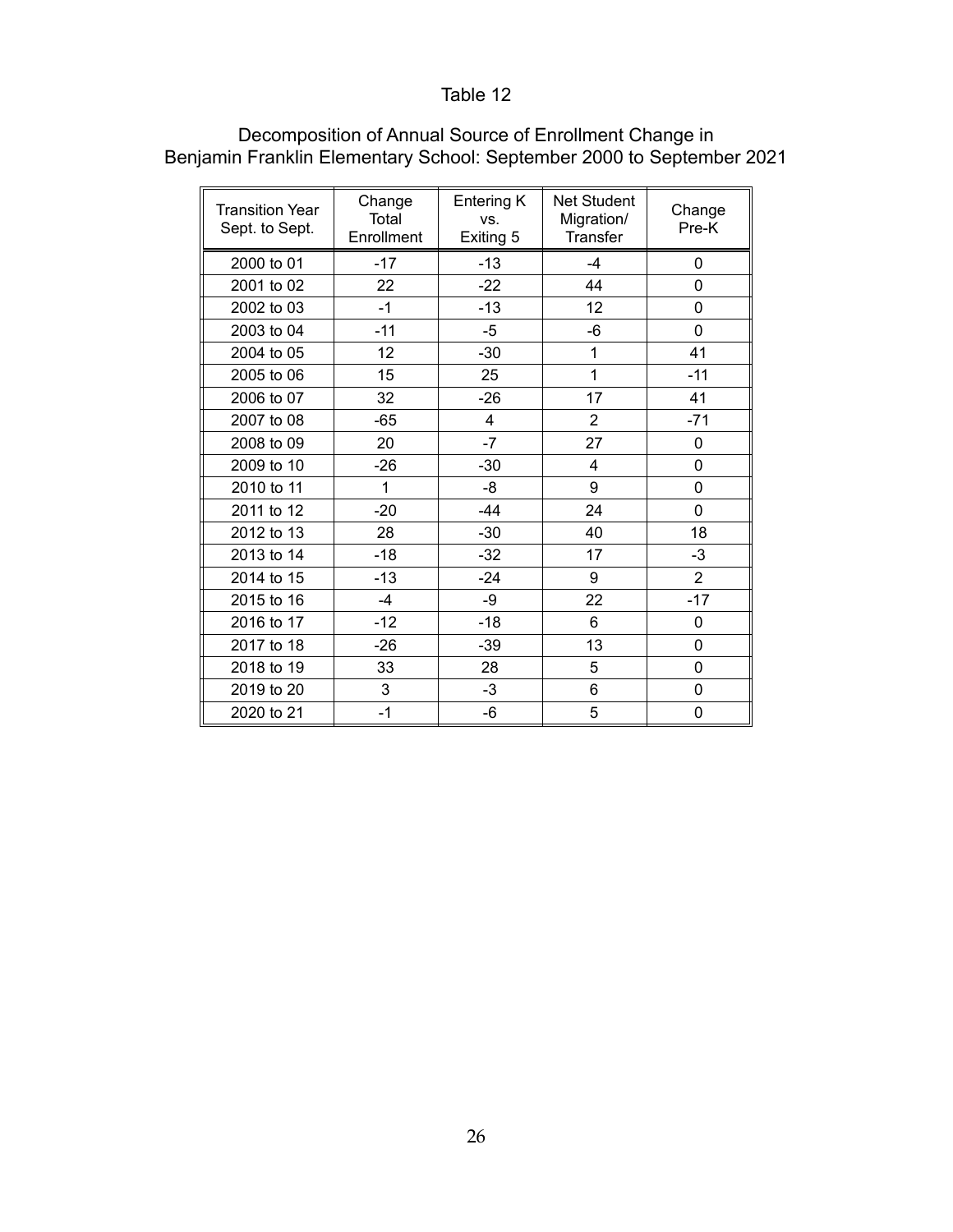| <b>Transition Year</b><br>Sept. to Sept. | Change<br>Total<br>Enrollment | Entering K<br>VS.<br>Exiting 5 | <b>Net Student</b><br>Migration/<br>Transfer | Change<br>Pre-K |
|------------------------------------------|-------------------------------|--------------------------------|----------------------------------------------|-----------------|
| 2000 to 01                               | 16                            | 17                             | $-35$                                        | 34              |
| 2001 to 02                               | $-19$                         | $\overline{2}$                 | 13                                           | $-34$           |
| 2002 to 03                               | 20                            | 4                              | 16                                           | 0               |
| 2003 to 04                               | 23                            | 26                             | $-3$                                         | $\mathbf 0$     |
| 2004 to 05                               | 20                            | 9                              | 11                                           | 0               |
| 2005 to 06                               | $-3$                          | $-15$                          | -8                                           | 20              |
| 2006 to 07                               | $-61$                         | $-5$                           | $-36$                                        | $-20$           |
| 2007 to 08                               | 62                            | $\overline{4}$                 | 1                                            | 57              |
| 2008 to 09                               | 56                            | 15                             | 31                                           | 10              |
| 2009 to 10                               | 10                            | $-26$                          | 17                                           | 19              |
| 2010 to 11                               | -58                           | 6                              | $-16$                                        | $-48$           |
| 2011 to 12                               | 42                            | 44                             | $-7$                                         | 5               |
| 2012 to 13                               | $-15$                         | 14                             | $-22$                                        | $-7$            |
| 2013 to 14                               | 4                             | 8                              | 1                                            | $-5$            |
| 2014 to 15                               | $-39$                         | $-2$                           | -6                                           | $-31$           |
| 2015 to 16                               | 43                            | 22                             | 21                                           | 0               |
| 2016 to 17                               | 0                             | 0                              | 0                                            | 0               |
| 2017 to 18                               | 5                             | $-2$                           | 7                                            | 0               |
| 2018 to 19                               | $-12$                         | $-3$                           | -9                                           | 0               |
| 2019 to 20                               | 26                            | 9                              | 17                                           | 0               |
| 2020 to 21                               | $-40$                         | $-13$                          | $-27$                                        | 0               |

#### Decomposition of Annual Source of Enrollment Change in Churchill Elementary School: September 2000 to September 2021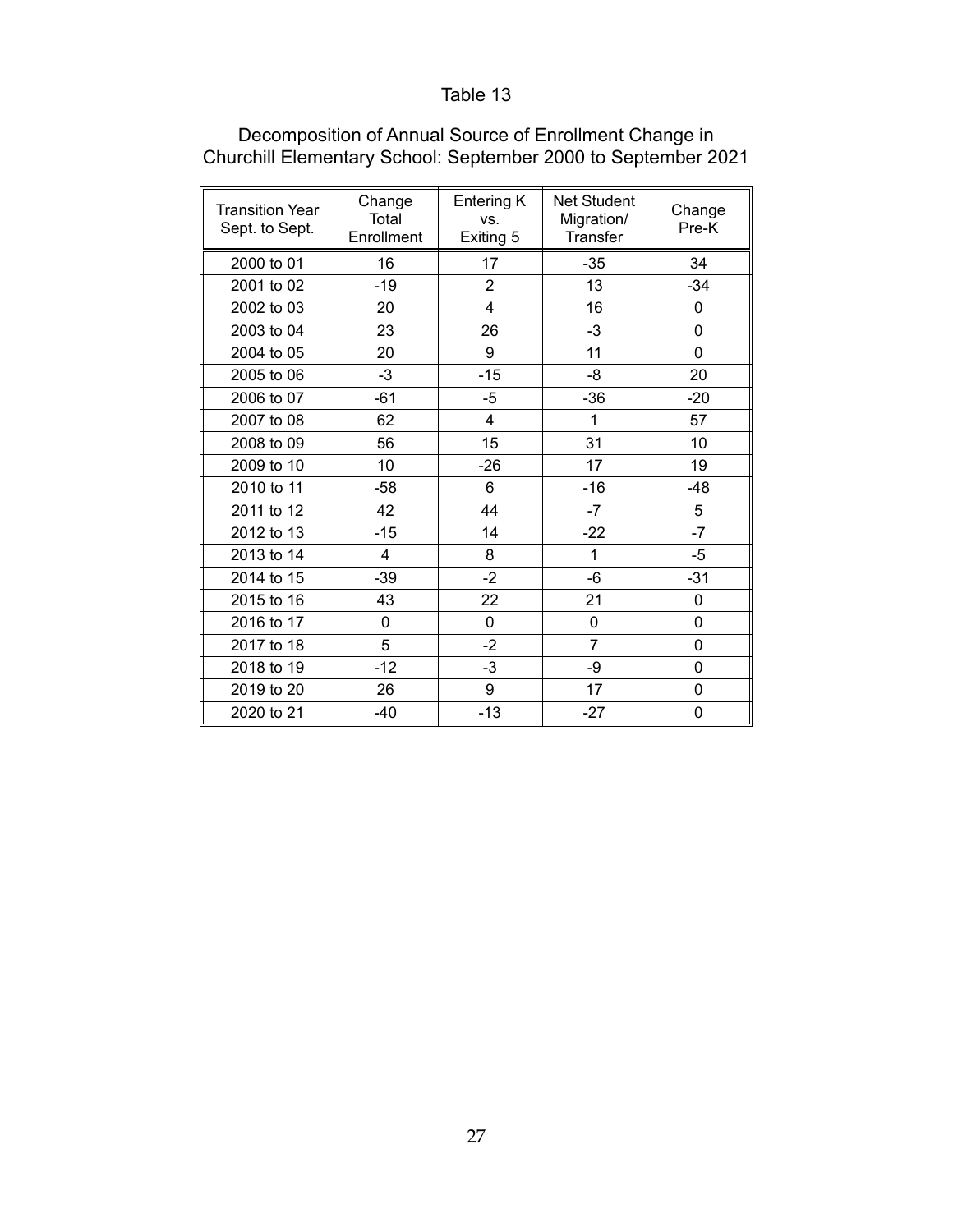| <b>Transition Year</b><br>Sept. to Sept. | Change<br>Total<br>Enrollment | Entering K<br>VS.<br>Exiting 5 | <b>Net Student</b><br>Migration/<br>Transfer | Change<br>Pre-K |
|------------------------------------------|-------------------------------|--------------------------------|----------------------------------------------|-----------------|
| 2000 to 01                               | 40                            | 14                             | 26                                           | $\Omega$        |
| 2001 to 02                               | $-38$                         | $-10$                          | $-41$                                        | 13              |
| 2002 to 03                               | 6                             | $-3$                           | 9                                            | $\Omega$        |
| 2003 to 04                               | $-23$                         | $-16$                          | -6                                           | $-1$            |
| 2004 to 05                               | $-16$                         | $-10$                          | $-5$                                         | $-1$            |
| 2005 to 06                               | -9                            | $-12$                          | $-4$                                         | $\overline{7}$  |
| 2006 to 07                               | 23                            | $-12$                          | 31                                           | 4               |
| 2007 to 08                               | $-29$                         | $-16$                          | $-15$                                        | $\overline{2}$  |
| 2008 to 09                               | 14                            | $-9$                           | 24                                           | $-1$            |
| 2009 to 10                               | $\Omega$                      | $-23$                          | $\Omega$                                     | 23              |
| 2010 to 11                               | 43                            | -8                             | 16                                           | 35              |
| 2011 to 12                               | $-30$                         | $-22$                          | 6                                            | $-14$           |
| 2012 to 13                               | $-7$                          | $-21$                          | 3                                            | 11              |
| 2013 to 14                               | $-12$                         | $-12$                          | 6                                            | -6              |
| 2014 to 15                               | 53                            | $-6$                           | 15                                           | 44              |
| 2015 to 16                               | 29                            | 4                              | 0                                            | 25              |
| 2016 to 17                               | 3                             | $-10$                          | 14                                           | $-1$            |
| 2017 to 18                               | 26                            | $-1$                           | 0                                            | 27              |
| 2018 to 19                               | 24                            | 20                             | 7                                            | $-3$            |
| 2019 to 20                               | $-76$                         | -5                             | 1                                            | $-72$           |
| 2020 to 21                               | 19                            | -9                             | 4                                            | 24              |

### Decomposition of Annual Source of Enrollment Change in Forest Glen Elementary School: September 2000 to September 2021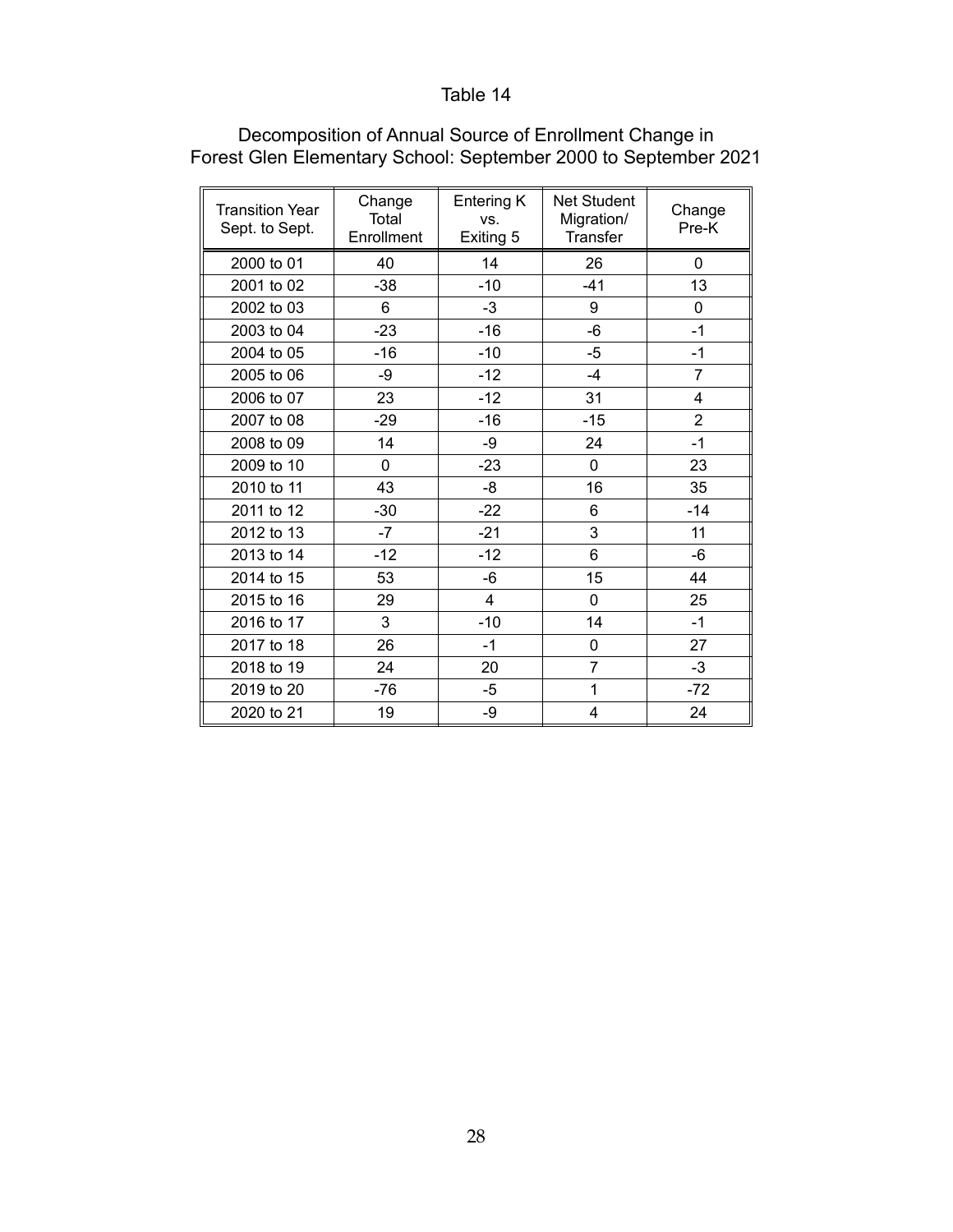| <b>Transition Year</b><br>Sept. to Sept. | Change<br>Total<br>Enrollment | Entering 6<br>VS.<br>Exiting 8 | Net Student<br>Migration/<br>Transfer |
|------------------------------------------|-------------------------------|--------------------------------|---------------------------------------|
| 2000 to 01                               | -5                            | $-3$                           | $-2$                                  |
| 2001 to 02                               | 27                            | 38                             | $-11$                                 |
| 2002 to 03                               | $\overline{7}$                | 19                             | $-12$                                 |
| 2003 to 04                               | 29                            | 26                             | 3                                     |
| 2004 to 05                               | 17                            | 16                             | 1                                     |
| 2005 to 06                               | $-3$                          | 5                              | -8                                    |
| 2006 to 07                               | 11                            | 10                             | 1                                     |
| 2007 to 08                               | $-13$                         | $-18$                          | 5                                     |
| 2008 to 09                               | 0                             | 21                             | $-21$                                 |
| 2009 to 10                               | 50                            | 30                             | 20                                    |
| 2010 to 11                               | 13                            | 15                             | $-2$                                  |
| 2011 to 12                               | 21                            | 20                             | $\mathbf{1}$                          |
| 2012 to 13                               | $-35$                         | $-40$                          | 5                                     |
| 2013 to 14                               | $-18$                         | 2                              | $-20$                                 |
| 2014 to 15                               | -5                            | -3                             | $-2$                                  |
| 2015 to 16                               | 9                             | $-4$                           | 13                                    |
| 2016 to 17                               | $-27$                         | -46                            | 19                                    |
| 2017 to 18                               | 3                             | 4                              | $-1$                                  |
| 2018 to 19                               | $-15$                         | $-27$                          | 12                                    |
| 2019 to 20                               | 11                            | 0                              | 11                                    |
| 2020 to 21                               | $-44$                         | $-38$                          | -6                                    |

### Decomposition of Annual Source of Enrollment Change in Hadley Junior High School: September 2000 to September 2021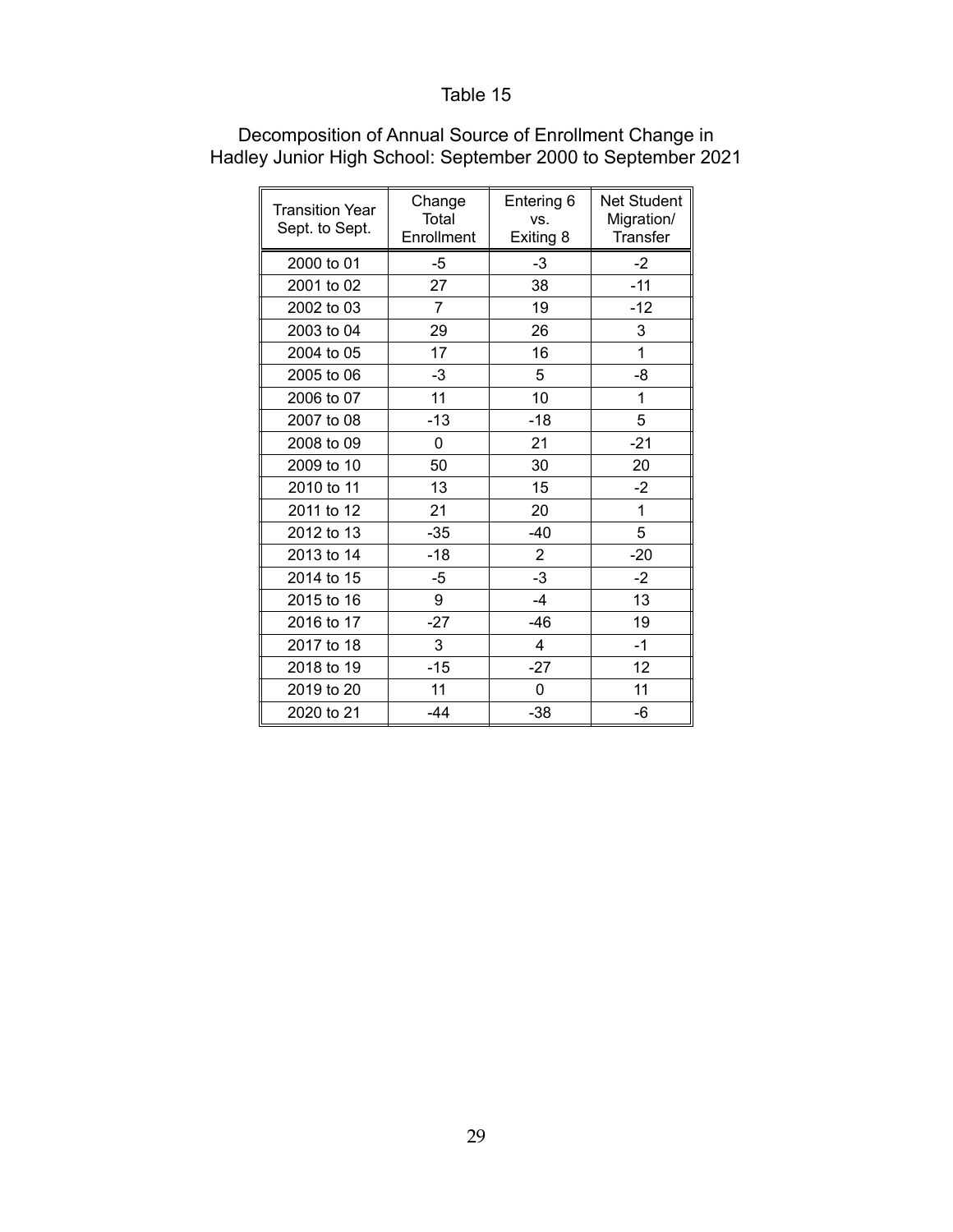| <b>Transition Year</b> |                |                |                | <b>Grade Transition</b> |                |                |
|------------------------|----------------|----------------|----------------|-------------------------|----------------|----------------|
| Sept. to Sept.         | $K-1$          | $1 - 2$        | $2 - 3$        | $3 - 4$                 | $4 - 5$        | Total          |
| 2000 to 01             | 1              | 6              | -6             | $-1$                    | $\overline{2}$ | $\overline{2}$ |
| 2001 to 02             | 3              | 0              | 6              | 8                       | 3              | 20             |
| 2002 to 03             | $-3$           | 10             | $-4$           | $-4$                    | $-1$           | $-2$           |
| 2003 to 04             | $\overline{7}$ | 5              | 5              | $-5$                    | $\overline{2}$ | 14             |
| 2004 to 05             | $\overline{4}$ | 9              | $-7$           | $-1$                    | 5              | 10             |
| 2005 to 06             | 12             | 3              | $-1$           | 3                       | 6              | 23             |
| 2006 to 07             | 4              | $-7$           | 0              | 0                       | $-2$           | $-5$           |
| 2007 to 08             | 13             | $\mathbf 0$    | $-6$           | $\overline{7}$          | $-2$           | 12             |
| 2008 to 09             | $\overline{7}$ | $\overline{2}$ | 3              | $-1$                    | $-6$           | 5              |
| 2009 to 10             | 10             | $\mathbf 0$    | $\overline{2}$ | $-1$                    | $-3$           | 8              |
| 2010 to 11             | 9              | 3              | 4              | $-4$                    | $\mathbf{1}$   | 13             |
| 2011 to 12             | $\overline{7}$ | $-2$           | 3              | $-7$                    | $\overline{2}$ | 3              |
| 2012 to 13             | 4              | $\mathbf 0$    | 4              | $-7$                    | $-6$           | $-5$           |
| 2013 to 14             | 1              | -9             | $-3$           | $-7$                    | -8             | $-26$          |
| 2014 to 15             | 7              | $\mathbf 0$    | $\mathbf{1}$   | $-4$                    | $\overline{2}$ | 6              |
| 2015 to 16             | 14             | $-2$           | -6             | 3                       | -8             | $\mathbf{1}$   |
| 2016 to 17             | 11             | $-1$           | 1              | $\overline{2}$          | 8              | 21             |
| 2017 to 18             | 8              | $\overline{2}$ | 3              | $-1$                    | $-2$           | 10             |
| 2018 to 19             | 10             | $\mathbf 0$    | $\overline{0}$ | $-3$                    | $\overline{2}$ | 9              |
| 2019 to 20             | $-9$           | $-4$           | $-1$           | $-6$                    | $-1$           | $-21$          |
| 2020 to 21             | 6              | 6              | $-2$           | $-5$                    | $\overline{2}$ | $\overline{7}$ |

#### Net Annual Student Migration/Transfer in Abraham Lincoln Elementary School: September 2000 to September 2021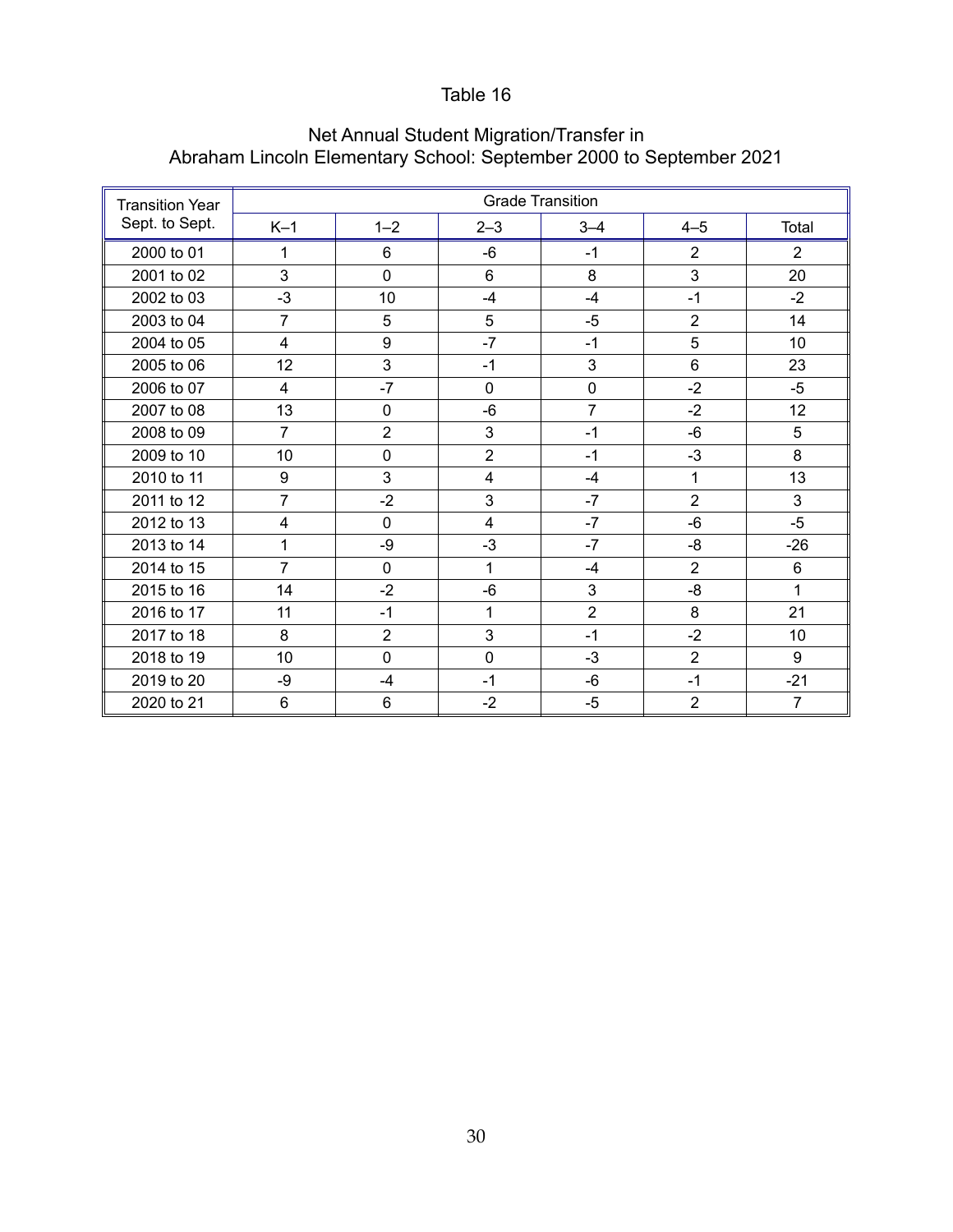| <b>Transition Year</b> |                |                         |                | <b>Grade Transition</b> |                |                |
|------------------------|----------------|-------------------------|----------------|-------------------------|----------------|----------------|
| Sept. to Sept.         | $K-1$          | $1 - 2$                 | $2 - 3$        | $3 - 4$                 | $4 - 5$        | Total          |
| 2000 to 01             | $-7$           | $\overline{2}$          | $-3$           | $\overline{2}$          | $\overline{2}$ | $-4$           |
| 2001 to 02             | 15             | 8                       | $6\phantom{1}$ | 9                       | 6              | 44             |
| 2002 to 03             | 6              | 3                       | $\mathbf{1}$   | 3                       | $-1$           | 12             |
| 2003 to 04             | $\mathbf 0$    | $-2$                    | $\overline{2}$ | 1                       | $-7$           | $-6$           |
| 2004 to 05             | $\mathbf 0$    | $\overline{2}$          | $-1$           | 4                       | $-4$           | 1              |
| 2005 to 06             | 5              | $-1$                    | $\mathbf 0$    | 1                       | $-4$           | 1              |
| 2006 to 07             | $\overline{7}$ | $\overline{\mathbf{4}}$ | $-1$           | 6                       | 1              | 17             |
| 2007 to 08             | $\mathbf 0$    | $-1$                    | $\mathbf 0$    | 5                       | $-2$           | 2              |
| 2008 to 09             | 10             | $\overline{7}$          | 1              | 6                       | 3              | 27             |
| 2009 to 10             | 6              | 3                       | $-5$           | 3                       | $-3$           | $\overline{4}$ |
| 2010 to 11             | 6              | $-4$                    | $-2$           | $\overline{7}$          | $\overline{2}$ | 9              |
| 2011 to 12             | 12             | $-2$                    | 9              | $\mathbf 0$             | 5              | 24             |
| 2012 to 13             | 11             | $\overline{2}$          | 8              | 12                      | $\overline{7}$ | 40             |
| 2013 to 14             | 1              | $\overline{4}$          | $\overline{7}$ | 1                       | $\overline{4}$ | 17             |
| 2014 to 15             | $\overline{7}$ | $-2$                    | $\mathbf 0$    | 5                       | $-1$           | 9              |
| 2015 to 16             | 9              | 4                       | $\mathbf 0$    | 12                      | $-3$           | 22             |
| 2016 to 17             | $\overline{7}$ | $-4$                    | $\mathbf 0$    | 1                       | $\overline{2}$ | 6              |
| 2017 to 18             | 8              | $\mathbf 0$             | $\mathbf 0$    | $\overline{7}$          | $-2$           | 13             |
| 2018 to 19             | 11             | $-1$                    | $\mathbf 0$    | $-1$                    | $-4$           | 5              |
| 2019 to 20             | 1              | $\overline{7}$          | $-1$           | 0                       | $-1$           | $6\phantom{1}$ |
| 2020 to 21             | $\overline{7}$ | 1                       | $-8$           | 4                       | 1              | 5              |

#### Net Annual Student Migration/Transfer in Benjamin Franklin Elementary School: September 2000 to September 2021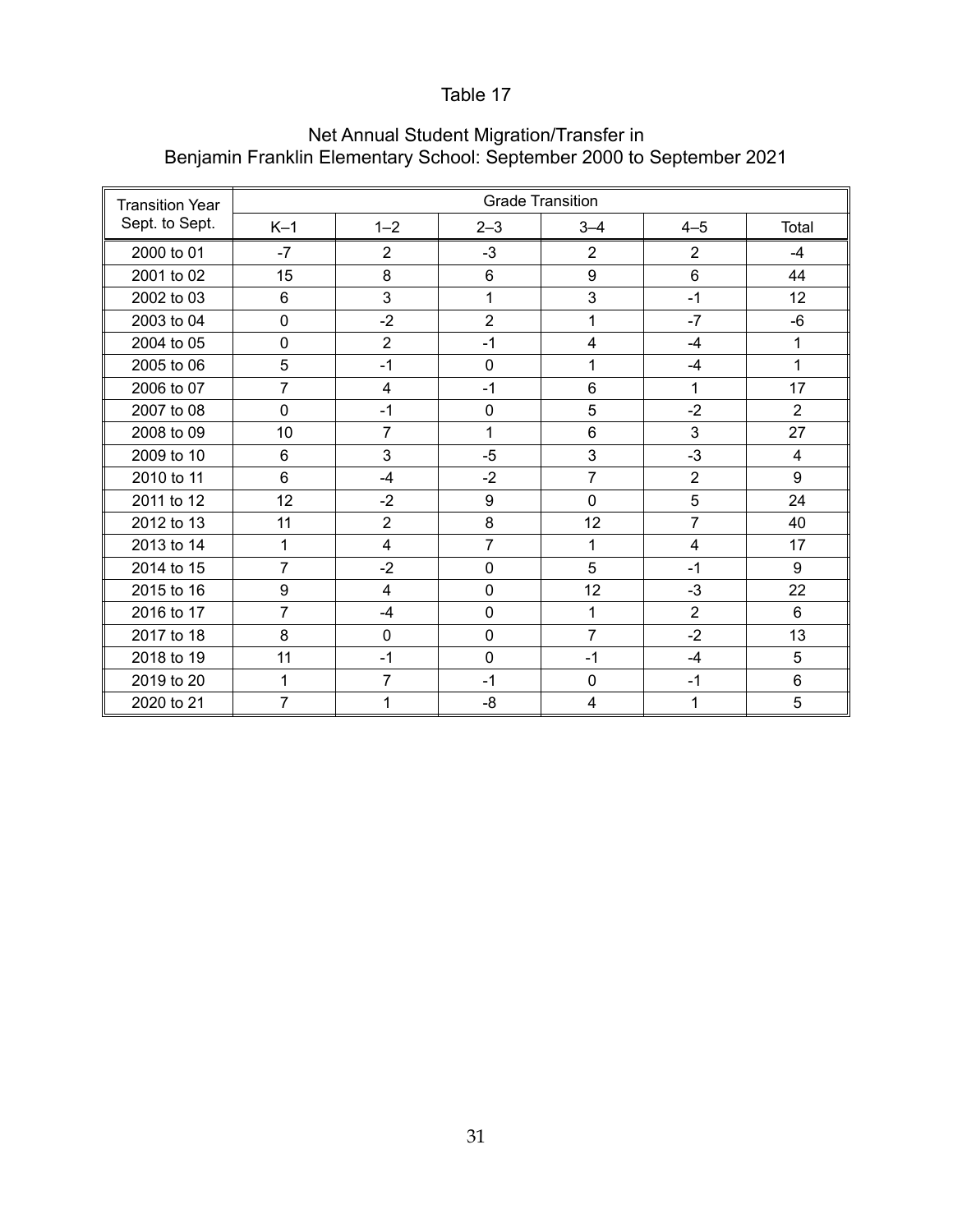| <b>Transition Year</b> |                |                |                | <b>Grade Transition</b> |                |                |
|------------------------|----------------|----------------|----------------|-------------------------|----------------|----------------|
| Sept. to Sept.         | $K-1$          | $1 - 2$        | $2 - 3$        | $3 - 4$                 | $4 - 5$        | Total          |
| 2000 to 01             | $-7$           | $-6$           | $-14$          | $-5$                    | $-3$           | $-35$          |
| 2001 to 02             | $-2$           | 3              | 5              | 6                       | 1              | 13             |
| 2002 to 03             | $\overline{7}$ | 4              | $-2$           | $\overline{2}$          | 5              | 16             |
| 2003 to 04             | 8              | 1              | -6             | $-4$                    | $-2$           | $-3$           |
| 2004 to 05             | $\overline{2}$ | 9              | $\mathbf 0$    | $\overline{4}$          | $-4$           | 11             |
| 2005 to 06             | $\overline{4}$ | $-2$           | $-3$           | $-2$                    | $-5$           | -8             |
| 2006 to 07             | $-5$           | $-7$           | $-7$           | $-6$                    | $-11$          | $-36$          |
| 2007 to 08             | $\overline{2}$ | $-4$           | $-4$           | 1                       | $6\phantom{1}$ | 1              |
| 2008 to 09             | 16             | 1              | 3              | 5                       | 6              | 31             |
| 2009 to 10             | 3              | 8              | 0              | $-1$                    | $\overline{7}$ | 17             |
| 2010 to 11             | $-1$           | $-8$           | 1              | $-6$                    | $-2$           | $-16$          |
| 2011 to 12             | $-1$           | $\overline{2}$ | $-3$           | $-7$                    | $\overline{2}$ | $-7$           |
| 2012 to 13             | $-2$           | -9             | $-4$           | $-2$                    | $-5$           | $-22$          |
| 2013 to 14             | $-2$           | $-3$           | 3              | 1                       | $\overline{2}$ | $\mathbf{1}$   |
| 2014 to 15             | 5              | 1              | $-4$           | $-6$                    | $-2$           | $-6$           |
| 2015 to 16             | 6              | $-5$           | $\mathbf 0$    | 17                      | 3              | 21             |
| 2016 to 17             | 5              | $\mathbf 0$    | $\overline{4}$ | $\mathbf 0$             | -9             | $\Omega$       |
| 2017 to 18             | 6              | $\overline{2}$ | 3              | $-5$                    | 1              | $\overline{7}$ |
| 2018 to 19             | 10             | $-11$          | $-1$           | $-7$                    | $\mathbf 0$    | -9             |
| 2019 to 20             | 15             | 6              | 1              | 1                       | -6             | 17             |
| 2020 to 21             | 3              | -9             | $-4$           | $-12$                   | $-5$           | $-27$          |

### Net Annual Student Migration/Transfer in Churchill Elementary School: September 2000 to September 2021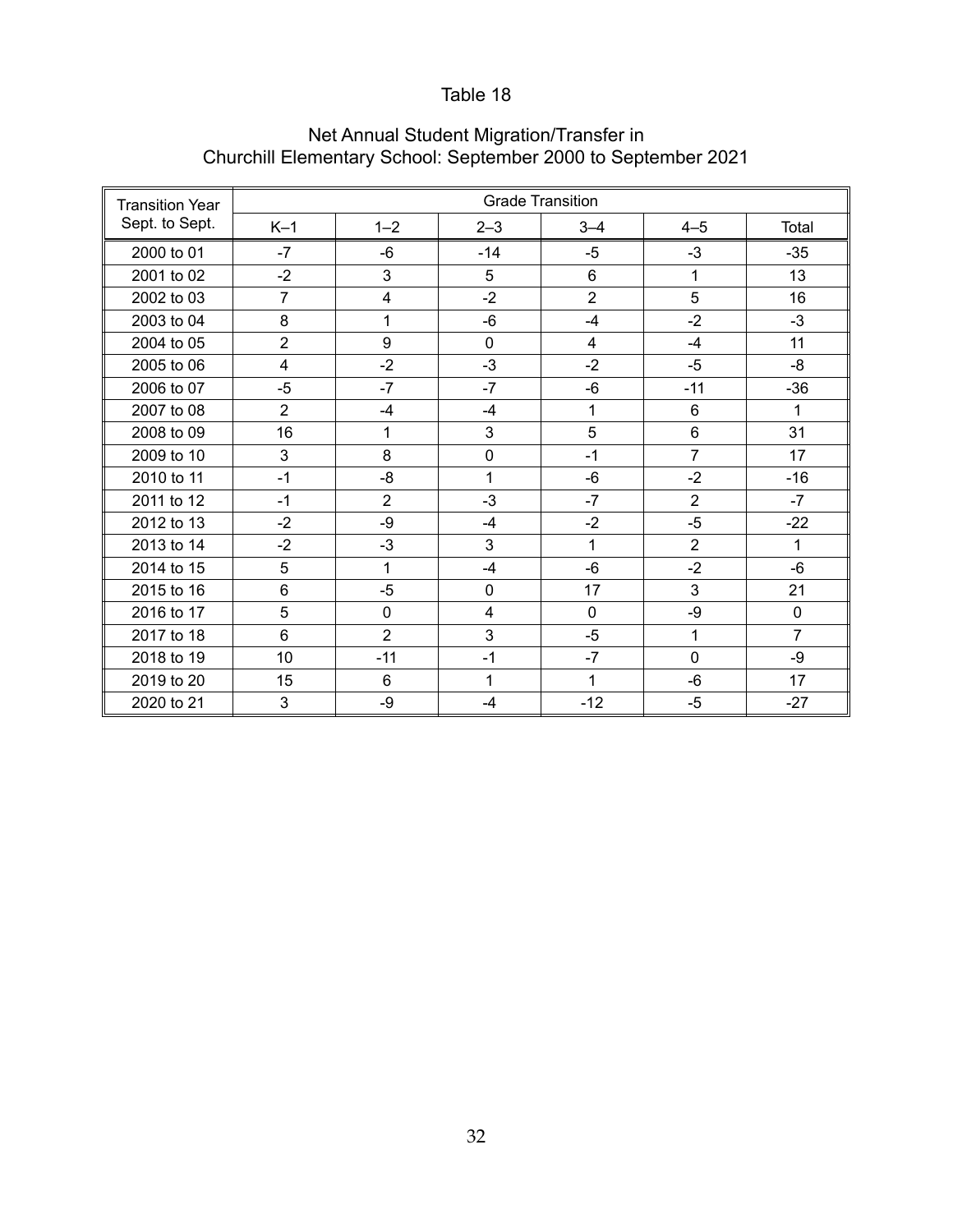| <b>Transition Year</b> |                |         |                | <b>Grade Transition</b> |                |                |
|------------------------|----------------|---------|----------------|-------------------------|----------------|----------------|
| Sept. to Sept.         | $K-1$          | $1 - 2$ | $2 - 3$        | $3 - 4$                 | $4 - 5$        | Total          |
| 2000 to 01             | 15             | 10      | $-2$           | 5                       | $-2$           | 26             |
| 2001 to 02             | -8             | $-8$    | $-12$          | $-6$                    | $-7$           | $-41$          |
| 2002 to 03             | $-4$           | 6       | 8              | $\overline{4}$          | $-5$           | 9              |
| 2003 to 04             | 4              | 6       | 3              | $-6$                    | $-13$          | $-6$           |
| 2004 to 05             | 3              | $-1$    | 5              | $-5$                    | $-7$           | $-5$           |
| 2005 to 06             | 3              | 5       | $-7$           | 3                       | $-8$           | $-4$           |
| 2006 to 07             | 9              | $-2$    | 15             | 6                       | 3              | 31             |
| 2007 to 08             | 1              | 3       | $\mathbf 0$    | $-17$                   | $-2$           | $-15$          |
| 2008 to 09             | $\overline{2}$ | 4       | $\overline{7}$ | 6                       | 5              | 24             |
| 2009 to 10             | $\overline{2}$ | $-2$    | 3              | 0                       | $-3$           | $\Omega$       |
| 2010 to 11             | 9              | 3       | 3              | $\overline{2}$          | $-1$           | 16             |
| 2011 to 12             | $-1$           | 5       | $-1$           | 1                       | $\overline{2}$ | 6              |
| 2012 to 13             | $-3$           | $-2$    | $\overline{2}$ | $\overline{2}$          | 4              | 3              |
| 2013 to 14             | 8              | 3       | $\overline{4}$ | $-7$                    | $-2$           | 6              |
| 2014 to 15             | 10             | $-1$    | 1              | $-1$                    | 6              | 15             |
| 2015 to 16             | $\overline{4}$ | $-1$    | $-4$           | 1                       | $\mathbf 0$    | $\Omega$       |
| 2016 to 17             | 3              | 3       | 8              | 1                       | $-1$           | 14             |
| 2017 to 18             | $\overline{7}$ | $-2$    | $-3$           | $-3$                    | 1              | $\mathbf 0$    |
| 2018 to 19             | 10             | $-1$    | $\overline{2}$ | $-5$                    | 1              | $\overline{7}$ |
| 2019 to 20             | $\overline{2}$ | -9      | 4              | 4                       | $\mathbf 0$    | 1              |
| 2020 to 21             | $-3$           | $-3$    | 15             | $-3$                    | $-2$           | 4              |

### Net Annual Student Migration/Transfer in Forest Glen Elementary School: September 2000 to September 2021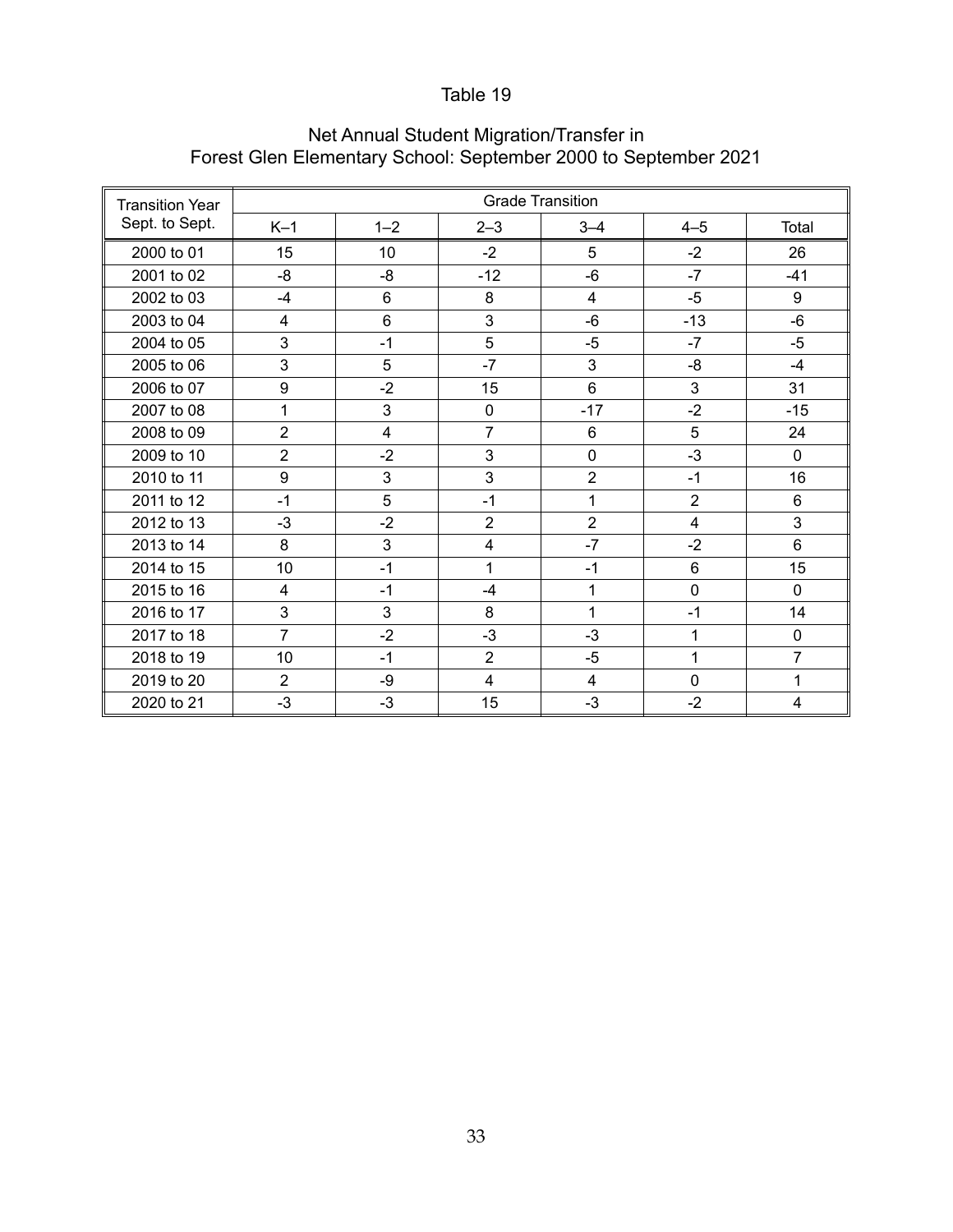| <b>Transition Year</b> | <b>Grade Transition</b> |                |              |  |
|------------------------|-------------------------|----------------|--------------|--|
| Sept. to Sept.         | $6 - 7$                 | $7 - 8$        | Total        |  |
| 2000 to 01             | 0                       | $-2$           | $-2$         |  |
| 2001 to 02             | 0                       | $-11$          | $-11$        |  |
| 2002 to 03             | -9                      | $-3$           | $-12$        |  |
| 2003 to 04             | $-5$                    | 8              | 3            |  |
| 2004 to 05             | 1                       | 0              | $\mathbf{1}$ |  |
| 2005 to 06             | $-6$                    | $-2$           | -8           |  |
| 2006 to 07             | $-1$                    | $\overline{c}$ | 1            |  |
| 2007 to 08             | 8                       | $-3$           | 5            |  |
| 2008 to 09             | -9                      | $-12$          | $-21$        |  |
| 2009 to 10             | $\overline{2}$          | 18             | 20           |  |
| 2010 to 11             | 5                       | $-7$           | $-2$         |  |
| 2011 to 12             | 0                       | 1              | 1            |  |
| 2012 to 13             | $-3$                    | 8              | 5            |  |
| 2013 to 14             | -9                      | $-11$          | $-20$        |  |
| 2014 to 15             | 9                       | $-11$          | $-2$         |  |
| 2015 to 16             | $\overline{2}$          | 11             | 13           |  |
| 2016 to 17             | 15                      | 4              | 19           |  |
| 2017 to 18             | 4                       | $-5$           | $-1$         |  |
| 2018 to 19             | 8                       | 4              | 12           |  |
| 2019 to 20             | 6                       | 5              | 11           |  |
| 2020 to 21             | $-7$                    | 1              | -6           |  |

### Net Annual Student Migration/Transfer in Hadley Junior High School: September 2000 to September 2021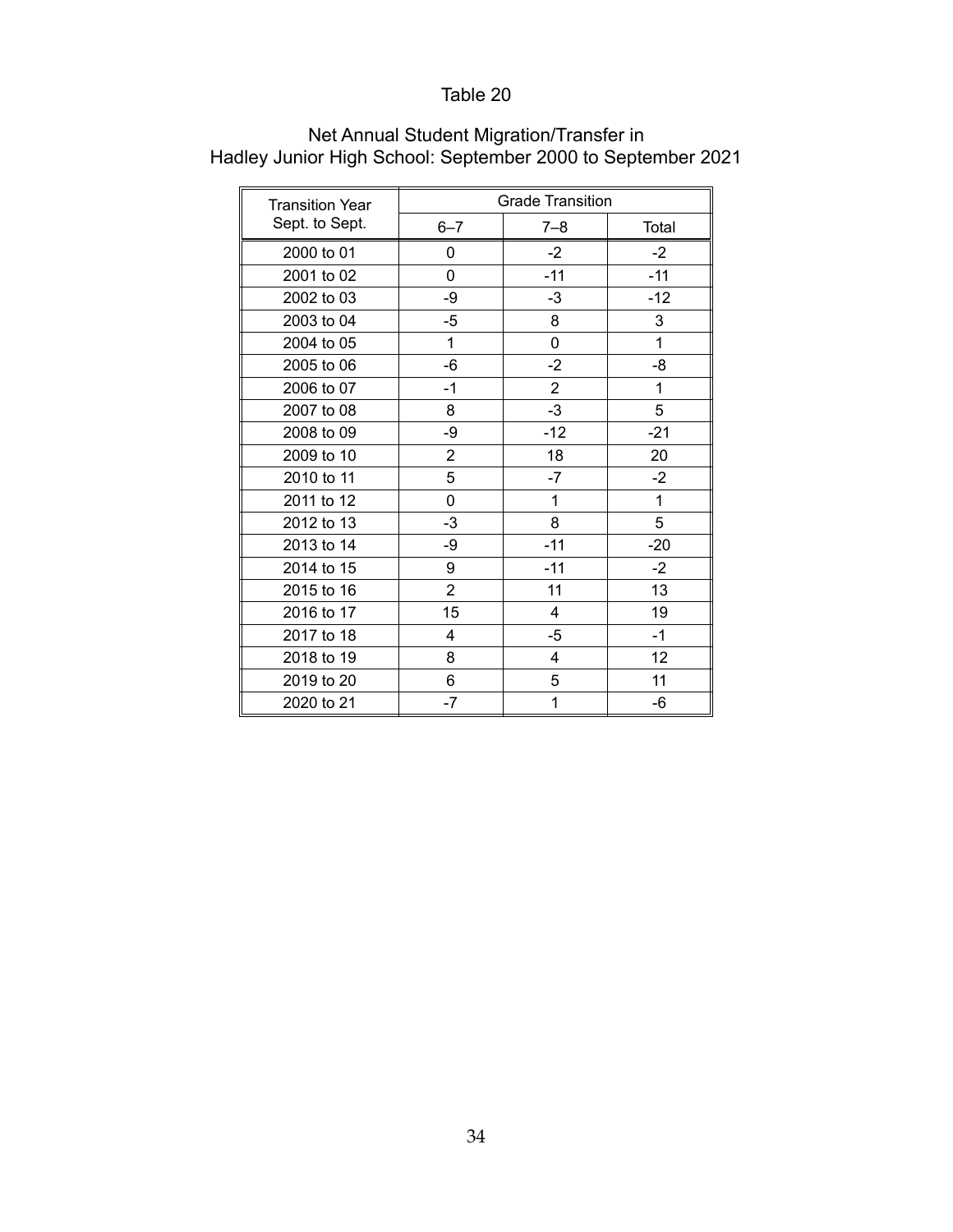## **The Enrollment Future of District 41**

As before, the critical question now becomes, what exactly will happen to enrollment in District 41 over the next ten years? Will it remain stable, grow, or decline? Which grade levels will be most impacted? What schools will be most affected? My analysis of recent birth data for the District 41 area, trends in kindergarten enrollments, housing turnover, and student migration/transfer patterns lead me to forecast a modest 40-student increase in total K–8 District enrollment the next year, followed by relative stability through 2031–32. During the coming five years, Abraham Lincoln and Churchill should remain fairly stable, while Franklin and Forest Glen Elementary Schools will grow modestly. Hadley Junior High School will fluctuate with a moderate increase next year but staying within 40 students of its current 1,111 enrollment through 2031–32. Before elaborating these numbers, let me describe the factors and methodology underlying the projections.

Table 21 provides information on birth trends among residents of ZIP codes in the Glen Ellyn area from 2000 through 2020. Observe that a modest decline in the number of births to residents of these ZIP codes has occurred during the past five years.

Recent declines in these birth trends would suggest that the size of entering kindergarten classes for the District as a whole would decline for at least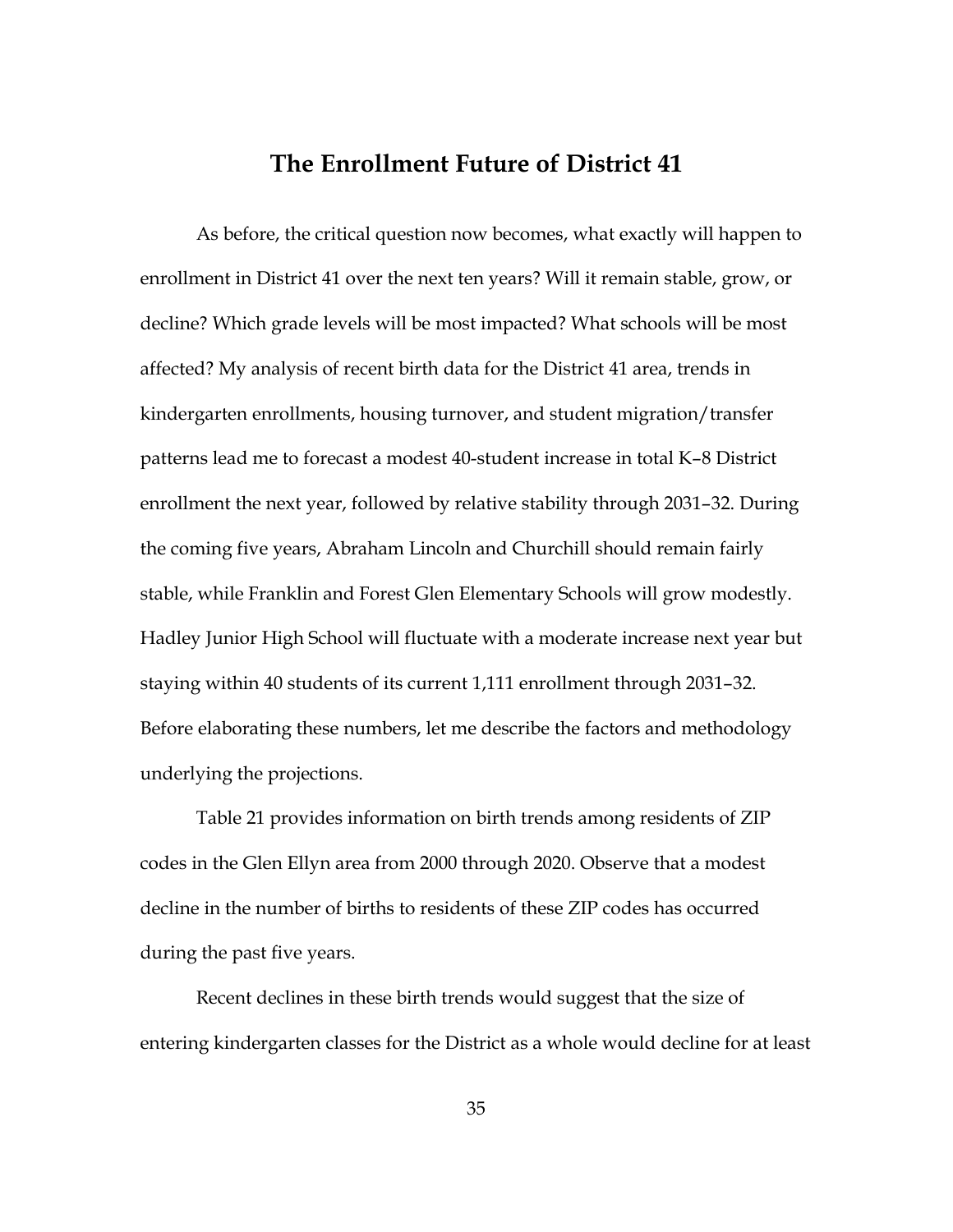the next three years. However, given the large number of residents at or approaching retirement age in Glen Ellyn and neighboring communities (see Table 2), solid empty-nest housing turnover should occur. Figure 1, displaying the most recent ten years of average monthly number of home sales in Glen Ellen (along with average sales prices), show that this upturn is occurring. My professional judgment is that housing turnover to younger families will result in greater student in-migration that will raise kindergarten enrollment modestly above current numbers for the district as a whole.

Since the District is essentially built-out residentially, there are no anticipated single-family new housing developments; only a scattering of individual single-family unit construction. It is also anticipated that there will be about 20 teardown/replacement homes spread across the four elementary school attendance areas.

There are, however, a number of multifamily units under construction or proposed in the downtown business district area within Abraham Lincoln attendance area. These include Apex 400 which has 107 luxury apartments currently being built with completion expected in early 2022. Construction of the planned 86 apartments in Glenwood Station has yet to start so these units will not likely be completed until 2023. Likewise, the 77 units proposed for Avere on Forest is still in the approval process. It should be noted that multi-family units, such as those on-line for the downtown, tend to yield few students.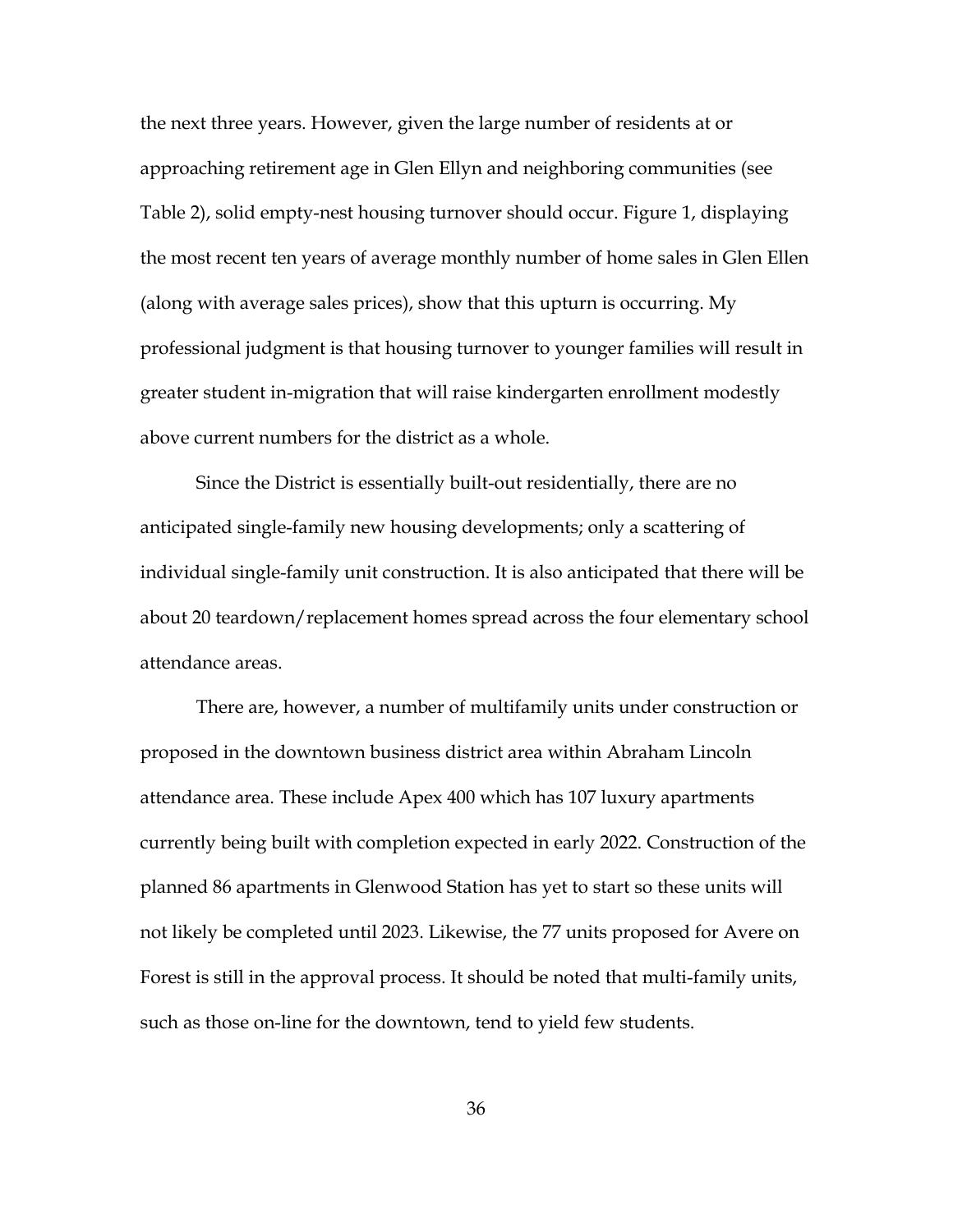Despite limited new housing development, let me reiterate that given the large number of residents over age 65 in Glen Ellyn and other nearby villages, housing turnover from empty-nesters to younger families should keep net student migration to District 41 on the positive side as well as modestly boost overall population growth in the Glen Ellyn area.

This prognostication is corroborated by population forecasts provided by the Chicago Metropolitan Agency for Planning (CMAP) for District 41 villages. The CMAP forecasts which are presented in Table 22 indicate that modest population and household growth should characterize local villages to 2035. I should add, though, that in my 25 years of evaluating CMAP projections for the Chicago suburban area, I have found their projections to be a bit on the high side.

In projecting enrollment for District 41, two sets of factors play central causal roles. The first is future fertility rates and resulting family sizes. Any changes in fertility rates during the next five years will not affect enrollment projections until after school year 2026–27 because children who will be reaching kindergarten during the next five years are already born. Fertility rate changes during the next five years could affect elementary school enrollments, beginning with school year 2027–28 and pre-kindergarten before then. However, recent demographic surveys of middle-income young adults do not lead one to expect significant changes in their fertility rates during the next five years. For this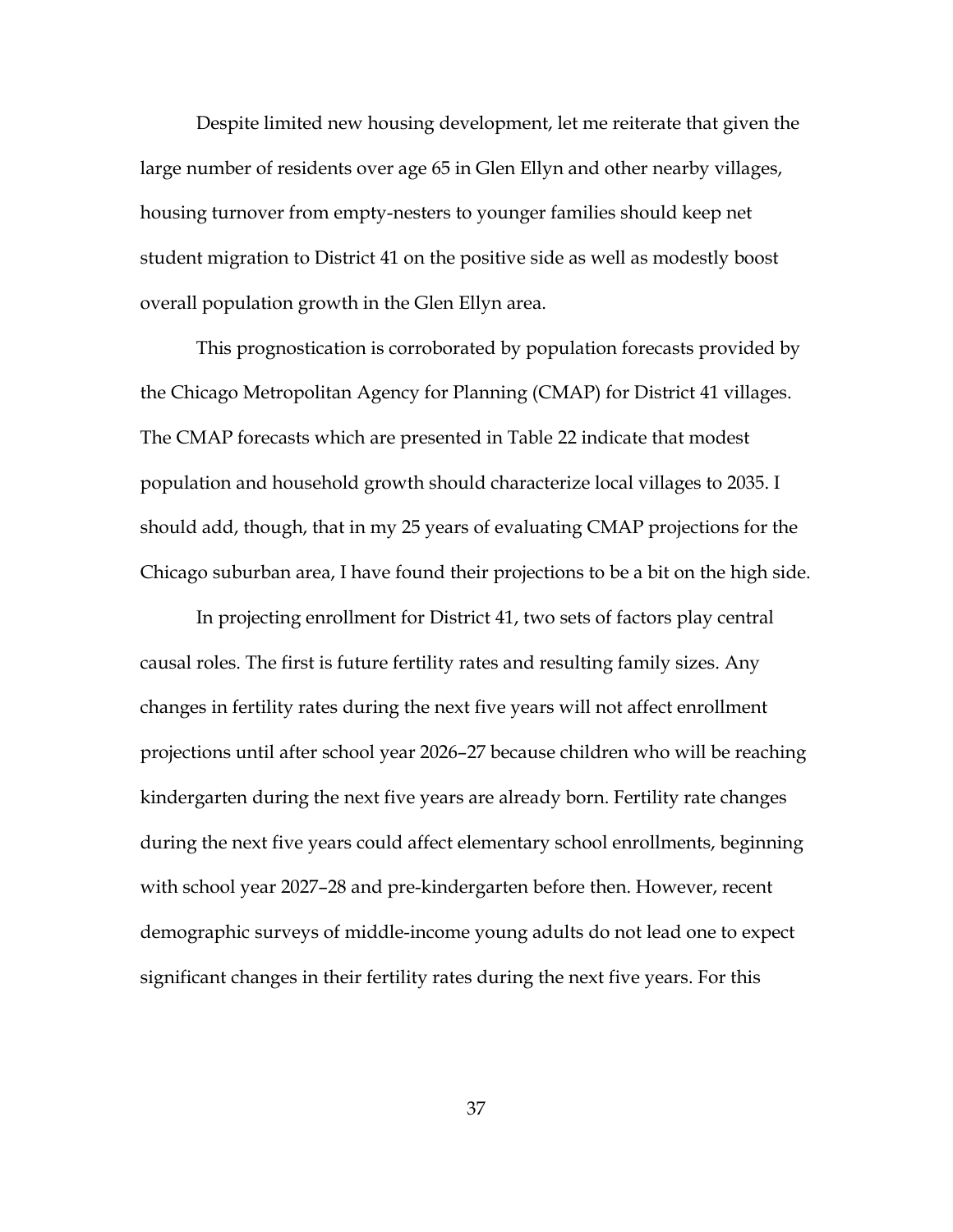reason, all projections will assume that fertility rates remain near existing levels through 2026.

The second, and most critical factor for future enrollment in the schools is net student in-migration resulting from new housing development in the District and turnover of existing housing units. New housing development, as noted, will likely be quite limited. Future net student migration therefore will be driven by housing turnover. For this and other reasons discussed, three sets of enrollment projections will be provided for the District and Hadley Junior High School through 2031–32 and individual elementary schools through 2026–27. These projections will be presented in the form of separate series, based on the following assumptions:

| Series A | Enrollment projection assuming future fertility rates remain<br>constant (through 2026) and that new housing development,<br>housing turnover and resulting in-migration of families with<br>preschool age and school age children are less than currently<br>anticipated through 2031-32;    |
|----------|-----------------------------------------------------------------------------------------------------------------------------------------------------------------------------------------------------------------------------------------------------------------------------------------------|
| Series B | Enrollment projection assuming future fertility rates remain<br>constant (through 2026) and that new housing development,<br>housing turnover and resulting in-migration of families with<br>preschool age and school age children occur as currently<br>anticipated through 2031-32;         |
| Series C | Enrollment projection assuming future fertility rates remain<br>constant (through 2026) and that new housing development,<br>housing turnover and resulting in-migration of families with<br>preschool age and school age children are greater than<br>currently anticipated through 2031-32. |

The basic methodology used to make the three series of enrollment

projections is a modified cohort survival procedure. For the Series B (most likely)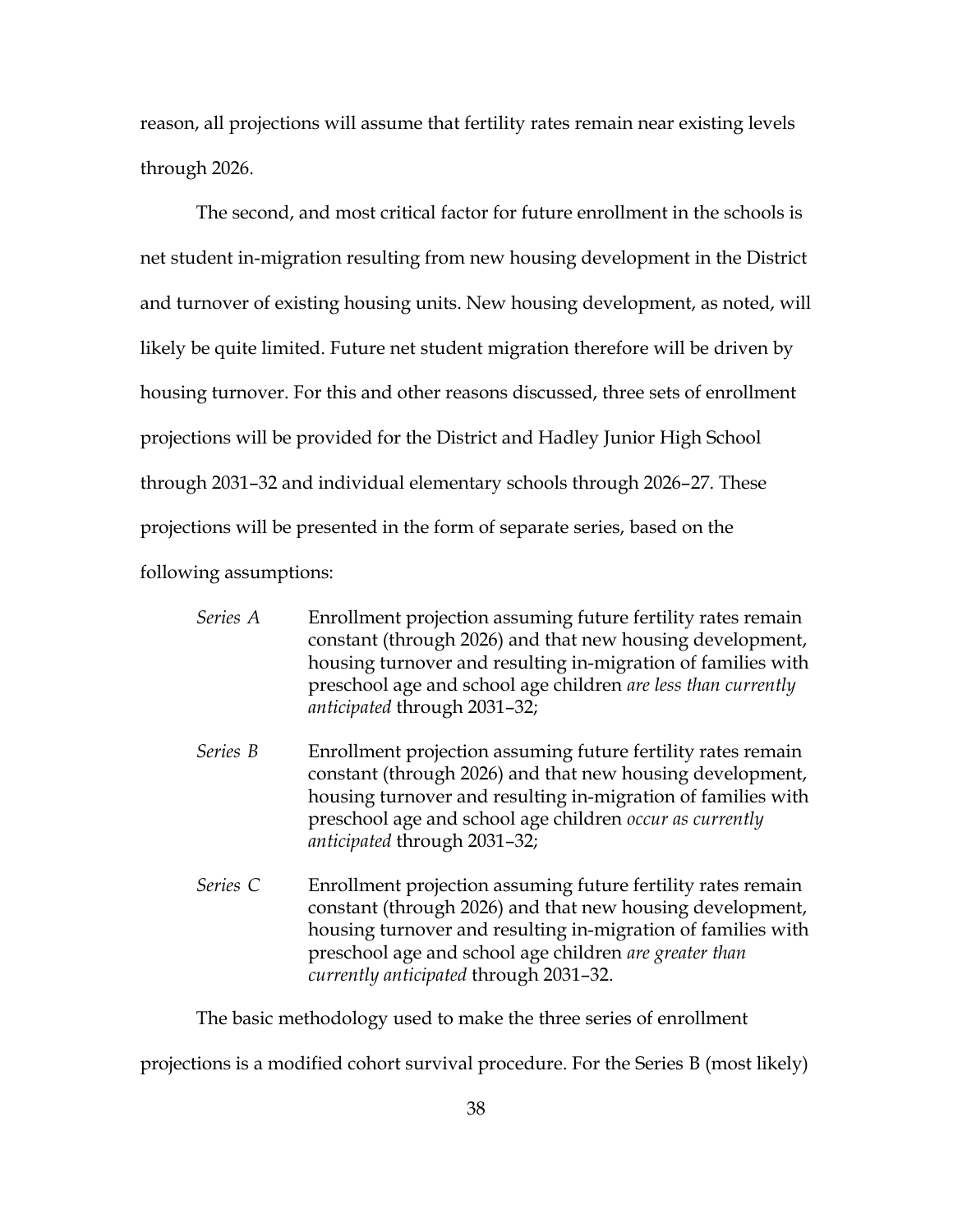projections, average cohort progression factors were computed for each grade transition for the past four years based on each school's migration/transfer figures shown previously. These average progression factors were adjusted for outliers in any given year and then applied to compute (Series B) baseline enrollment projections (via conventional cohort survival techniques) for the District. The sizes of future entering kindergarten classes were estimated using recent kindergarten enrollments, trends in resident birth registration data, student migration patterns, and anticipated housing turnover during the coming decade.

The next step was to adjust projected enrollment each year in grades 1 through 8 for possible alterations in housing development and turnover. Series A projections were made using similar methods but with student in-migration resulting from any new development and from housing turnover deflated by approximately 15 percent. Series C assumes a 15 percent increase in the amount of future in-migration of families with preschool and school age children to the District from greater new housing development and housing turnover than currently anticipated.

Early childhood and pre-kindergarten special education classes are extremely difficult to forecast. My experience with numerous districts in the Chicago suburban area suggests that such enrollment change is not correlated with any school district attribute. For the present projections, it will be assumed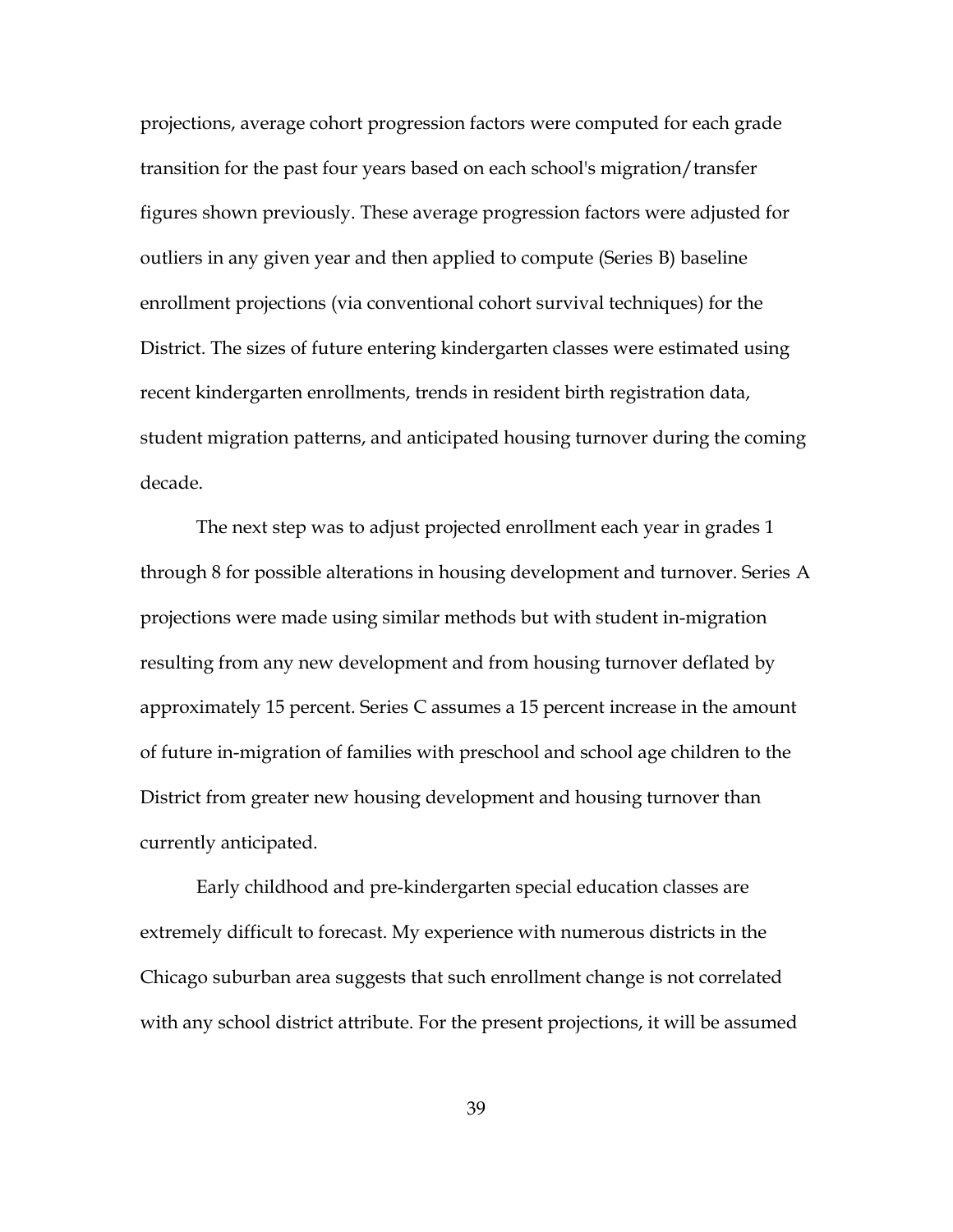that pre-K enrollments will roughly track kindergarten and overall enrollment trends.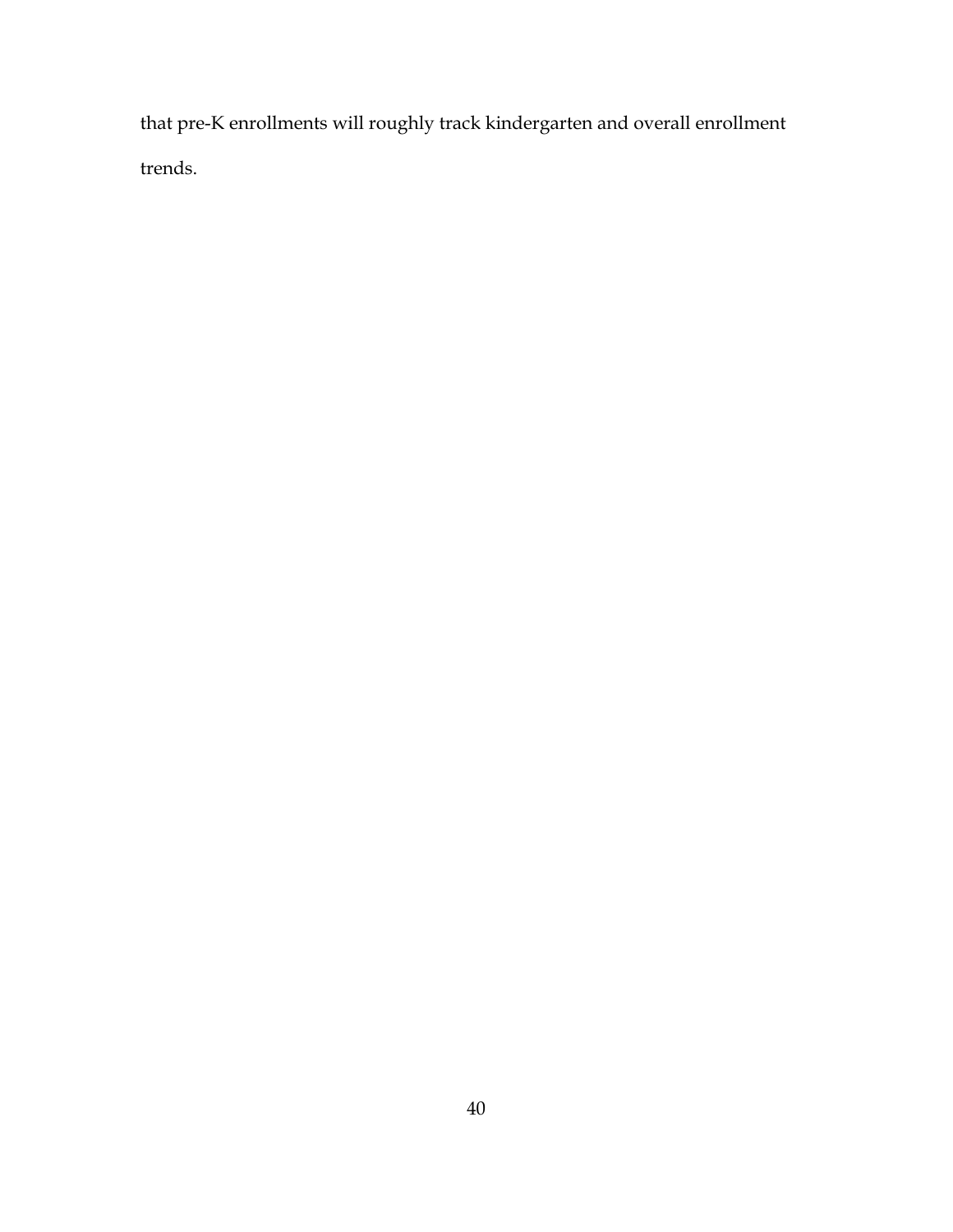| Year | 60137 | 60139 | 60148 | 60187 | 60188 | Sum   |
|------|-------|-------|-------|-------|-------|-------|
| 2000 | 525   | 564   | 650   | 762   | 734   | 3,235 |
| 2001 | 519   | 627   | 726   | 739   | 684   | 3,295 |
| 2002 | 483   | 597   | 628   | 683   | 588   | 2,979 |
| 2003 | 480   | 604   | 617   | 742   | 653   | 3,096 |
| 2004 | 457   | 581   | 640   | 679   | 583   | 2,940 |
| 2005 | 469   | 600   | 624   | 659   | 601   | 2,953 |
| 2006 | 408   | 624   | 629   | 681   | 538   | 2,880 |
| 2007 | 405   | 639   | 622   | 623   | 595   | 2,884 |
| 2008 | 421   | 617   | 643   | 487   | 532   | 2,700 |
| 2009 | 390   | 575   | 602   | 308   | 564   | 2,439 |
| 2010 | 370   | 542   | 656   | 312   | 541   | 2,421 |
| 2011 | 428   | 491   | 679   | 341   | 514   | 2,453 |
| 2012 | 445   | 506   | 644   | 329   | 480   | 2,404 |
| 2013 | 430   | 493   | 646   | 301   | 509   | 2,379 |
| 2014 | 475   | 518   | 658   | 355   | 513   | 2,519 |
| 2015 | 446   | 463   | 657   | 359   | 571   | 2,496 |
| 2016 | 476   | 434   | 638   | 356   | 536   | 2,440 |
| 2017 | 479   | 465   | 644   | 380   | 477   | 2,445 |
| 2018 | 448   | 436   | 671   | 360   | 475   | 2,390 |
| 2019 | 467   | 383   | 677   | 342   | 491   | 2,360 |
| 2020 | 420   | 369   | 623   | 327   | 449   | 2,188 |

#### Births to Residents ZIP Codes Served by Glen Ellyn School District 41

Source: Illinois Department of Public Health.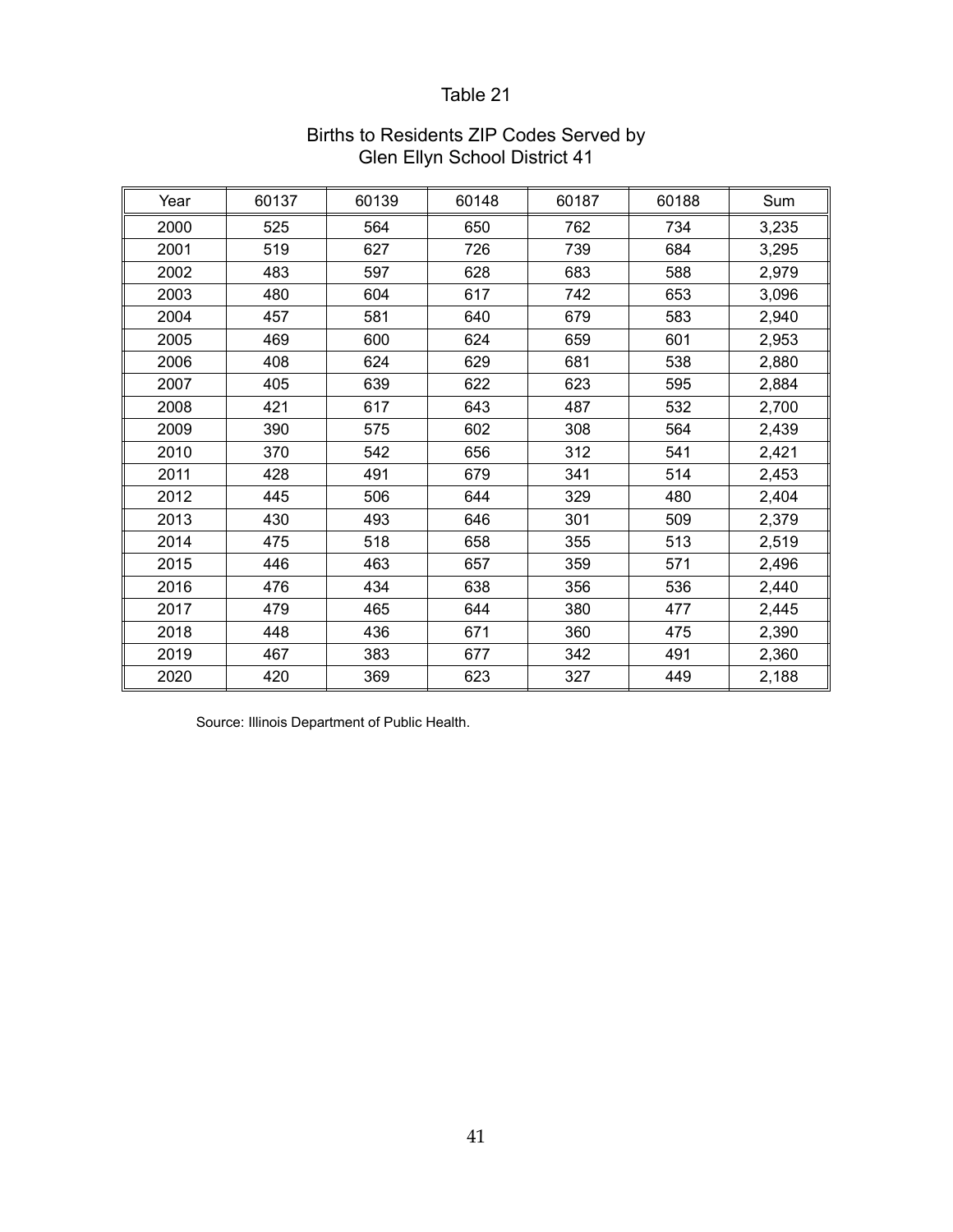|                         | Population |                   |        |        |  |  |  |  |  |
|-------------------------|------------|-------------------|--------|--------|--|--|--|--|--|
| Municipality            | 2020       | 2025              | 2030   | 2035   |  |  |  |  |  |
| Glen Ellyn              | 28,808     | 30,003            | 30,823 | 31,206 |  |  |  |  |  |
| Carol Stream            | 41,268     | 42,487            | 43,717 | 44,351 |  |  |  |  |  |
| <b>Glendale Heights</b> | 35,427     | 36,304            | 37,055 | 37,766 |  |  |  |  |  |
| Lombard                 | 45,815     | 47,425            | 48,821 | 49,601 |  |  |  |  |  |
| Wheaton                 | 52,598     | 54,170            | 55,730 | 57,155 |  |  |  |  |  |
|                         |            | <b>Households</b> |        |        |  |  |  |  |  |
| Municipality            | 2020       | 2025              | 2030   | 2035   |  |  |  |  |  |
| Glen Ellyn              | 11,317     | 12,049            | 12,569 | 12,801 |  |  |  |  |  |
| <b>Carol Stream</b>     | 15,180     | 15,691            | 16,245 | 16,527 |  |  |  |  |  |
| Glendale Heights        | 11,983     | 12,317            | 12,594 | 12,873 |  |  |  |  |  |
| Lombard                 | 19,327     | 20,331            | 21,206 | 21,655 |  |  |  |  |  |
| Wheaton                 | 21,022     | 21,945            | 22,848 | 23,587 |  |  |  |  |  |

#### Population and Household Forecasts for Villages Served by Glen Ellyn School District 41: 2020 to 2035

Source: Chicago Metropolitan Agency for Planning. ON TO 2050 Forecast of Population, Households and Employment. 2018.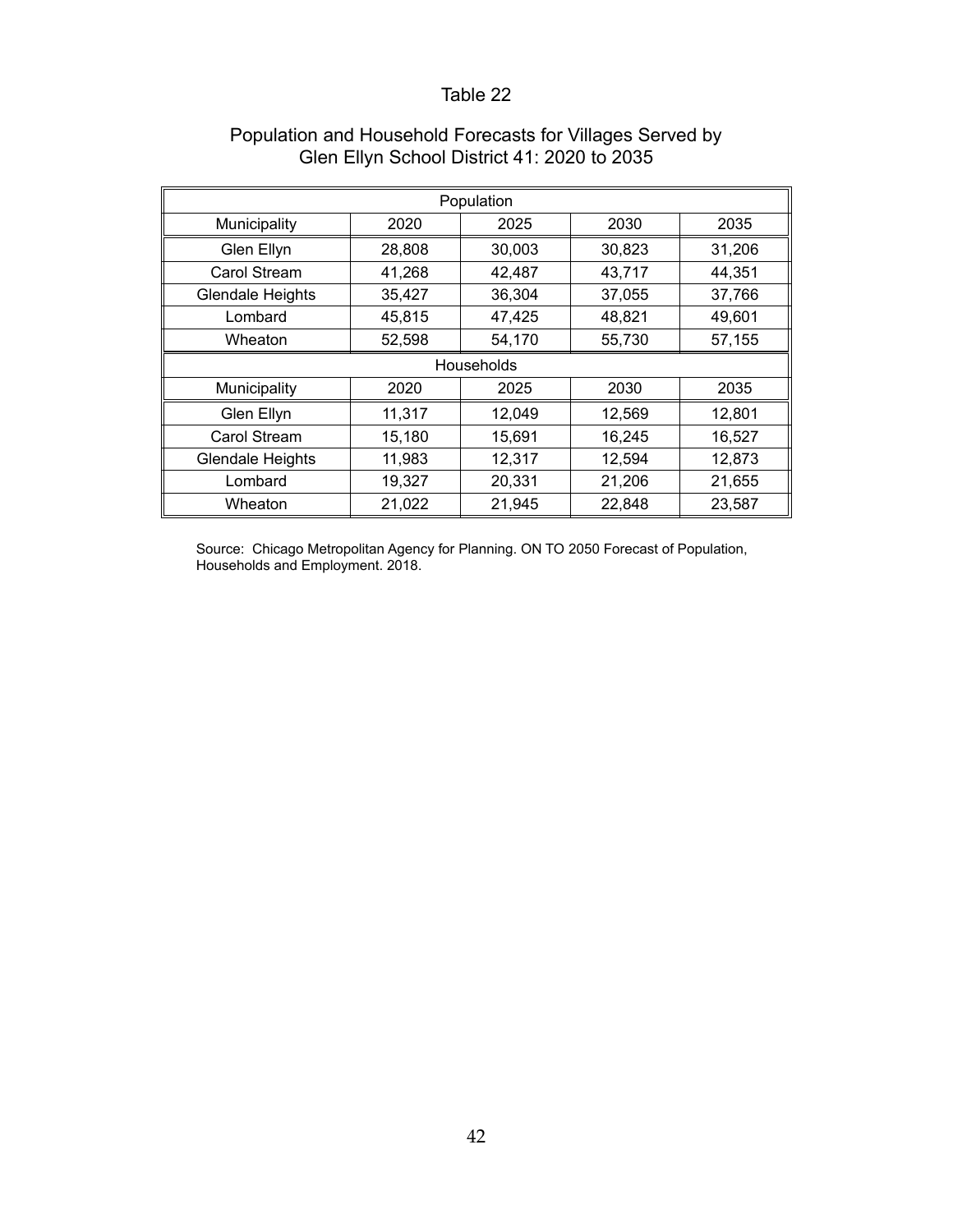## **Enrollment Projections**

Tables 23 through 34 provide the grade by grade and year by year projections through school year 2026–27 for each of the four elementary schools under the Series A, Series B, and Series C assumptions. Because the precise annual projected number for every school by grade may be observed in their respective tables, I will comment only on projected total enrollment at each school, focusing on Series B, which I believe is the most likely.

If housing turnover and family in-migration occur as anticipated in each elementary school attendance area, the Series B projections show that Abraham Lincoln, whose enrollment is 540 this fall, will rise to 553 students next year then stabilize through school year 2026–27. Benjamin Franklin School is projected to rise from 556 students this fall to 583 in 2024–25 then remain stable just below that number. Churchill School is projected to edge up to 658 students in 2023–24 from its current 647 enrollment then marginally decline back to 647 students in 2026–27.

As a pertinent aside, Appendix A presents the racial/ethnic mix from 2000 to 2021 for each District 41 school as well as the District as a whole. The appendix reveals that the significant increases in Churchill's and other District 68 Hispanic student population in the first 15 years of this century stabilized in the last six or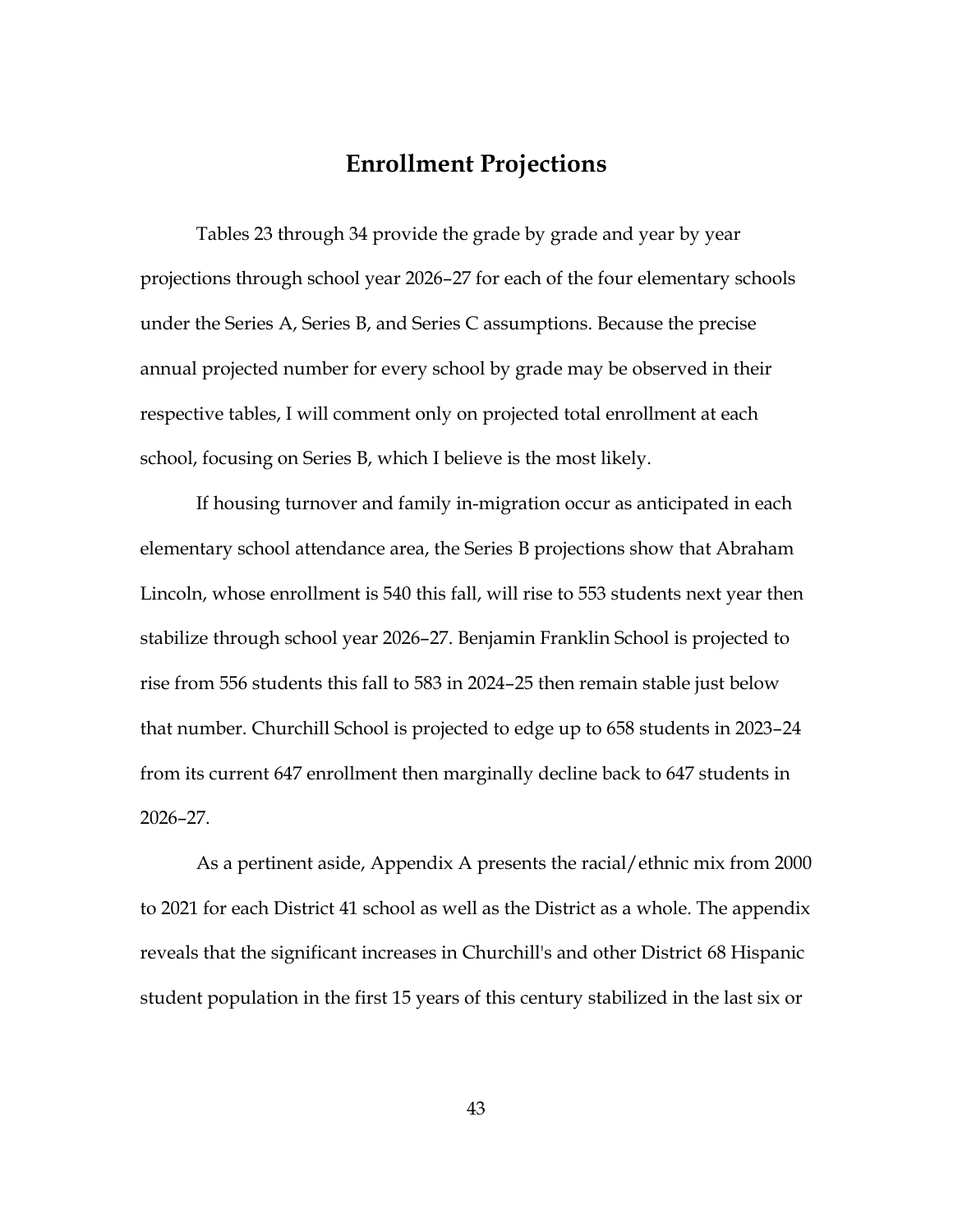so years, although Churchill has seen its Asian student proportion continue to increase to just over 25 percent this year.

The District's fourth elementary school, Forest Glen, is projected to rise from 619 at present (including pre-K) to 642 students in 2023–24 and then stabilize at approximately ten students under that number.

Under the most likely Series B assumptions, enrollment at Hadley Junior High School will modestly fluctuate during the coming decade. It will rise to 1,134 students next year then fall back to 1,113 students in 2024–25 before climbing back to 1,170 students in 2026–27. Hadley's enrollment will then decline to 1,117 students in 2029–30 before slightly rebounding to 1,137 students in 2030–31. (see Table 36).

A professional caveat should be noted regarding enrollment projections beyond school year 2026–27. At the junior high school level, projections for the next five years can be made with more confidence than the five years following 2026–27, since most students who will enter the junior high school through 2026–27 are already enrolled in the elementary feeder schools. Afterward, we are projecting many students yet to register in District 41 elementary schools. For the elementary schools themselves, projections beyond 2026–27 would include students yet to be even conceived. It is for this reason and because of their relatively small areas that I projected individual elementary schools only to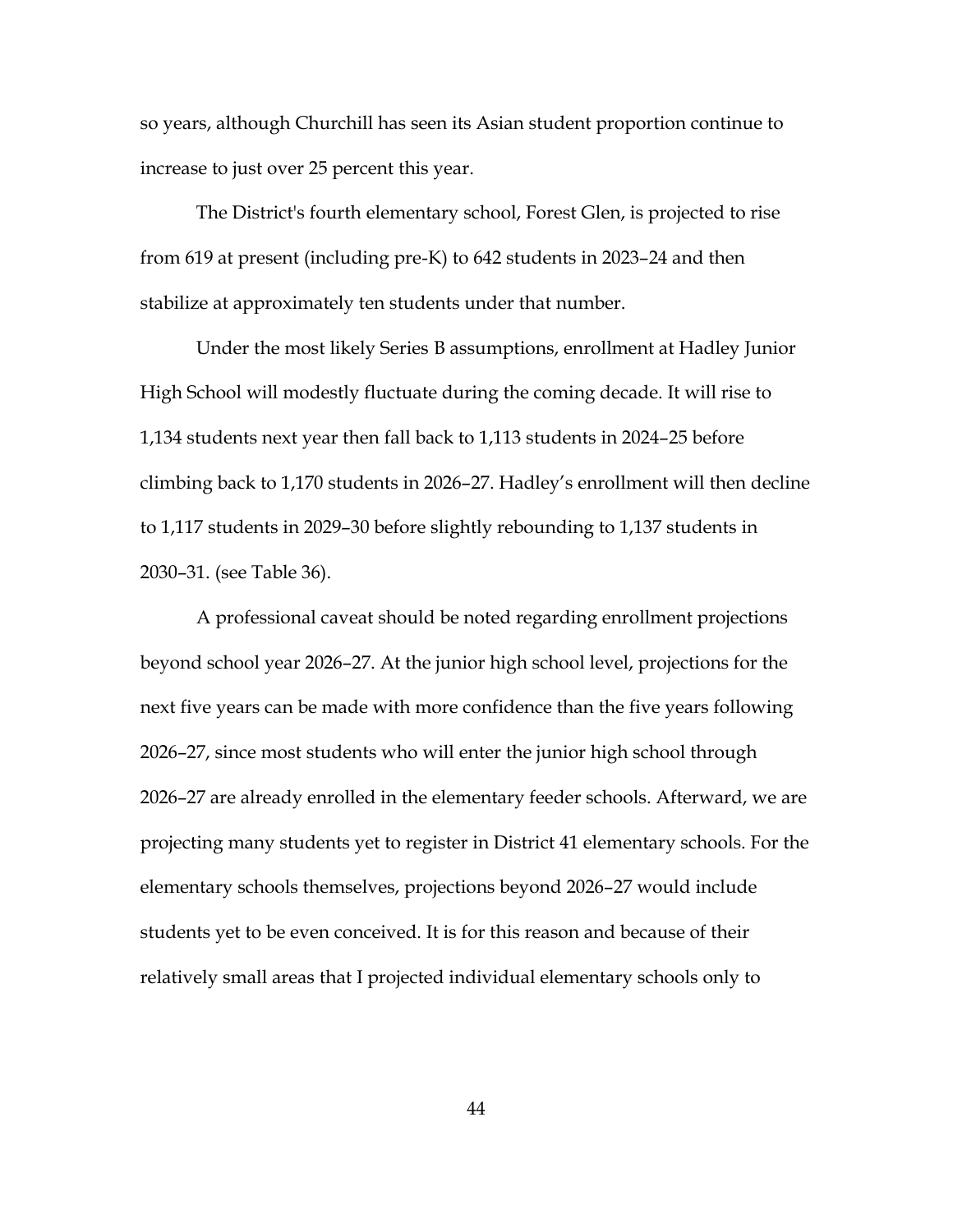2026–27. Projections thereafter are provided, however, for the aggregate elementary school enrollment in District 41.

Another caveat is the difficulty of estimating future kindergarten enrollments in elementary schools where kindergarten enrollments have fluctuated substantially in recent years. In these cases, I have smoothed the fluctuations and used best professional judgment in making future kindergarten class size estimates.

Tables 38, 39, and 40 present, respectively, the Series A, Series B, and Series C projections, by year and by grade, for the District as a whole through school year 2031–32. It should be noted that these district-wide projections were made independently of the individual elementary school projections, so the sums of schools will not match the district totals, though they will be quite close for Series B. Series A and Series C projections at the district level will be, respectively, higher and lower that the Series A and Series C sums for the elementary schools since it is assumed that not all schools will simultaneously follow Series A or Series C.

If future housing turnover and student in-migration are less than currently anticipated, Table 38 reveals that total District enrollment (including pre-K) will decline from 3,473 this year to 3,212 students in 2028–29 before stabilizing near that number. While the Series A projections may be considered too conservative by many, they should not be dismissed out of hand. If we slip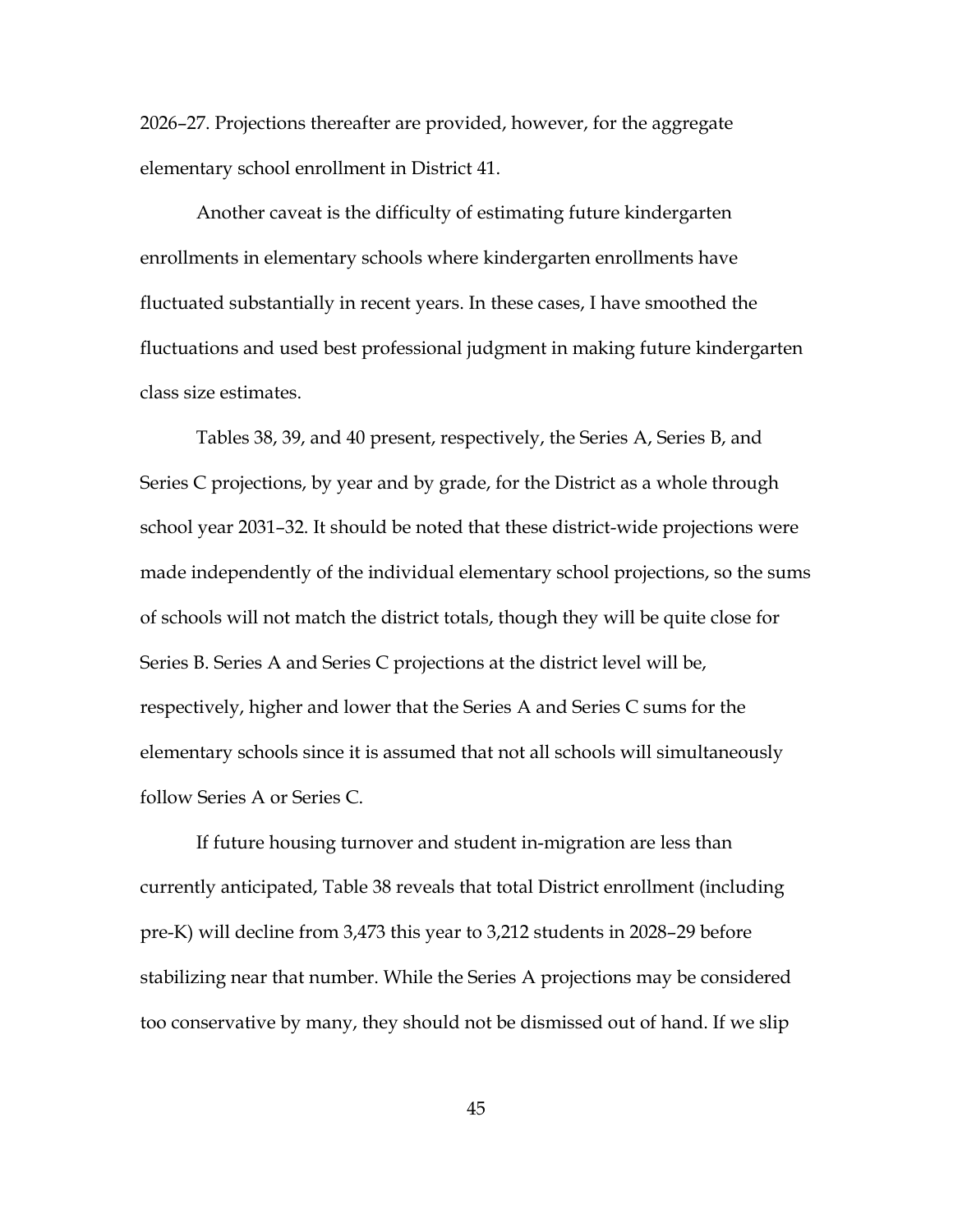back into a recession or if mortgage interest rates climb considerably, Series A could become reality.

Should new housing development, housing turnover and resulting student in-migration occur as anticipated, the Series B projections presented in Table 39 show that total District enrollment (including pre-K) will rise to 3,525 next year and remain close to that count through school year 2029–30. After that year, total enrollment will slowly grow reaching 3,563 students in 2031–32. To repeat, it is my professional judgment that Series B is the most likely set of projections for the District as well as for the individual schools.

If the future new housing development, housing turnover and resulting student in-migration exceed current expectations, Series C projections presented in Table 40 show total District enrollment (including pre-K) reaching 3,897 students in 2031–32. This accelerated growth projection is the absolute maximum number of students that can possibly be foreseen for District 41.

Figure 2 charts the actual and projected total District 41 enrollments between 1992–93 and 2031–32 under the Series A, Series B, and Series C assumptions. Figures 3 and 4 provide analogous historical enrollment trends and the Series A, Series B, and Series C projections for total elementary school (grades K–5) and junior high school (grades 6–8) through school year 2031–32.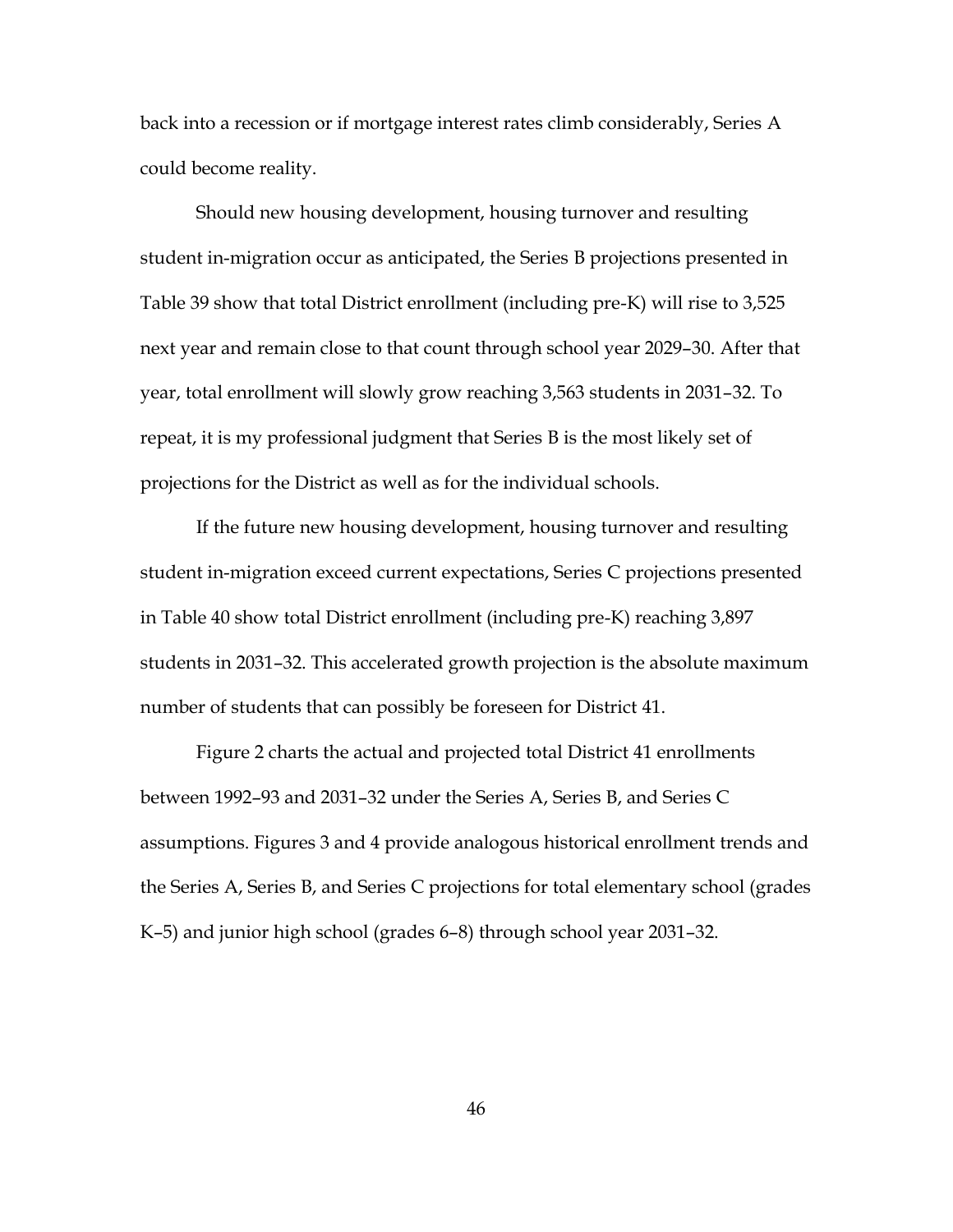# **Concluding Remarks**

As I stated in my prior report, no demographer has a crystal ball. In this report, I have assembled the best information presently available and applied professional techniques and judgment to project enrollment for District 41 schools. Particularly given bouncing kindergarten enrollments in recent years, these projections should be monitored and updated regularly to ensure that policy decisions are based on the latest and most reliable figures. At this time, it is my hope that the projections and other demographic information contained in this report will be helpful to the District 41 Board of Education, administrators, teachers, and concerned citizens as plans are made for future space and staff needs for District 41 schools.

> John D. Kasarda, Ph.D. Chapel Hill, North Carolina November, 2021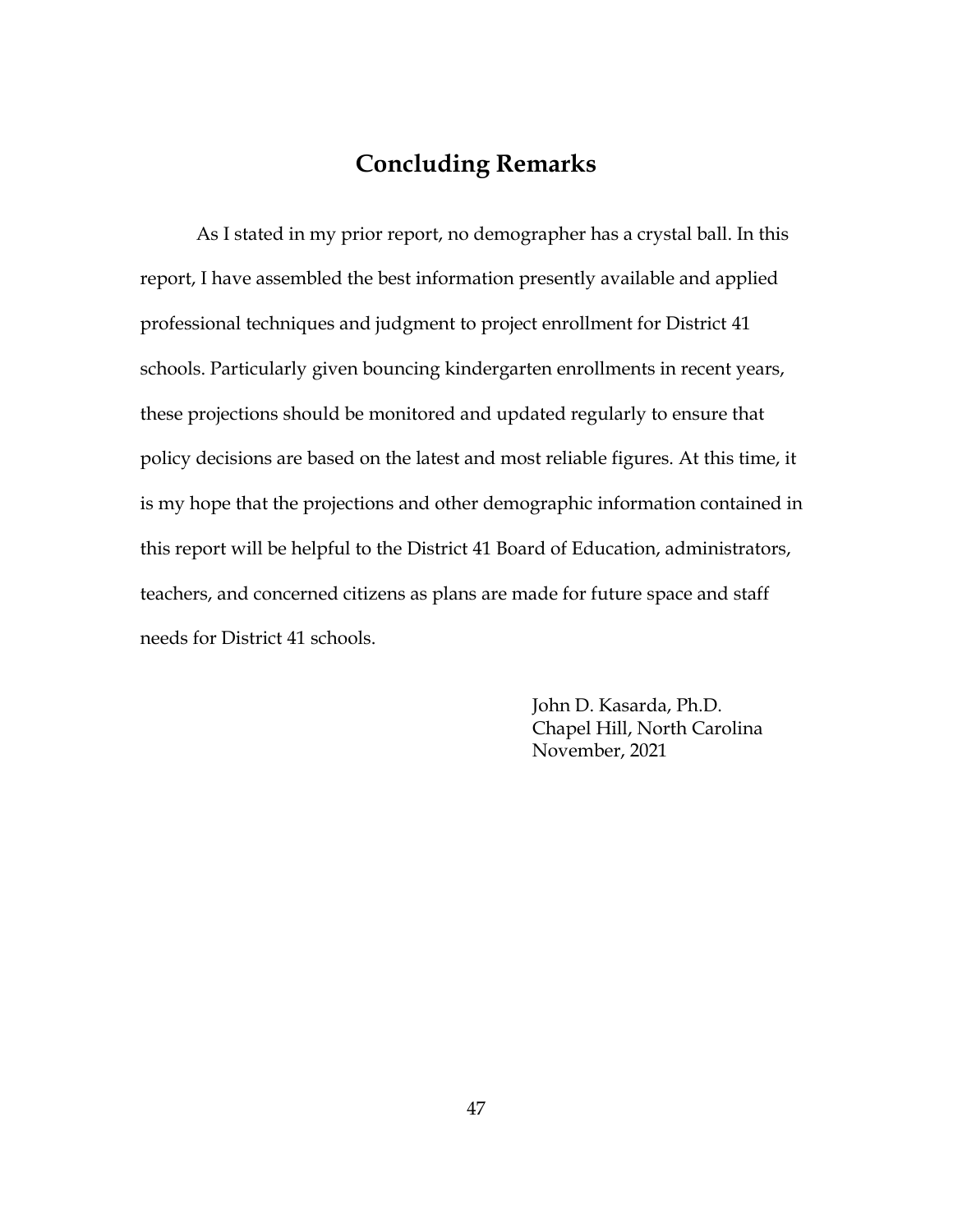Enrollment Projection Assuming Future Fertility Rates Remain Constant (through 2026) and both Turnover of Existing Housing Units and Future New Residential Development *Are Less than Anticipated* through 2026–27

|       | Series A Projection |              |             |         |          |         |  |  |  |
|-------|---------------------|--------------|-------------|---------|----------|---------|--|--|--|
| Grade | $2021 - 22$         | 2022-23      | $2023 - 24$ | 2024-25 | 2025-26  | 2026-27 |  |  |  |
| Κ     | 89                  | 80           | 87          | 81      | 88       | 82      |  |  |  |
|       | 86                  | 91           | 82          | 89      | 83       | 90      |  |  |  |
| ົ     | 105                 | 84           | 89          | 80      | 87       | 81      |  |  |  |
| 3     | 80                  | 102          | 81          | 86      | 77       | 84      |  |  |  |
| 4     | 104                 | 74           | 96          | 75      | 80       | 71      |  |  |  |
| 5     | 76                  | 102          | 72          | 94      | 73       | 78      |  |  |  |
| $K-5$ | 540                 | 533          | 507         | 505     | 488      | 486     |  |  |  |
| Pre-K | 0                   | $\mathbf{0}$ | 0           | 0       | $\Omega$ |         |  |  |  |
| Total | 540                 | 533          | 507         | 505     | 488      | 486     |  |  |  |

Abraham Lincoln Elementary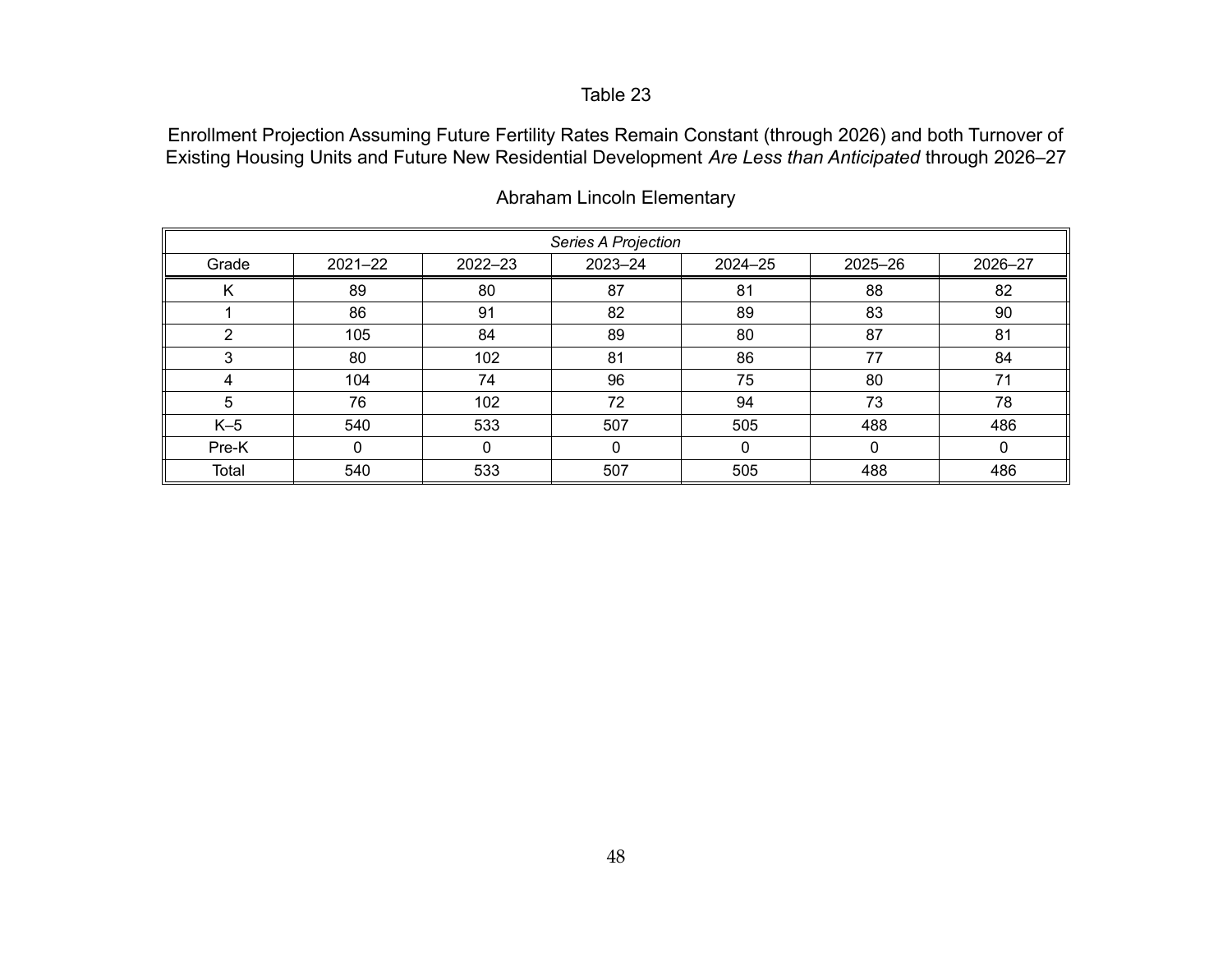Enrollment Projection Assuming Future Fertility Rates Remain Constant (through 2026) and both Turnover of Existing Housing Units and Future New Residential Development *Occur as Anticipated* through 2026–27

| Series B Projection |             |         |             |             |          |         |  |  |
|---------------------|-------------|---------|-------------|-------------|----------|---------|--|--|
| Grade               | $2021 - 22$ | 2022-23 | $2023 - 24$ | 2024-25     | 2025-26  | 2026-27 |  |  |
| K                   | 89          | 84      | 90          | 84          | 89       | 86      |  |  |
|                     | 86          | 94      | 89          | 95          | 89       | 94      |  |  |
| ◠                   | 105         | 88      | 96          | 91          | 97       | 91      |  |  |
|                     | 80          | 105     | 88          | 96          | 91       | 97      |  |  |
| 4                   | 104         | 77      | 102         | 85          | 93       | 88      |  |  |
| 5                   | 76          | 105     | 78          | 103         | 86       | 94      |  |  |
| $K-5$               | 540         | 553     | 543         | 554         | 545      | 550     |  |  |
| Pre-K               | 0           | 0       | 0           | $\mathbf 0$ | $\Omega$ | 0       |  |  |
| Total               | 540         | 553     | 543         | 554         | 545      | 550     |  |  |

Abraham Lincoln Elementary School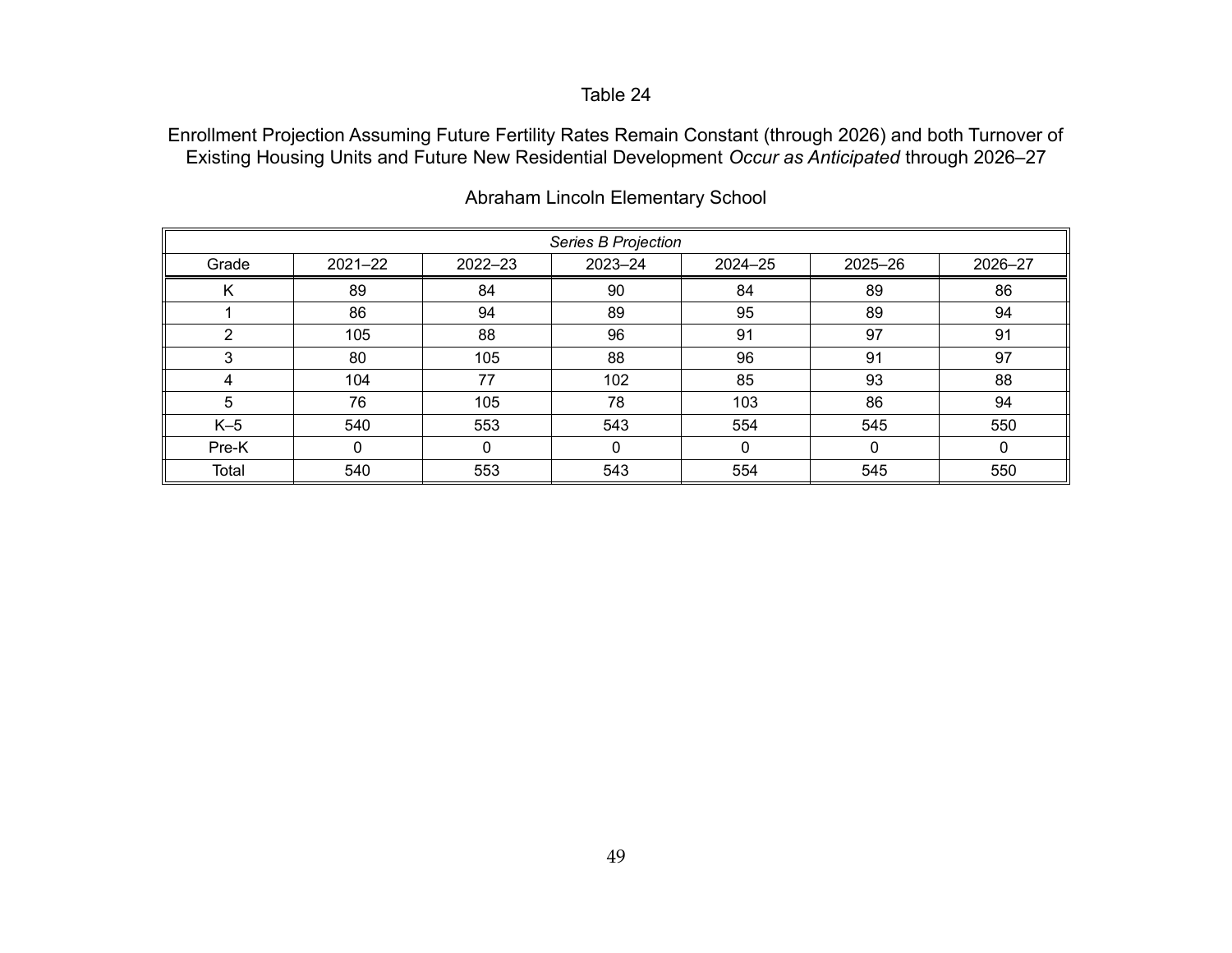Enrollment Projection Assuming Future Fertility Rates Remain Constant (through 2026) and both Turnover of Existing Housing Units and Future New Residential Development *Are Greater than Anticipated* through 2026–27

| Series C Projection |             |             |             |         |         |         |  |  |  |
|---------------------|-------------|-------------|-------------|---------|---------|---------|--|--|--|
| Grade               | $2021 - 22$ | $2022 - 23$ | $2023 - 24$ | 2024-25 | 2025-26 | 2026-27 |  |  |  |
| κ                   | 89          | 89          | 94          | 88      | 93      | 90      |  |  |  |
|                     | 86          | 98          | 98          | 103     | 97      | 102     |  |  |  |
| ◠                   | 105         | 91          | 103         | 103     | 108     | 102     |  |  |  |
| 3                   | 80          | 108         | 94          | 106     | 106     | 111     |  |  |  |
| 4                   | 104         | 80          | 108         | 94      | 106     | 106     |  |  |  |
| 5                   | 76          | 107         | 83          | 111     | 97      | 109     |  |  |  |
| $K-5$               | 540         | 573         | 580         | 605     | 607     | 620     |  |  |  |
| Pre-K               | 0           | 0           | 0           | 0       | 0       | 0       |  |  |  |
| Total               | 540         | 573         | 580         | 605     | 607     | 620     |  |  |  |

Abraham Lincoln Elementary School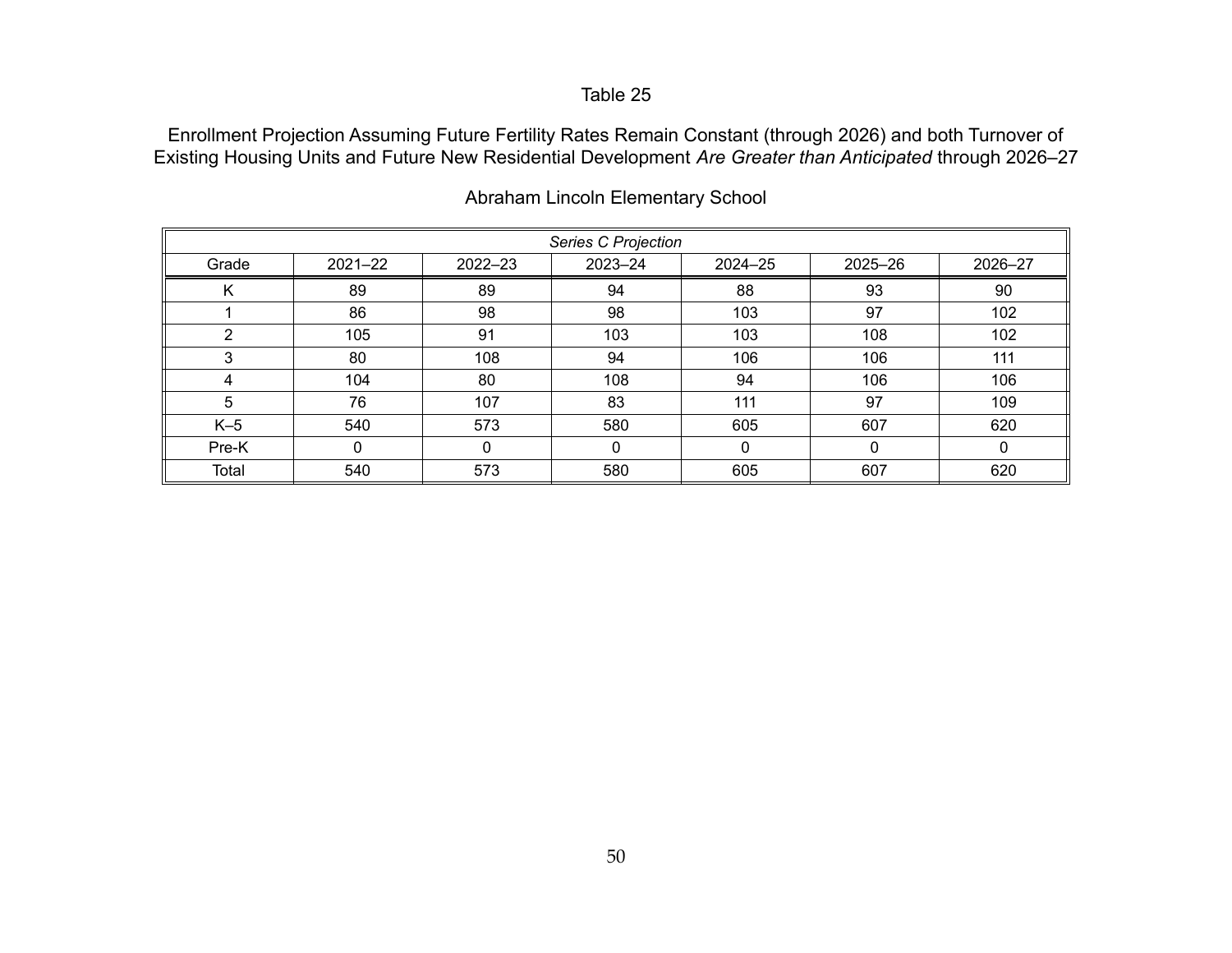Enrollment Projection Assuming Future Fertility Rates Remain Constant (through 2026) and both Turnover of Existing Housing Units and Future New Residential Development *Are Less than Anticipated* through 2026–27

| Series A Projection |             |             |             |         |          |         |  |  |  |
|---------------------|-------------|-------------|-------------|---------|----------|---------|--|--|--|
| Grade               | $2021 - 22$ | $2022 - 23$ | $2023 - 24$ | 2024-25 | 2025-26  | 2026-27 |  |  |  |
| Κ                   | 89          | 87          | 89          | 87      | 88       | 88      |  |  |  |
|                     | 100         | 93          | 91          | 93      | 91       | 92      |  |  |  |
| ◠                   | 101         | 98          | 91          | 89      | 91       | 89      |  |  |  |
|                     | 87          | 97          | 94          | 87      | 85       | 87      |  |  |  |
| Δ                   | 96          | 86          | 96          | 93      | 86       | 84      |  |  |  |
| 5                   | 83          | 92          | 82          | 92      | 89       | 82      |  |  |  |
| $K-5$               | 556         | 553         | 543         | 541     | 530      | 522     |  |  |  |
| Pre-K               | 0           | $\Omega$    | 0           | 0       | $\Omega$ | 0       |  |  |  |
| Total               | 556         | 553         | 543         | 541     | 530      | 522     |  |  |  |

Benjamin Franklin Elementary School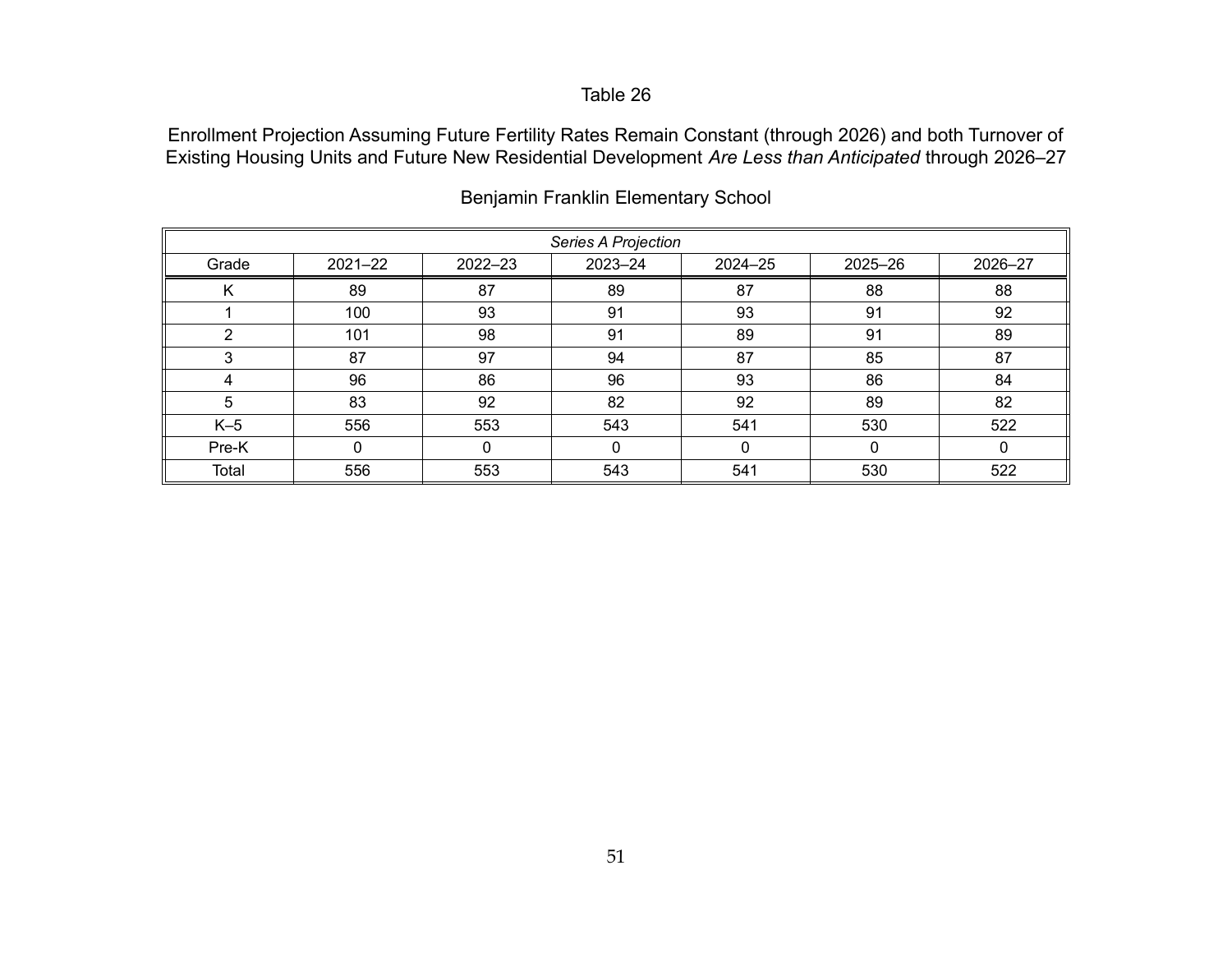Enrollment Projection Assuming Future Fertility Rates Remain Constant (through 2026) and both Turnover of Existing Housing Units and Future New Residential Development *Occur as Anticipated* through 2026–27

| Series B Projection |             |             |             |         |         |         |  |  |
|---------------------|-------------|-------------|-------------|---------|---------|---------|--|--|
| Grade               | $2021 - 22$ | $2022 - 23$ | $2023 - 24$ | 2024-25 | 2025-26 | 2026-27 |  |  |
| Κ                   | 89          | 91          | 92          | 89      | 91      | 92      |  |  |
|                     | 100         | 96          | 98          | 99      | 96      | 98      |  |  |
| ົ                   | 101         | 101         | 97          | 99      | 100     | 97      |  |  |
| 2                   | 87          | 99          | 99          | 95      | 97      | 98      |  |  |
| 4                   | 96          | 89          | 101         | 101     | 97      | 99      |  |  |
| 5                   | 83          | 95          | 88          | 100     | 100     | 96      |  |  |
| $K-5$               | 556         | 571         | 575         | 583     | 581     | 580     |  |  |
| Pre-K               | 0           | 0           |             | 0       | 0       | 0       |  |  |
| Total               | 556         | 571         | 575         | 583     | 581     | 580     |  |  |

Benjamin Franklin Elementary School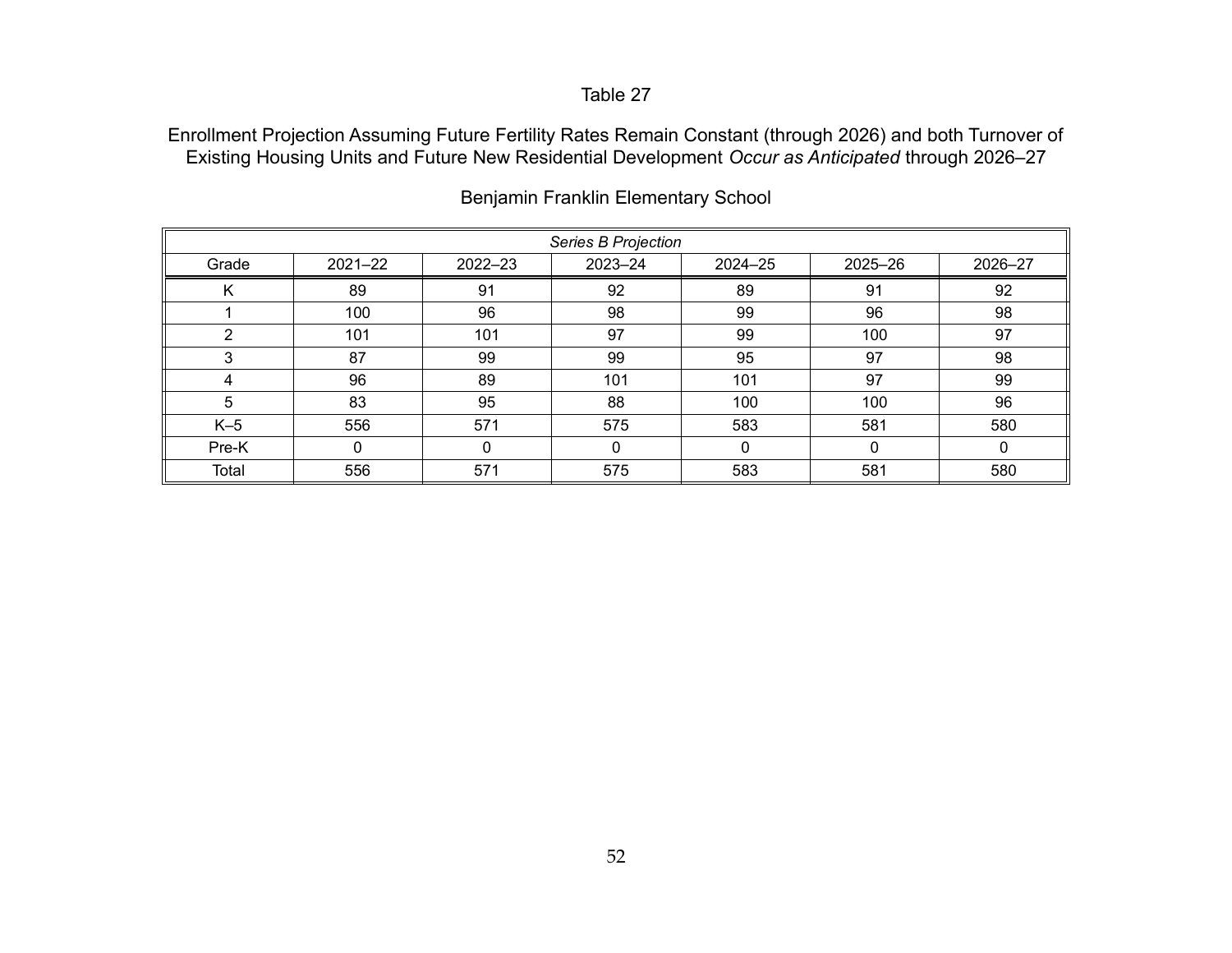Enrollment Projection Assuming Future Fertility Rates Remain Constant (through 2026) and both Turnover of Existing Housing Units and Future New Residential Development *Are Greater than Anticipated* through 2026–27

|       | Series C Projection |             |         |         |         |         |  |  |  |
|-------|---------------------|-------------|---------|---------|---------|---------|--|--|--|
| Grade | $2021 - 22$         | $2022 - 23$ | 2023-24 | 2024-25 | 2025-26 | 2026-27 |  |  |  |
| Κ     | 89                  | 94          | 96      | 93      | 96      | 97      |  |  |  |
|       | 100                 | 98          | 103     | 105     | 102     | 105     |  |  |  |
| ົ     | 101                 | 103         | 101     | 106     | 108     | 105     |  |  |  |
| 3     | 87                  | 101         | 103     | 101     | 106     | 108     |  |  |  |
| 4     | 96                  | 91          | 105     | 107     | 105     | 110     |  |  |  |
| 5     | 83                  | 98          | 93      | 107     | 109     | 107     |  |  |  |
| $K-5$ | 556                 | 585         | 601     | 619     | 626     | 632     |  |  |  |
| Pre-K | 0                   | 0           | 0       | 0       | 0       | 0       |  |  |  |
| Total | 556                 | 585         | 601     | 619     | 626     | 632     |  |  |  |

Benjamin Franklin Elementary School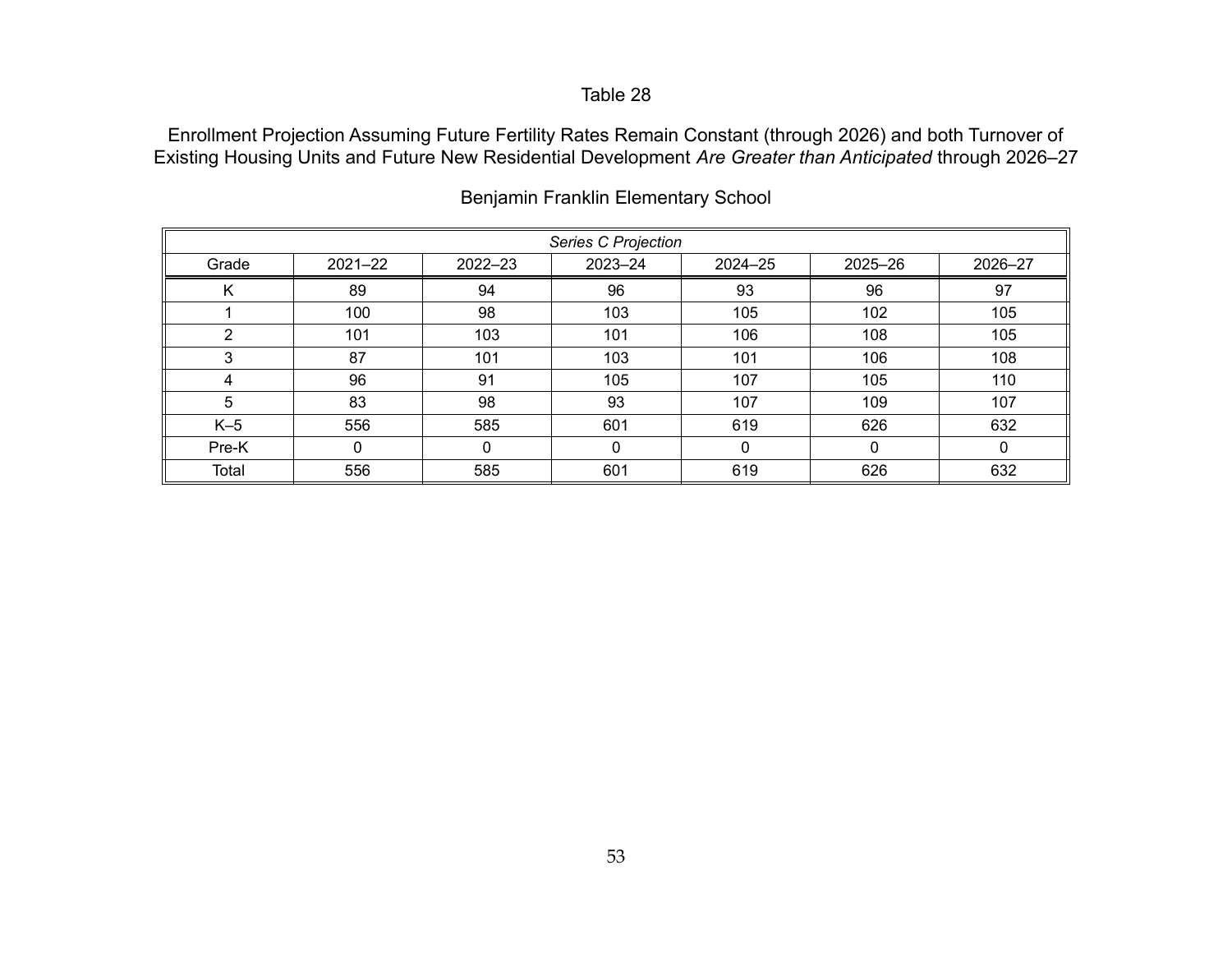Enrollment Projection Assuming Future Fertility Rates Remain Constant (through 2026) and both Turnover of Existing Housing Units and Future New Residential Development *Are Less than Anticipated* through 2026–27

| Series A Projection |             |             |             |             |          |         |  |  |  |
|---------------------|-------------|-------------|-------------|-------------|----------|---------|--|--|--|
| Grade               | $2021 - 22$ | $2022 - 23$ | $2023 - 24$ | 2024-25     | 2025-26  | 2026-27 |  |  |  |
| Κ                   | 94          | 101         | 98          | 103         | 99       | 104     |  |  |  |
|                     | 124         | 98          | 105         | 102         | 107      | 103     |  |  |  |
| ົ                   | 111         | 117         | 91          | 98          | 95       | 100     |  |  |  |
| 3                   | 119         | 107         | 113         | 87          | 94       | 91      |  |  |  |
| 4                   | 94          | 111         | 99          | 105         | 79       | 86      |  |  |  |
| 5                   | 105         | 93          | 110         | 98          | 104      | 78      |  |  |  |
| $K-5$               | 647         | 627         | 616         | 593         | 578      | 562     |  |  |  |
| Pre-K               | $\Omega$    | 0           | 0           | $\mathbf 0$ | $\Omega$ | 0       |  |  |  |
| Total               | 647         | 627         | 616         | 593         | 578      | 562     |  |  |  |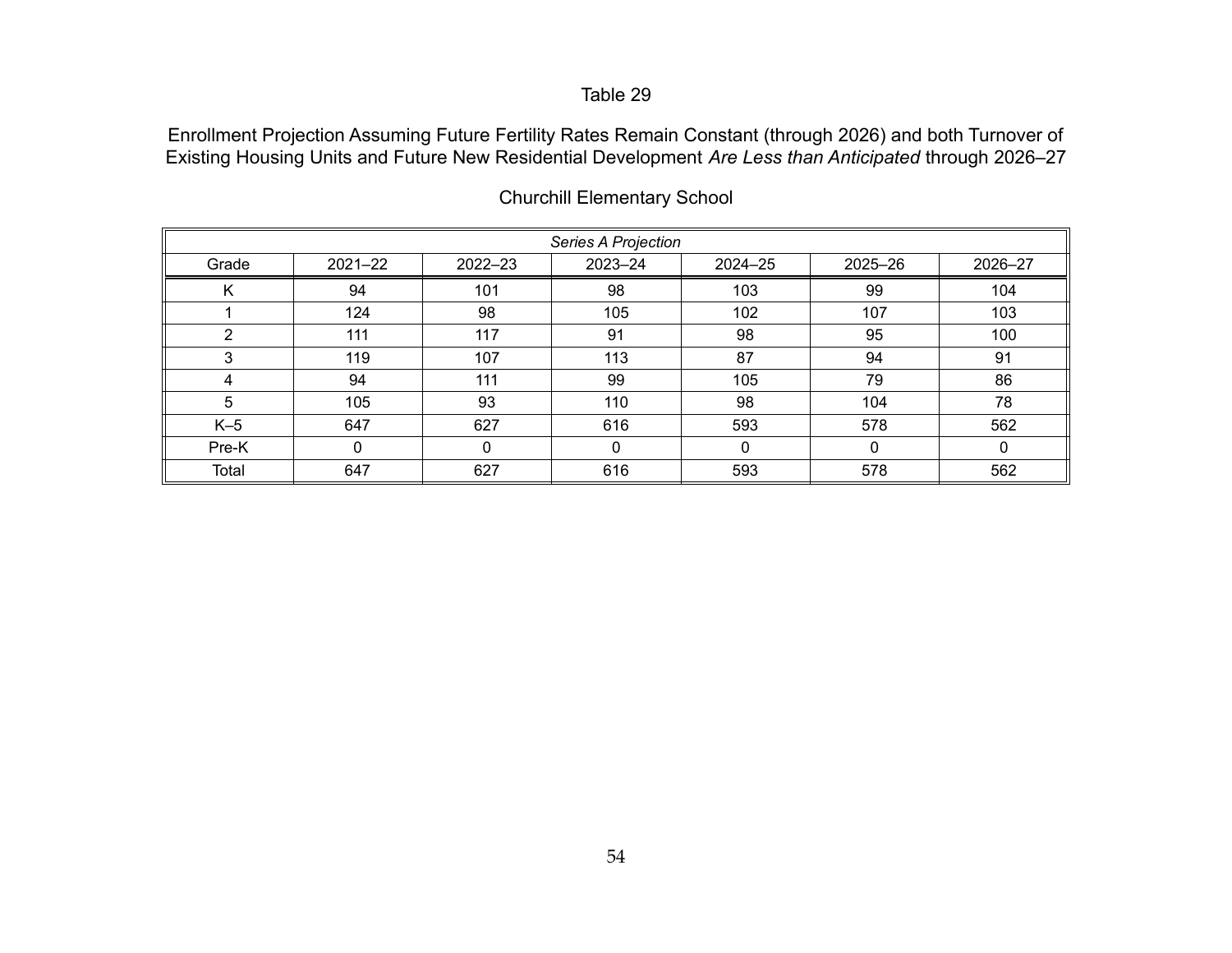Enrollment Projection Assuming Future Fertility Rates Remain Constant (through 2026) and both Turnover of Existing Housing Units and Future New Residential Development *Occur as Anticipated* through 2026–27

| Series B Projection |             |         |         |         |             |         |  |  |
|---------------------|-------------|---------|---------|---------|-------------|---------|--|--|
| Grade               | $2021 - 22$ | 2022-23 | 2023-24 | 2024-25 | 2025-26     | 2026-27 |  |  |
| K                   | 94          | 109     | 106     | 110     | 106         | 110     |  |  |
|                     | 124         | 102     | 117     | 114     | 118         | 114     |  |  |
| 2                   | 111         | 121     | 99      | 114     | 111         | 115     |  |  |
| 3                   | 119         | 110     | 120     | 98      | 113         | 110     |  |  |
| 4                   | 94          | 114     | 105     | 115     | 93          | 108     |  |  |
| 5                   | 105         | 91      | 111     | 102     | 112         | 90      |  |  |
| $K-5$               | 647         | 647     | 658     | 653     | 653         | 647     |  |  |
| Pre-K               | 0           | 0       | 0       | 0       | $\mathbf 0$ | 0       |  |  |
| Total               | 647         | 647     | 658     | 653     | 653         | 647     |  |  |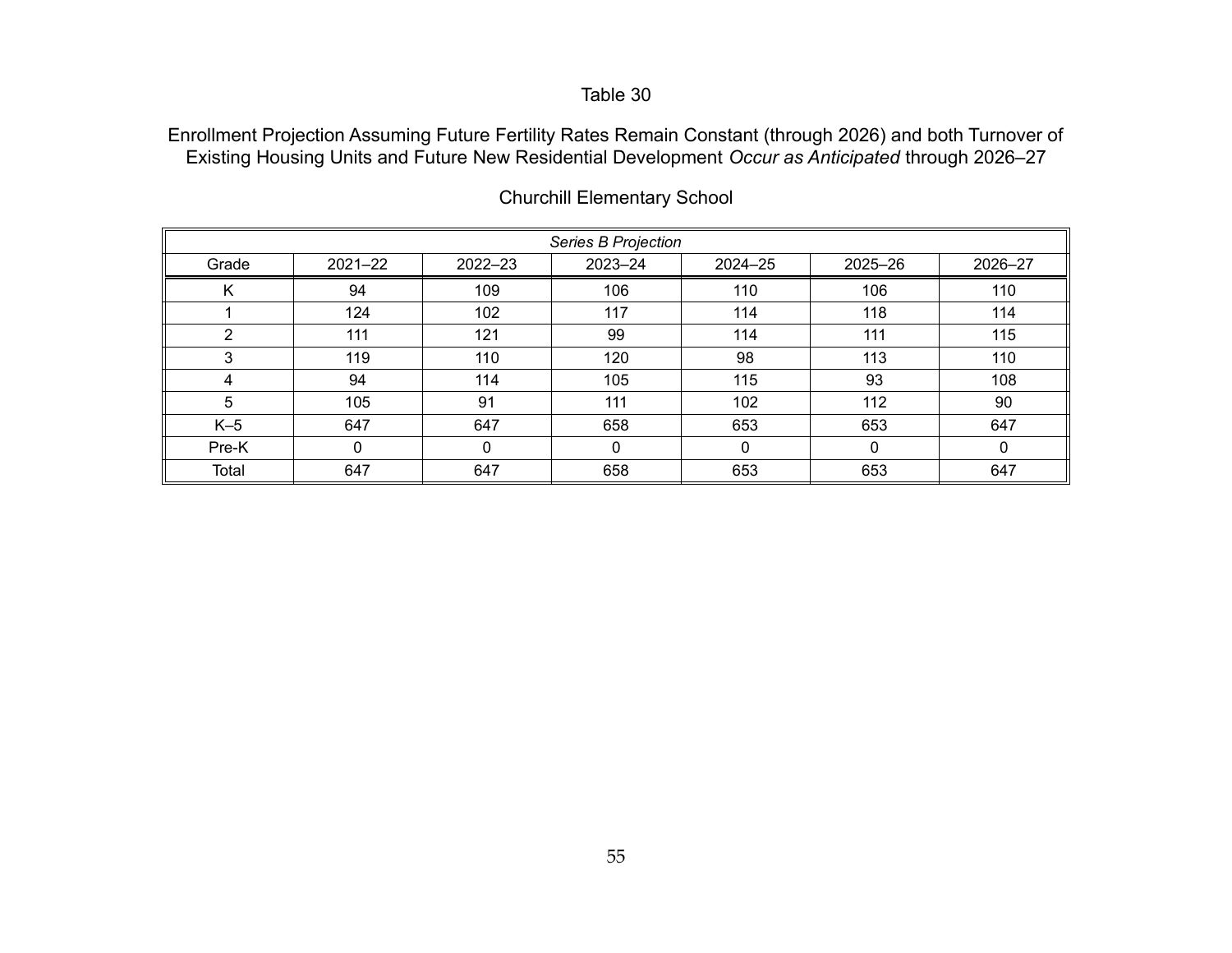Enrollment Projection Assuming Future Fertility Rates Remain Constant (through 2026) and both Turnover of Existing Housing Units and Future New Residential Development *Are Greater than Anticipated* through 2026–27

|       | Series C Projection |         |          |         |          |         |  |  |  |
|-------|---------------------|---------|----------|---------|----------|---------|--|--|--|
| Grade | $2021 - 22$         | 2022-23 | 2023-24  | 2024-25 | 2025-26  | 2026-27 |  |  |  |
| K     | 94                  | 115     | 114      | 119     | 116      | 122     |  |  |  |
|       | 124                 | 106     | 127      | 126     | 131      | 128     |  |  |  |
| ົ     | 111                 | 125     | 107      | 128     | 127      | 132     |  |  |  |
| 3     | 119                 | 114     | 128      | 110     | 131      | 130     |  |  |  |
| 4     | 94                  | 118     | 113      | 127     | 109      | 130     |  |  |  |
| 5     | 105                 | 95      | 119      | 114     | 128      | 110     |  |  |  |
| $K-5$ | 647                 | 673     | 708      | 724     | 742      | 752     |  |  |  |
| Pre-K | 0                   | 0       | $\Omega$ | 0       | $\Omega$ | 0       |  |  |  |
| Total | 647                 | 673     | 708      | 724     | 742      | 752     |  |  |  |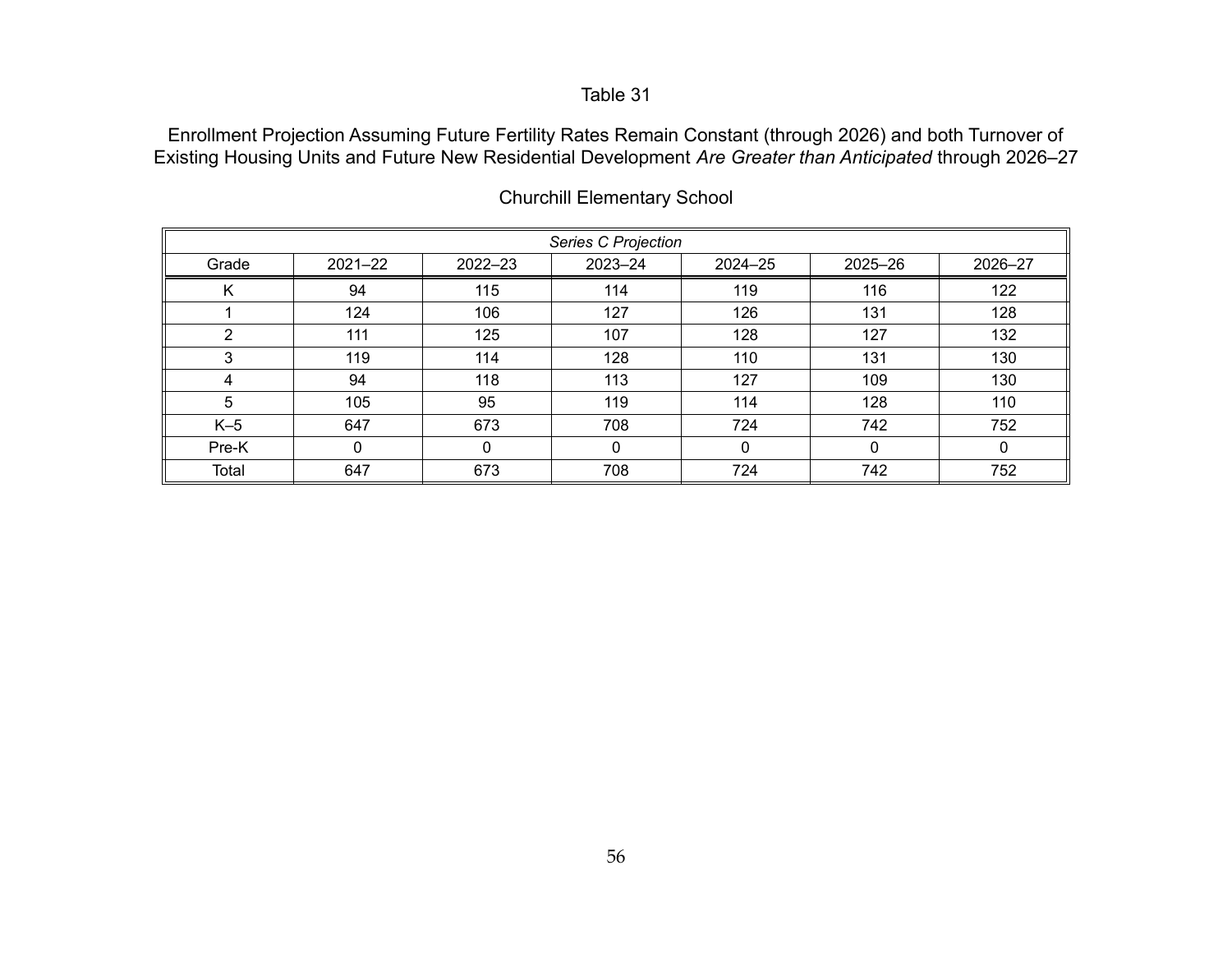Enrollment Projection Assuming Future Fertility Rates Remain Constant (through 2026) and both Turnover of Existing Housing Units and Future New Residential Development *Are Less than Anticipated* through 2026–27

|       |                                                                            |     | Series A Projection |     |     |     |  |  |  |  |  |
|-------|----------------------------------------------------------------------------|-----|---------------------|-----|-----|-----|--|--|--|--|--|
| Grade | $2023 - 24$<br>$2022 - 23$<br>$2021 - 22$<br>2024-25<br>2025-26<br>2026-27 |     |                     |     |     |     |  |  |  |  |  |
| Κ     | 74                                                                         | 78  | 75                  | 81  | 79  | 78  |  |  |  |  |  |
|       | 82                                                                         | 74  | 78                  | 75  | 81  | 79  |  |  |  |  |  |
| ົ     | 86                                                                         | 76  | 68                  | 72  | 69  | 75  |  |  |  |  |  |
| 3     | 100                                                                        | 89  | 79                  | 71  | 75  | 72  |  |  |  |  |  |
| 4     | 68                                                                         | 95  | 84                  | 74  | 66  | 70  |  |  |  |  |  |
| 5     | 93                                                                         | 65  | 92                  | 81  | 71  | 63  |  |  |  |  |  |
| $K-5$ | 503                                                                        | 477 | 476                 | 454 | 441 | 437 |  |  |  |  |  |
| Pre-K | 116                                                                        | 109 | 109                 | 107 | 110 | 109 |  |  |  |  |  |
| Total | 619                                                                        | 586 | 585                 | 561 | 551 | 546 |  |  |  |  |  |

Forest Glen Elementary School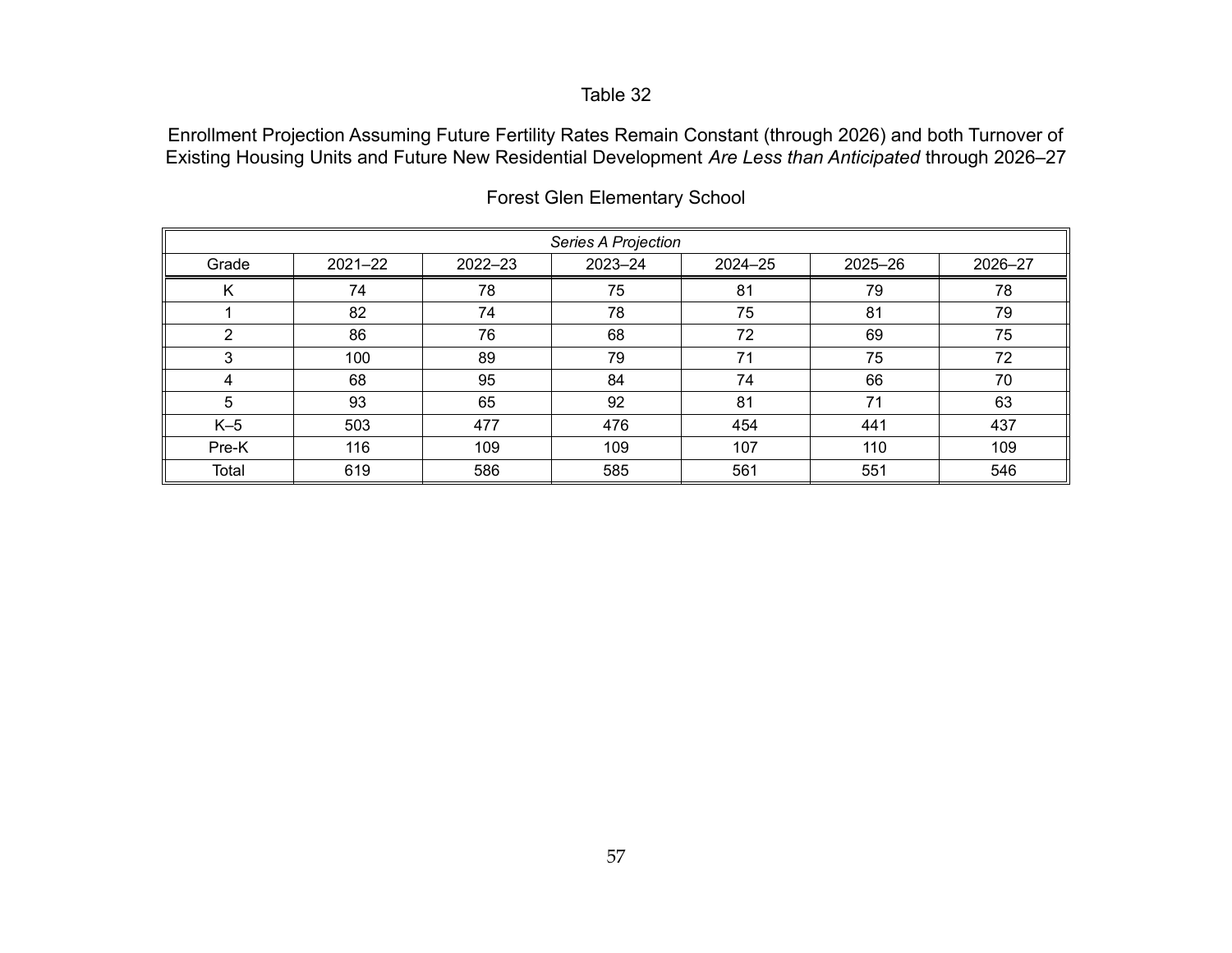Enrollment Projection Assuming Future Fertility Rates Remain Constant (through 2026) and both Turnover of Existing Housing Units and Future New Residential Development *Occur as Anticipated* through 2026–27

|       |             |         | Series B Projection |     |     |     |
|-------|-------------|---------|---------------------|-----|-----|-----|
| Grade | $2021 - 22$ | 2025-26 | 2026-27             |     |     |     |
| Κ     | 74          | 82      | 79                  | 84  | 81  | 82  |
|       | 82          | 78      | 86                  | 83  | 88  | 85  |
| ົ     | 86          | 79      | 75                  | 83  | 80  | 85  |
|       | 100         | 92      | 85                  | 81  | 89  | 86  |
| 4     | 68          | 98      | 90                  | 83  | 79  | 87  |
| 5     | 93          | 68      | 98                  | 90  | 83  | 79  |
| $K-5$ | 503         | 497     | 513                 | 504 | 500 | 504 |
| Pre-K | 116         | 128     | 129                 | 128 | 130 | 129 |
| Total | 619         | 625     | 642                 | 632 | 630 | 633 |

Forest Glen Elementary School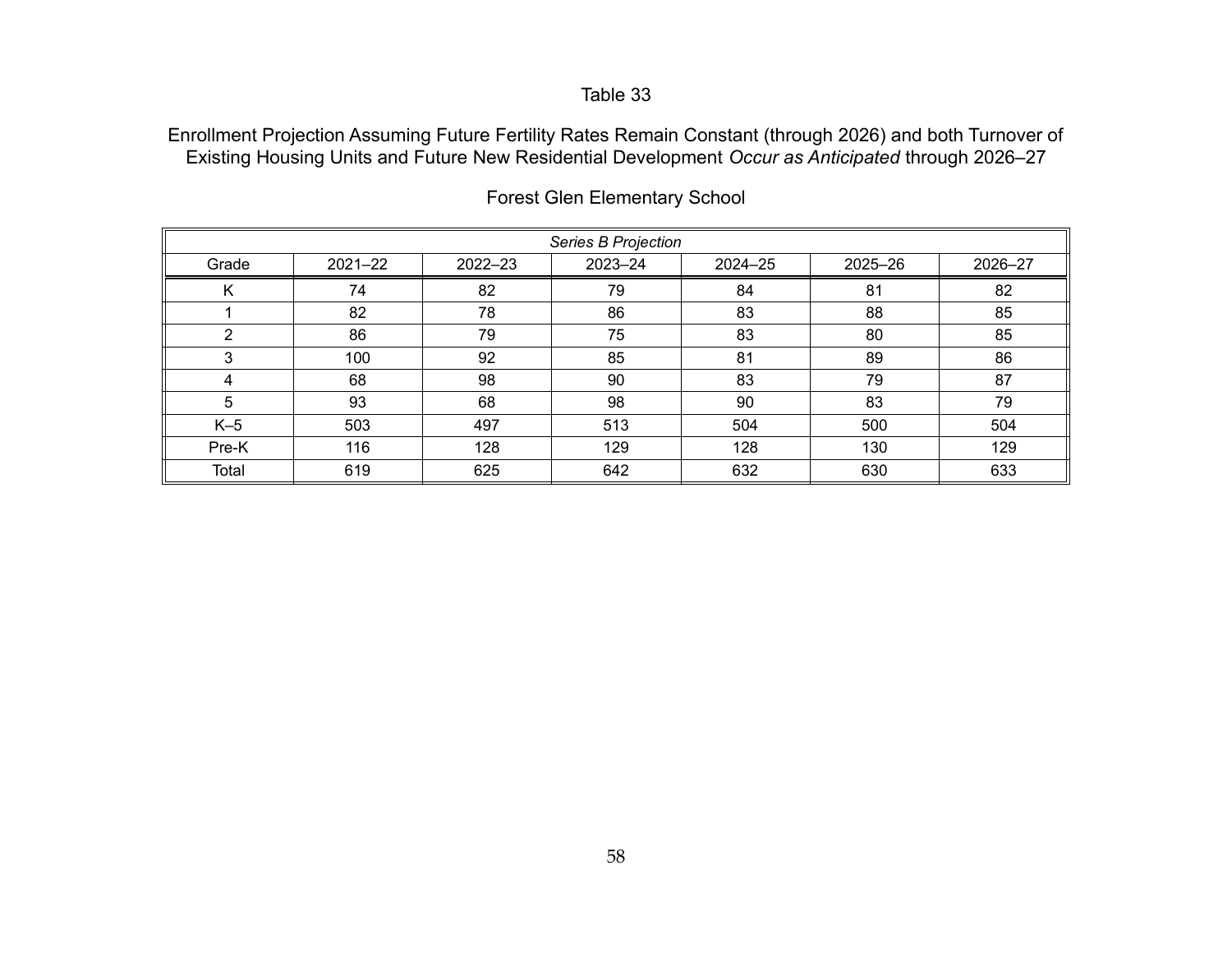Enrollment Projection Assuming Future Fertility Rates Remain Constant (through 2026) and both Turnover of Existing Housing Units and Future New Residential Development *Are Greater than Anticipated* through 2026–27

|       |             |         | <b>Series C Projection</b> |         |         |         |  |
|-------|-------------|---------|----------------------------|---------|---------|---------|--|
| Grade | $2021 - 22$ | 2022-23 | $2023 - 24$                | 2024-25 | 2025-26 | 2026-27 |  |
| K     | 74          | 86      | 83                         | 89      | 87      | 86      |  |
|       | 82          | 82      | 94                         | 91      | 97      | 95      |  |
| ົ     | 86          | 82      | 82                         | 94      | 91      | 97      |  |
| 3     | 100         | 95      | 91                         | 91      | 103     | 100     |  |
| 4     | 68          | 102     | 97                         | 93      | 93      | 105     |  |
| 5     | 93          | 71      | 105                        | 100     | 96      | 96      |  |
| $K-5$ | 503         | 518     | 552                        | 558     | 567     | 579     |  |
| Pre-K | 116         | 143     | 143                        | 142     | 145     | 144     |  |
| Total | 619         | 661     | 695                        | 700     | 712     | 723     |  |

Forest Glen Elementary School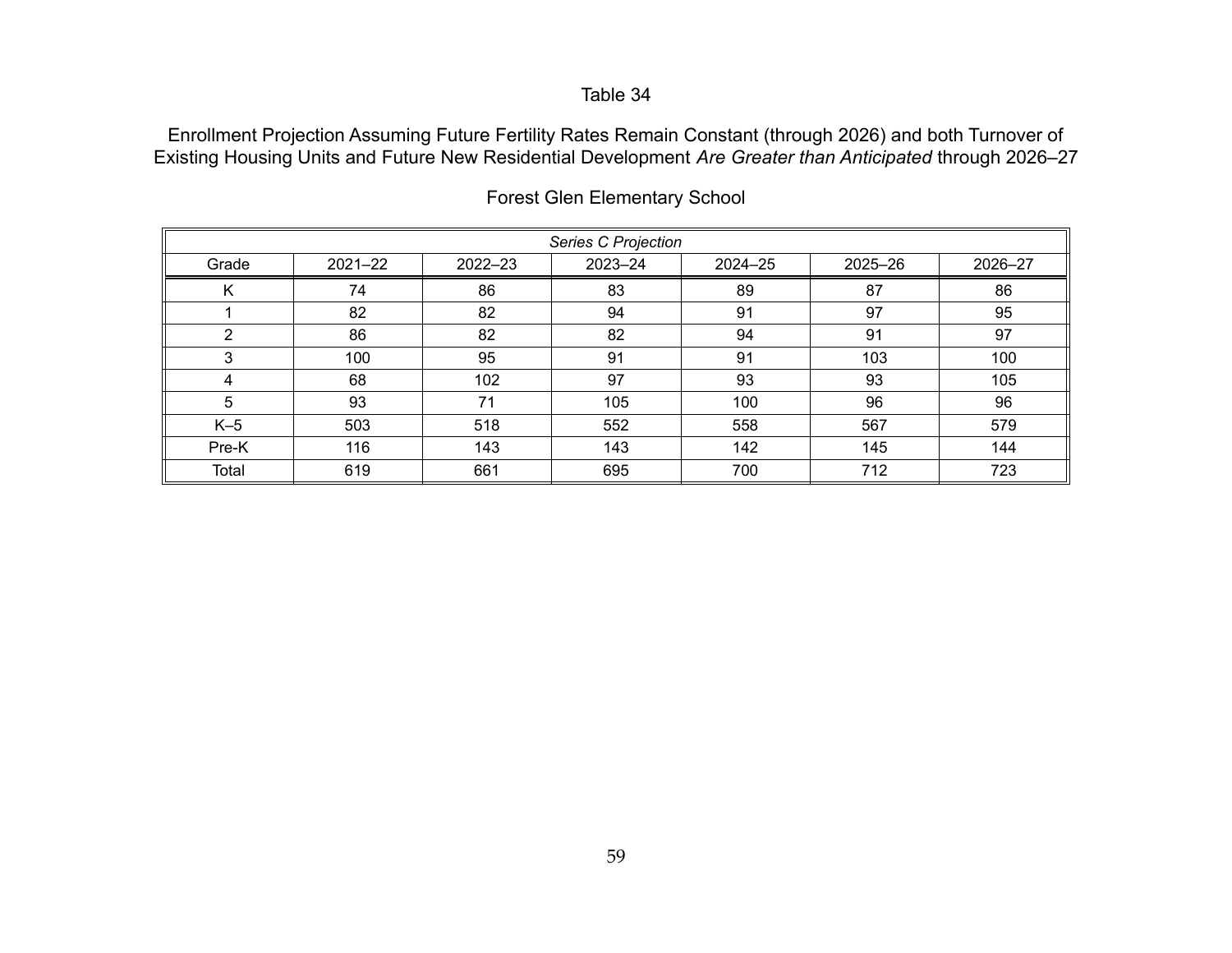Enrollment Projection Assuming Future Fertility Rates Remain Constant (through 2026) and both Turnover of Existing Housing Units and Future New Residential Development *Are Less than Anticipated* through 2031–32

|       | Series A Projection                                                                                                                   |      |      |      |      |       |      |       |     |       |       |  |
|-------|---------------------------------------------------------------------------------------------------------------------------------------|------|------|------|------|-------|------|-------|-----|-------|-------|--|
| Grade | 2031-32<br>$2022 - 23$<br>2026-27<br>2030-31<br>$2021 - 22$<br>2023-24<br>$2024 - 25$<br>2025-26<br>$2027 - 28$<br>2029-30<br>2028-29 |      |      |      |      |       |      |       |     |       |       |  |
| R     | 384                                                                                                                                   | 354  | 352  | 364  | 379  | 360   | 330  | 332   | 332 | 335   | 332   |  |
|       | 382                                                                                                                                   | 383  | 353  | 351  | 363  | 378   | 362  | 332   | 334 | 334   | 337   |  |
|       | 345                                                                                                                                   | 379  | 380  | 350  | 348  | 360   | 378  | 362   | 332 | 334   | 334   |  |
| $K-8$ | 1.111                                                                                                                                 | .116 | .085 | ,065 | ,090 | 1,098 | .070 | 0.026 | 998 | 1,003 | 1,003 |  |

Hadley Junior High School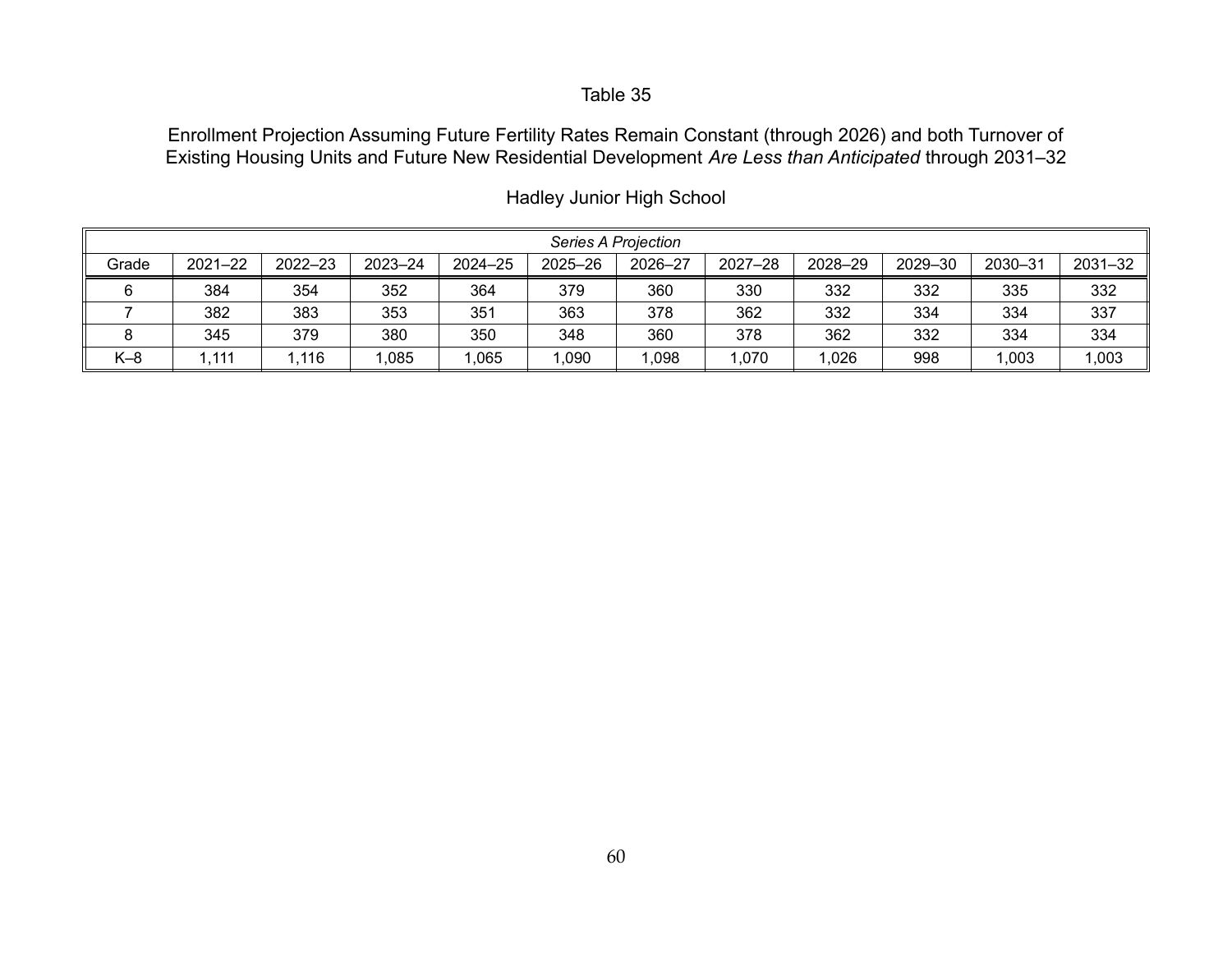Enrollment Projection Assuming Future Fertility Rates Remain Constant (through 2026) and both Turnover of Existing Housing Units and Future New Residential Development *Occur as Anticipated* through 2031–32

|       | Series B Projection                                                                                                                   |      |      |       |      |      |      |      |      |       |       |  |
|-------|---------------------------------------------------------------------------------------------------------------------------------------|------|------|-------|------|------|------|------|------|-------|-------|--|
| Grade | 2026-27<br>$2021 - 22$<br>$2022 - 23$<br>2030-31<br>2031-32<br>2023-24<br>$2024 - 25$<br>$2027 - 28$<br>2025-26<br>2028-29<br>2029-30 |      |      |       |      |      |      |      |      |       |       |  |
| ี     | 384                                                                                                                                   | 360  | 362  | 378   | 397  | 382  | 356  | 377  | 374  | 376   | 372   |  |
|       | 382                                                                                                                                   | 389  | 365  | 367   | 383  | 402  | 386  | 360  | 381  | 378   | 380   |  |
|       | 345                                                                                                                                   | 385  | 392  | 368   | 370  | 386  | 404  | 388  | 362  | 383   | 380   |  |
| $K-8$ | .111                                                                                                                                  | .134 | ,119 | 1,113 | .150 | .170 | .146 | ,125 | .117 | 1,137 | 1,132 |  |

Hadley Junior High School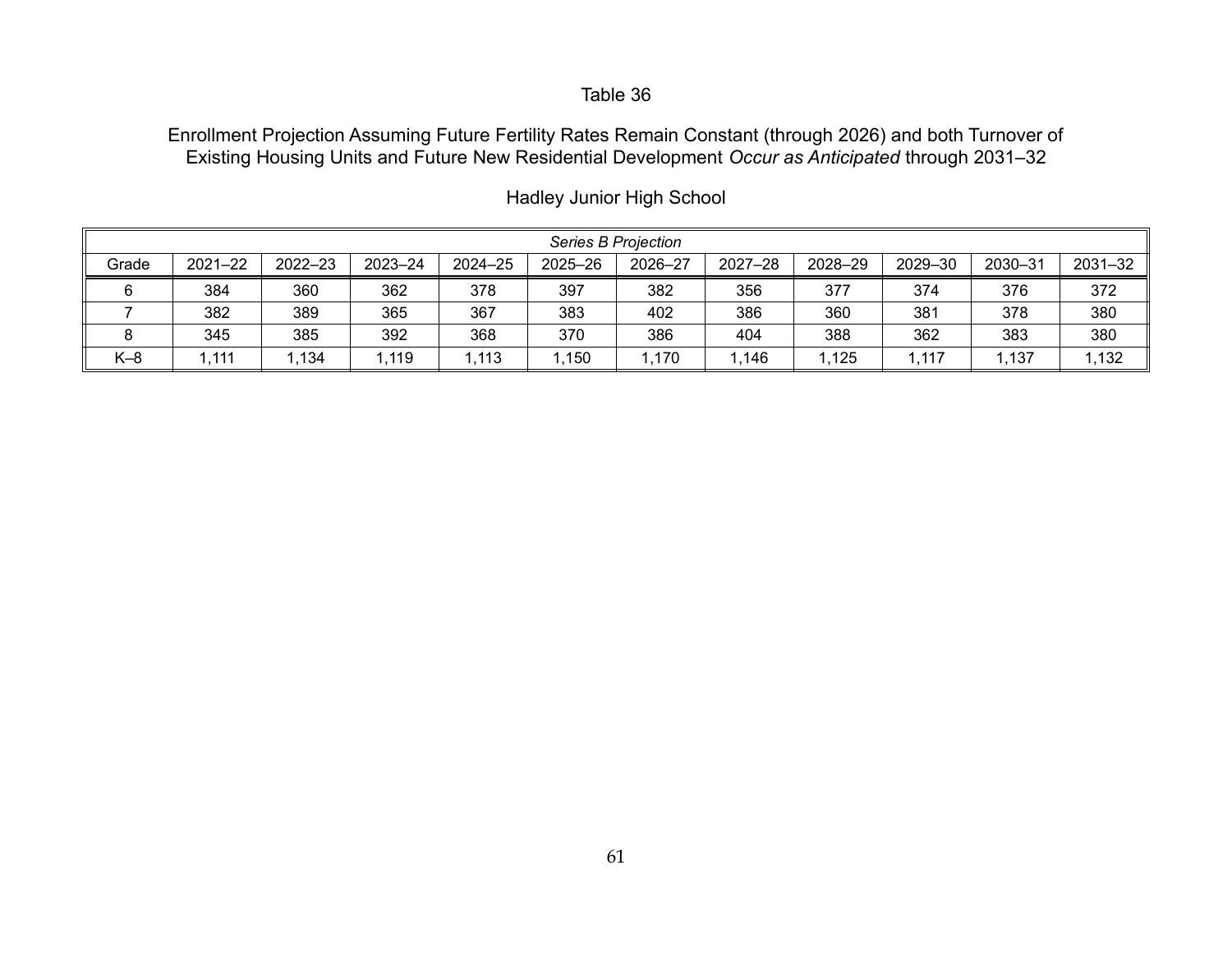Enrollment Projection Assuming Future Fertility Rates Remain Constant (through 2026) and both Turnover of Existing Housing Units and Future New Residential Development *Are Greater than Anticipated* through 2031–32

|       | Series C Projection |         |             |             |         |         |             |         |         |         |         |  |
|-------|---------------------|---------|-------------|-------------|---------|---------|-------------|---------|---------|---------|---------|--|
| Grade | $2021 - 22$         | 2022-23 | $2023 - 24$ | $2024 - 25$ | 2025-26 | 2026-27 | $2027 - 28$ | 2028-29 | 2029-30 | 2030-31 | 2031-32 |  |
|       | 384                 | 366     | 372         | 395         | 418     | 408     | 385         | 426     | 421     | 421     | 414     |  |
|       | 382                 | 394     | 376         | 382         | 405     | 428     | 414         | 391     | 432     | 427     | 427     |  |
|       | 345                 | 390     | 402         | 384         | 390     | 413     | 432         | 418     | 395     | 436     | 431     |  |
| $K-8$ | 1,111               | .150    | .150        | ,161        | .213    | 1,249   | .231        | 1,235   | 1,248   | ,284    | 1,272   |  |

Hadley Junior High School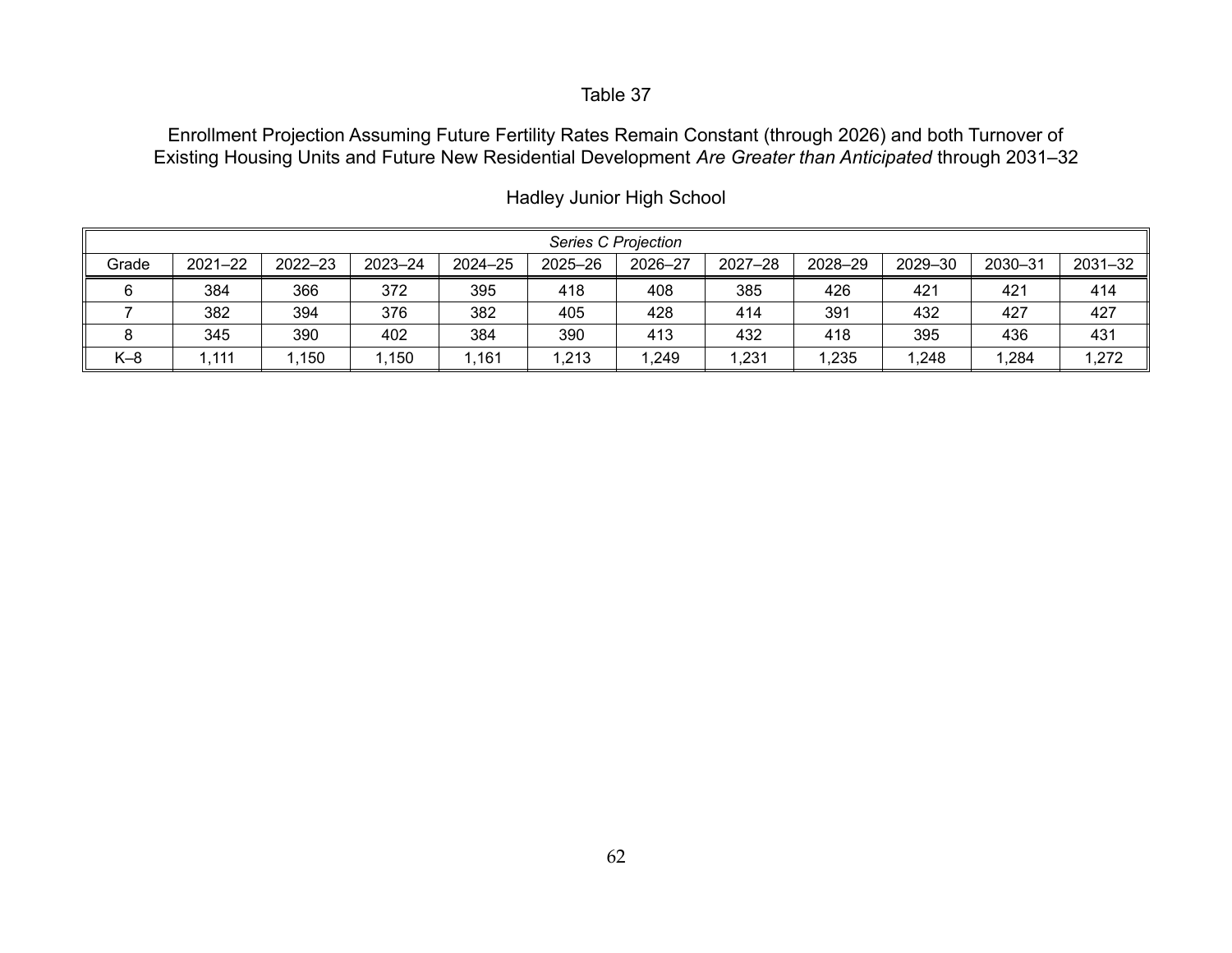Enrollment Projection Assuming Future Fertility Rates Remain Constant (through 2026) and both Turnover of Existing Housing Units and Future New Residential Development *Are Less than Anticipated* through 2031–32

|                |             |         |             |             |         | Series A Projection |             |         |         |         |         |
|----------------|-------------|---------|-------------|-------------|---------|---------------------|-------------|---------|---------|---------|---------|
| Grade          | $2021 - 22$ | 2022-23 | $2023 - 24$ | $2024 - 25$ | 2025-26 | 2026-27             | $2027 - 28$ | 2028-29 | 2029-30 | 2030-31 | 2031-32 |
| K              | 346         | 345     | 342         | 343         | 338     | 346                 | 344         | 350     | 345     | 351     | 345     |
|                | 392         | 358     | 357         | 354         | 355     | 350                 | 360         | 358     | 364     | 359     | 365     |
| $\overline{2}$ | 403         | 384     | 350         | 349         | 346     | 347                 | 344         | 354     | 352     | 358     | 353     |
| 3              | 386         | 401     | 382         | 348         | 347     | 344                 | 347         | 344     | 354     | 352     | 358     |
| 4              | 362         | 374     | 389         | 370         | 336     | 335                 | 335         | 338     | 335     | 345     | 343     |
| 5              | 357         | 355     | 367         | 382         | 363     | 329                 | 331         | 331     | 334     | 331     | 341     |
| 6              | 384         | 354     | 352         | 364         | 379     | 360                 | 330         | 332     | 332     | 335     | 332     |
| 7              | 382         | 383     | 353         | 351         | 363     | 378                 | 362         | 332     | 334     | 334     | 337     |
| 8              | 345         | 379     | 380         | 350         | 348     | 360                 | 378         | 362     | 332     | 334     | 334     |
| $K-5$          | 2,246       | 2,217   | 2,187       | 2,146       | 2,085   | 2,051               | 2,061       | 2,075   | 2,084   | 2,096   | 2,105   |
| $6 - 8$        | 1,111       | 1,116   | 1,085       | 1,065       | 1,090   | 1,098               | 1,070       | 1,026   | 998     | 1,003   | 1,003   |
| $K-8$          | 3,357       | 3,333   | 3,272       | 3,211       | 3,175   | 3,149               | 3,131       | 3,101   | 3,082   | 3,099   | 3,108   |
| Pre-K          | 116         | 109     | 109         | 107         | 110     | 109                 | 113         | 111     | 113     | 111     | 112     |
| Total          | 3,473       | 3,442   | 3,381       | 3,318       | 3,285   | 3,258               | 3,244       | 3,212   | 3,195   | 3,210   | 3,220   |

Glen Ellyn School District 41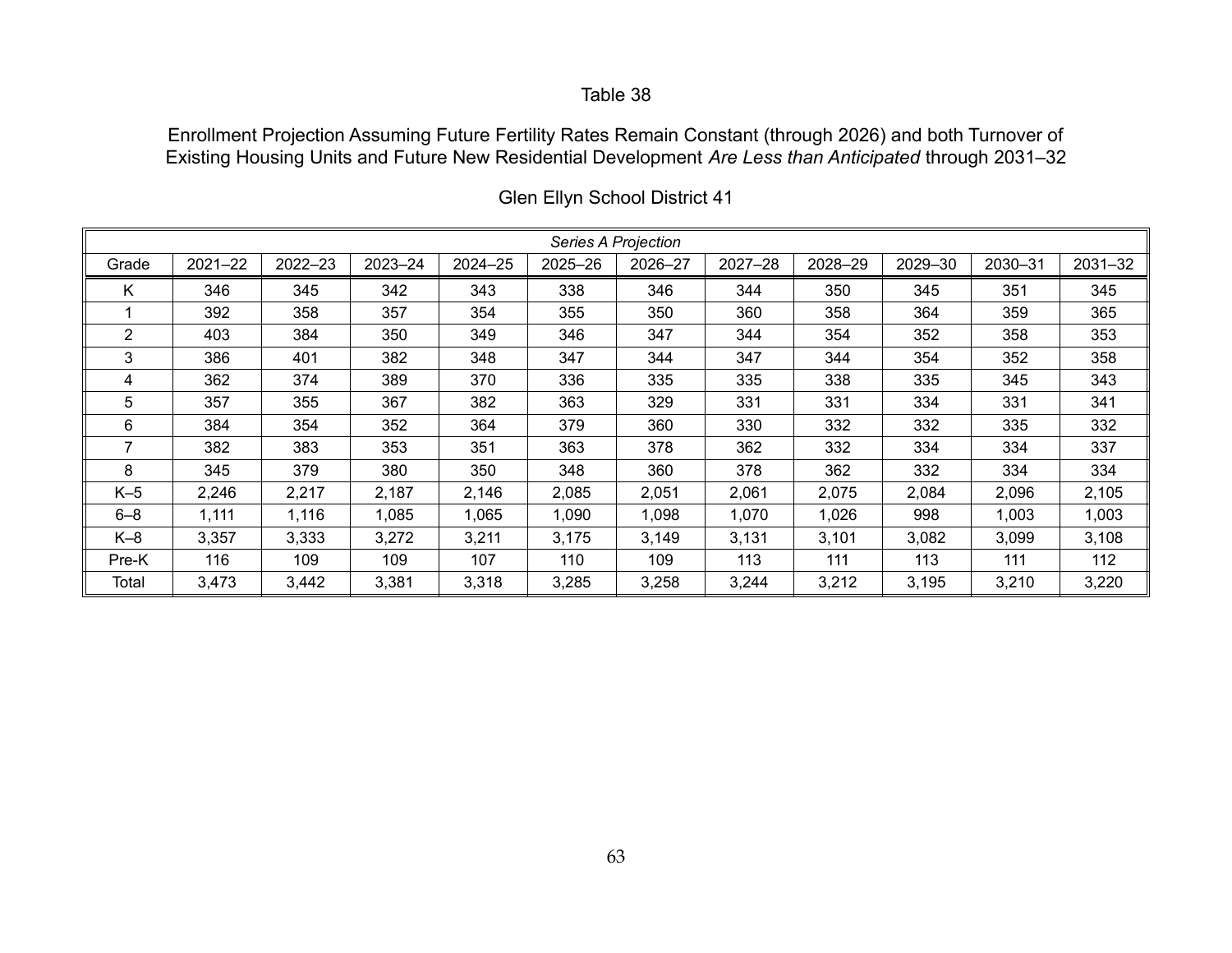Enrollment Projection Assuming Future Fertility Rates Remain Constant (through 2026) and both Turnover of Existing Housing Units and Future New Residential Development *Occur as Anticipated* through 2031–32

|                |             |         |             |         |         | Series B Projection |             |         |         |         |             |
|----------------|-------------|---------|-------------|---------|---------|---------------------|-------------|---------|---------|---------|-------------|
| Grade          | $2021 - 22$ | 2022-23 | $2023 - 24$ | 2024-25 | 2025-26 | 2026-27             | $2027 - 28$ | 2028-29 | 2029-30 | 2030-31 | $2031 - 32$ |
| K              | 346         | 367     | 364         | 366     | 362     | 369                 | 367         | 374     | 370     | 376     | 371         |
|                | 392         | 366     | 387         | 384     | 386     | 382                 | 389         | 387     | 394     | 390     | 396         |
| $\overline{2}$ | 403         | 388     | 362         | 383     | 380     | 382                 | 378         | 385     | 383     | 390     | 386         |
| 3              | 386         | 405     | 390         | 364     | 385     | 382                 | 384         | 380     | 387     | 385     | 392         |
| 4              | 362         | 378     | 397         | 382     | 356     | 377                 | 374         | 376     | 372     | 379     | 377         |
| 5.             | 357         | 359     | 375         | 394     | 379     | 353                 | 374         | 371     | 373     | 369     | 376         |
| 6              | 384         | 360     | 362         | 378     | 397     | 382                 | 356         | 377     | 374     | 376     | 372         |
| 7              | 382         | 389     | 365         | 367     | 383     | 402                 | 386         | 360     | 381     | 378     | 380         |
| 8              | 345         | 385     | 392         | 368     | 370     | 386                 | 404         | 388     | 362     | 383     | 380         |
| $K-5$          | 2,246       | 2,263   | 2,275       | 2,273   | 2,248   | 2,245               | 2,266       | 2,273   | 2,279   | 2,289   | 2,298       |
| $6 - 8$        | 1,111       | 1,134   | 1,119       | 1,113   | 1,150   | 1,170               | 1,146       | 1,125   | 1,117   | 1,137   | 1,132       |
| $K-8$          | 3,357       | 3,397   | 3,394       | 3,386   | 3,398   | 3,415               | 3,412       | 3,398   | 3,396   | 3,426   | 3,430       |
| Pre-K          | 116         | 128     | 129         | 128     | 130     | 129                 | 134         | 132     | 134     | 132     | 133         |
| Total          | 3,473       | 3,525   | 3,523       | 3,514   | 3,528   | 3,544               | 3,546       | 3,530   | 3,530   | 3,558   | 3,563       |

Glen Ellyn School District 41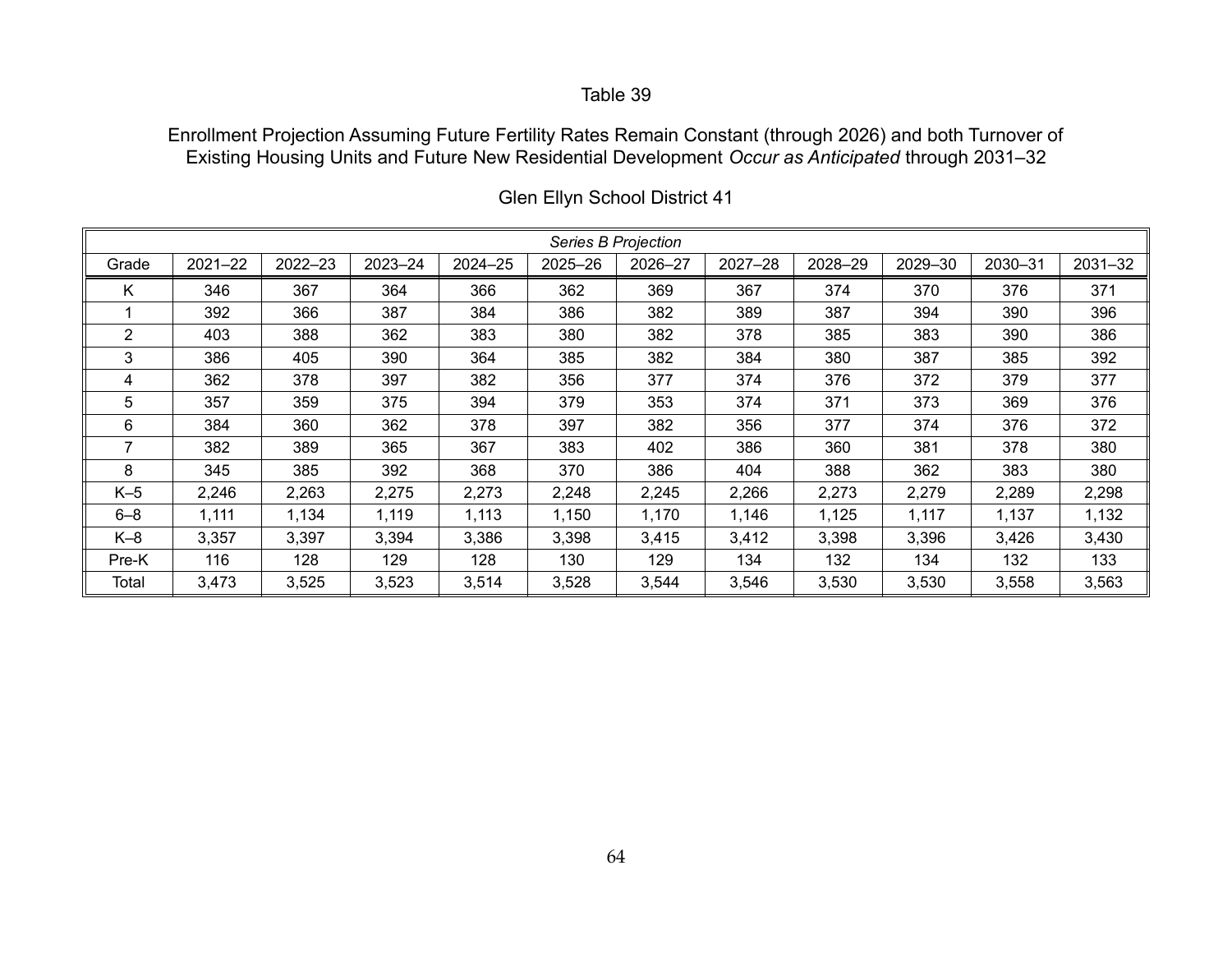Enrollment Projection Assuming Future Fertility Rates Remain Constant (through 2026) and both Turnover of Existing Housing Units and Future New Residential Development *Are Greater than Anticipated* through 2031–32

|                |             |         |             |             |         | Series C Projection |             |         |         |         |             |
|----------------|-------------|---------|-------------|-------------|---------|---------------------|-------------|---------|---------|---------|-------------|
| Grade          | $2021 - 22$ | 2022-23 | $2023 - 24$ | $2024 - 25$ | 2025-26 | 2026-27             | $2027 - 28$ | 2028-29 | 2029-30 | 2030-31 | $2031 - 32$ |
| K              | 346         | 388     | 385         | 387         | 383     | 391                 | 389         | 396     | 393     | 400     | 398         |
|                | 392         | 373     | 415         | 412         | 414     | 410                 | 413         | 411     | 418     | 415     | 422         |
| $\overline{2}$ | 403         | 393     | 374         | 416         | 413     | 415                 | 408         | 411     | 409     | 416     | 413         |
| 3              | 386         | 409     | 399         | 380         | 422     | 419                 | 419         | 412     | 415     | 413     | 420         |
| 4              | 362         | 385     | 408         | 398         | 379     | 421                 | 416         | 416     | 409     | 412     | 410         |
| 5.             | 357         | 363     | 386         | 409         | 399     | 380                 | 421         | 416     | 416     | 409     | 412         |
| 6              | 384         | 366     | 372         | 395         | 418     | 408                 | 385         | 426     | 421     | 421     | 414         |
| 7              | 382         | 394     | 376         | 382         | 405     | 428                 | 414         | 391     | 432     | 427     | 427         |
| 8              | 345         | 390     | 402         | 384         | 390     | 413                 | 432         | 418     | 395     | 436     | 431         |
| $K-5$          | 2,246       | 2,311   | 2,367       | 2,402       | 2,410   | 2,436               | 2,466       | 2,462   | 2,460   | 2,465   | 2,475       |
| $6 - 8$        | 1,111       | 1,150   | 1,150       | 1,161       | 1,213   | 1,249               | 1,231       | 1,235   | 1,248   | 1,284   | 1,272       |
| $K-8$          | 3,357       | 3,461   | 3,517       | 3,563       | 3,623   | 3,685               | 3,697       | 3,697   | 3,708   | 3,749   | 3,747       |
| Pre-K          | 116         | 143     | 143         | 142         | 145     | 144                 | 149         | 147     | 150     | 149     | 150         |
| Total          | 3,473       | 3,604   | 3,660       | 3,705       | 3,768   | 3,829               | 3,846       | 3,844   | 3,858   | 3,898   | 3,897       |

Glen Ellyn School District 41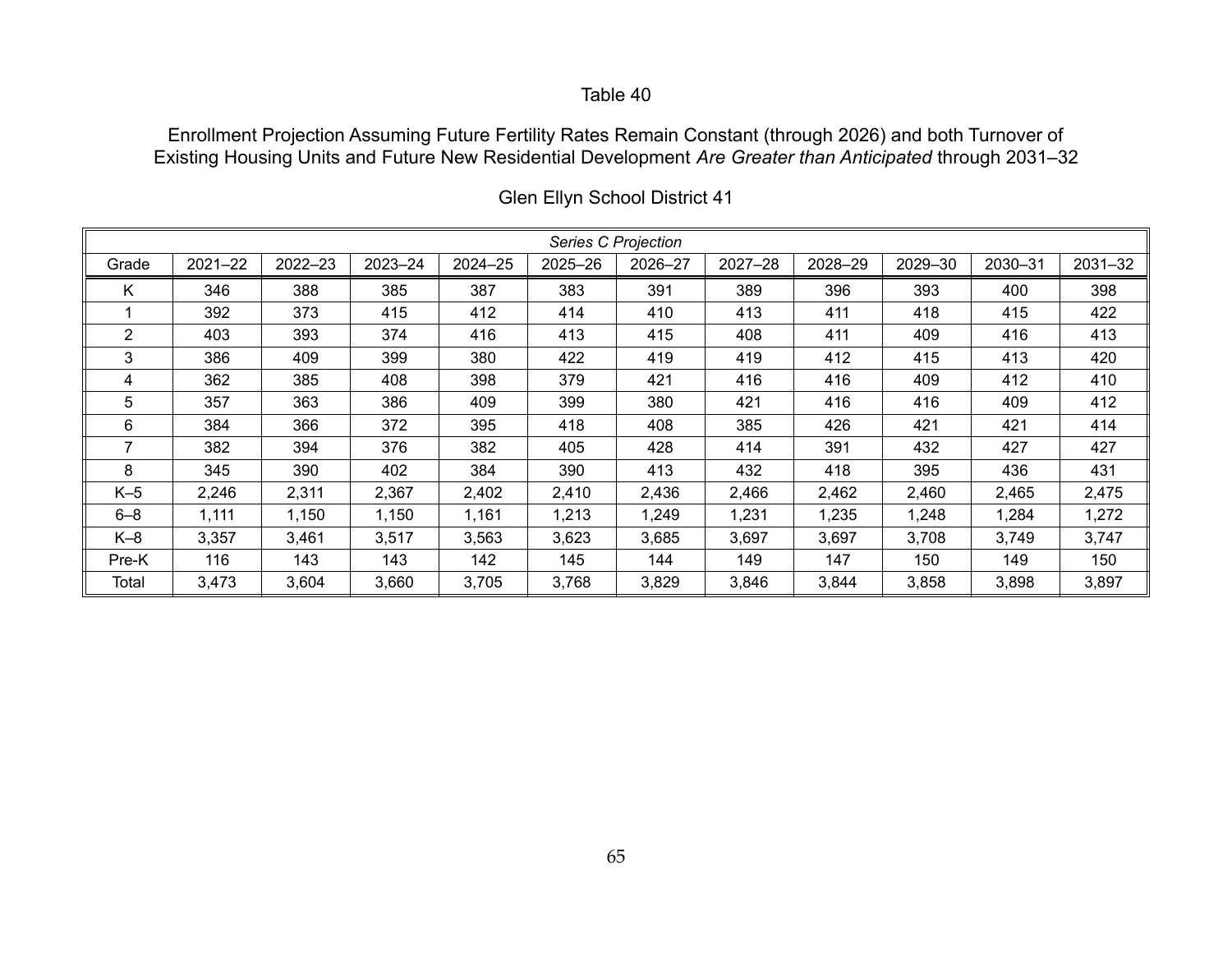

Figure 2. Total Enrollment for District 41: Historical (1992–93 to 2021–22) and Projected (2022–23 to 2031–32) under Series A, Series B, and Series C Assumptions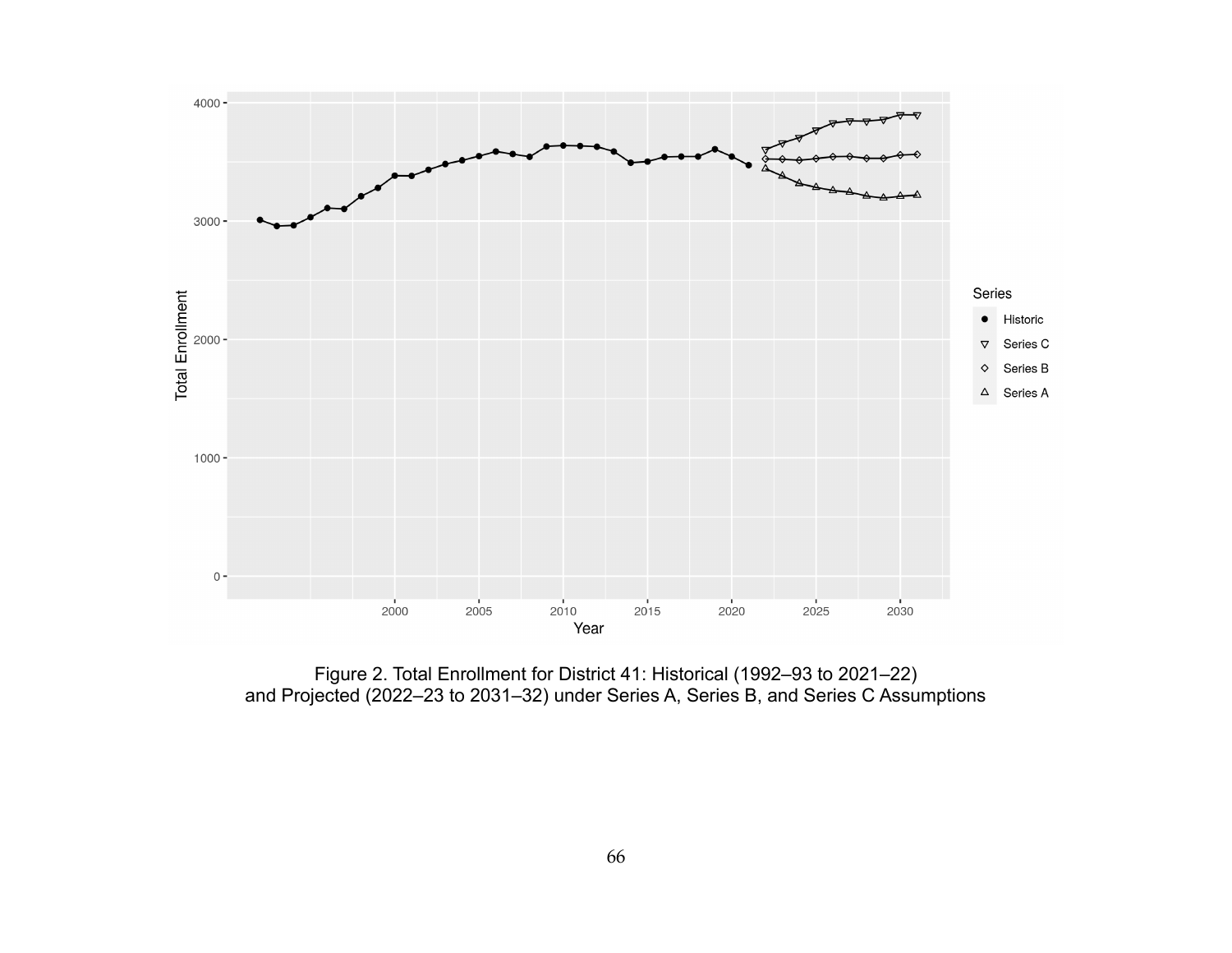

Figure 3. Total Elementary School Enrollment for District 41: Historical (1992–93 to 2021–22) and Projected (2022–23 to 2031–32) under Series A, Series B, and Series C Assumptions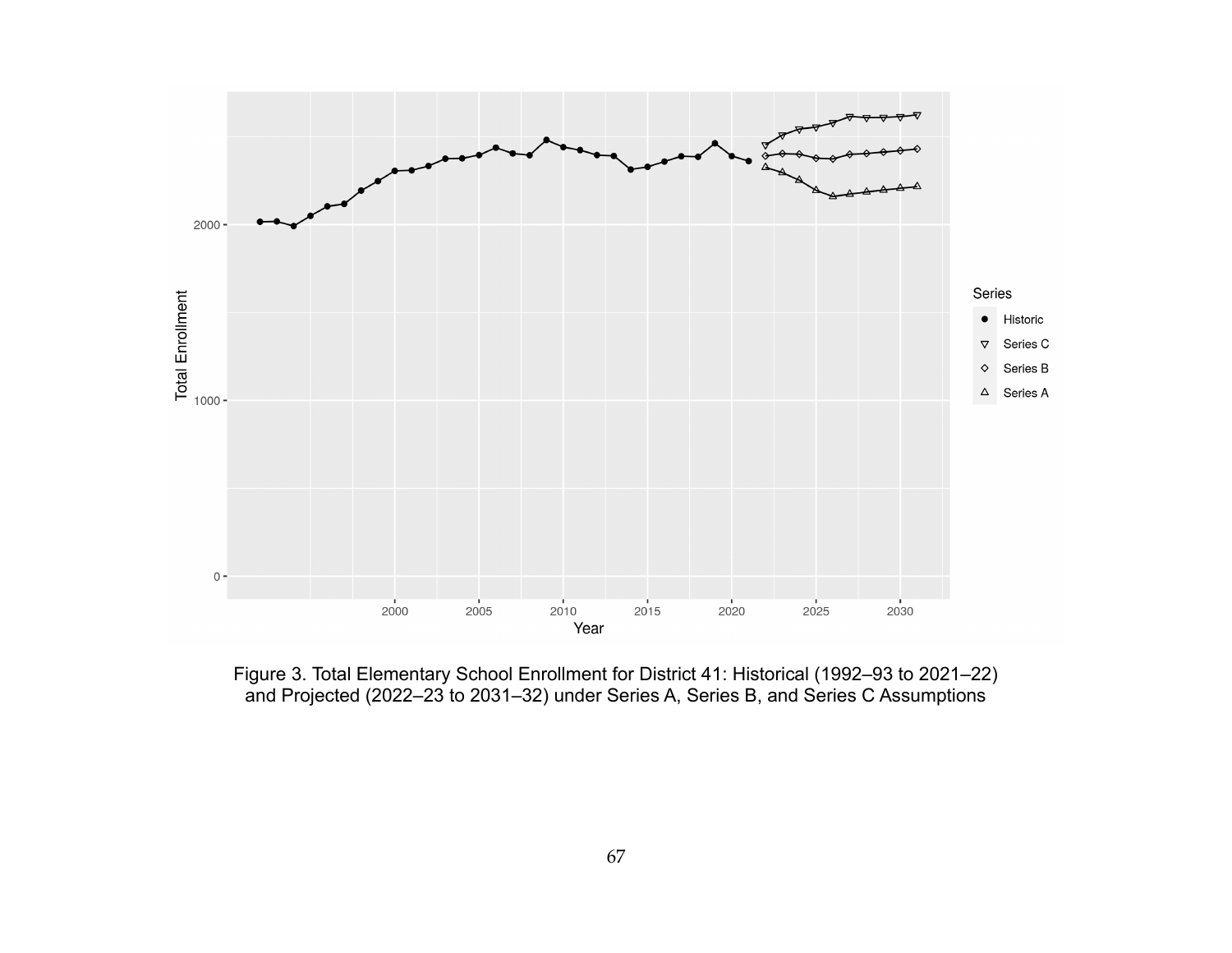

Figure 4. Total Junior High School Enrollment for District 41: Historical (1992–93 to 2021–22) and Projected (2022–23 to 2031–32) under Series A, Series B, and Series C Assumptions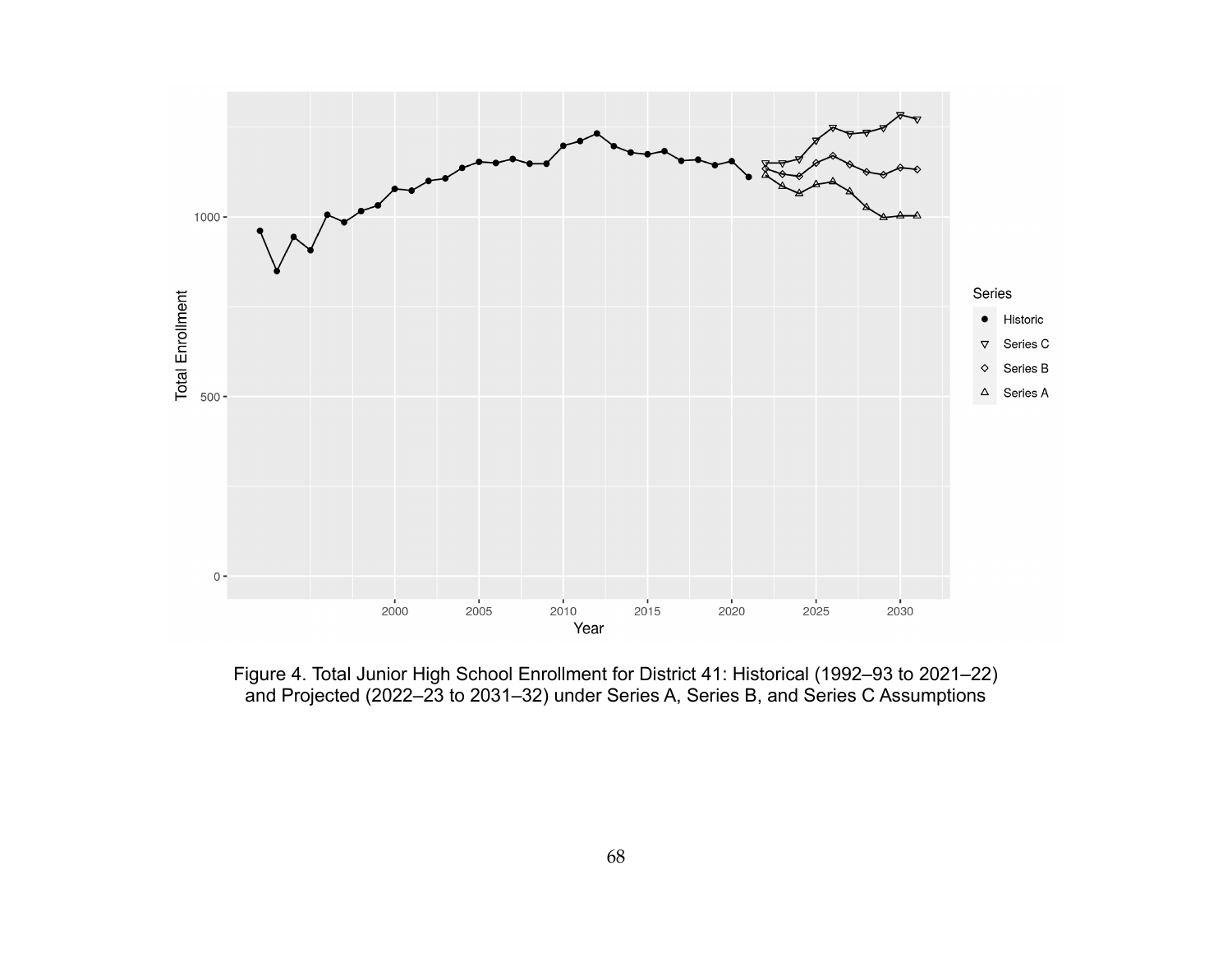# **Appendix A**

**Racial/Ethnic Composition of Glen Ellyn School District 41 and Individual Schools**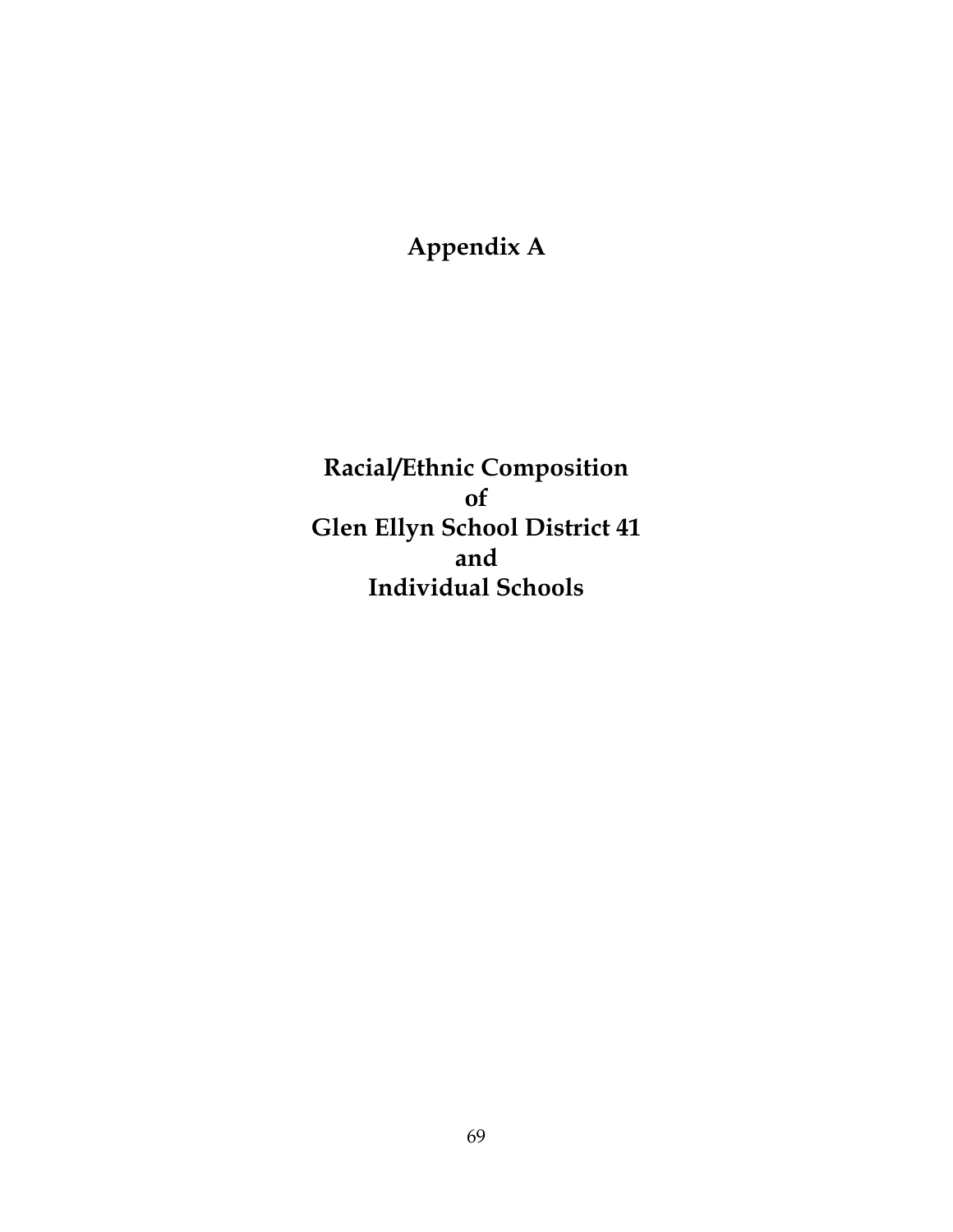| Year | American<br>Indian<br>$(\% )$ | Asian<br>$(\% )$ | <b>Black</b><br>$(\% )$ | Hispanic<br>$(\% )$ | Pacific<br>Islander<br>$(\% )$ | White<br>$(\% )$ | Two or More<br>Races<br>$(\% )$ |
|------|-------------------------------|------------------|-------------------------|---------------------|--------------------------------|------------------|---------------------------------|
| 2021 | 1.6                           | 25.2             | 2.9                     | 26.5                | 0.1                            | 39.8             | 3.8                             |
| 2020 | 1.5                           | 20.4             | 2.9                     | 26.9                | 0.2                            | 44.3             | 3.8                             |
| 2019 | 1.5                           | 19.8             | 3.4                     | 26.4                | 0.1                            | 45.0             | 3.7                             |
| 2018 | 0.9                           | 18.1             | 5.3                     | 27.6                | 0.0                            | 44.9             | 3.1                             |
| 2017 | 0.7                           | 16.4             | 6.4                     | 24.8                | 0.0                            | 49.4             | 2.2                             |
| 2016 | 0.4                           | 17.5             | 4.7                     | 27.6                | 0.0                            | 47.7             | 2.1                             |
| 2015 | 0.3                           | 18.3             | 5.8                     | 25.6                | 0.0                            | 49.6             | 0.4                             |
| 2014 | 0.1                           | 18.3             | 5.2                     | 23.3                | 0.0                            | 52.2             | 0.9                             |
| 2013 | 0.3                           | 16.5             | 4.5                     | 26.0                | 0.0                            | 51.6             | 1.2                             |
| 2012 | 0.3                           | 16.5             | 5.1                     | 23.9                | 0.0                            | 53.5             | 0.8                             |
| 2011 | 0.2                           | 18.2             | 5.8                     | 21.0                | 0.0                            | 54.0             | 0.8                             |
| 2010 | 0.1                           | 16.6             | 4.8                     | 22.1                |                                | 50.6             | 5.8                             |
| 2009 | 0.2                           | 15.7             | 4.9                     | 18.7                |                                | 54.6             | 5.9                             |
| 2008 | 0.2                           | 15.1             | 6.0                     | 15.8                |                                | 57.4             | 5.5                             |
| 2007 | 0.2                           | 14.3             | 6.4                     | 15.2                |                                | 58.7             | 5.3                             |
| 2006 | 0.5                           | 14.7             | 7.3                     | 14.2                |                                | 59.3             | 4.0                             |
| 2005 | 0.5                           | 17.1             | 8.4                     | 15.0                |                                | 59.0             | 0.0                             |
| 2004 | 0.3                           | 14.4             | 7.9                     | 15.8                |                                | 61.6             |                                 |
| 2003 | 0.0                           | 12.6             | 6.7                     | 10.6                |                                | 70.0             |                                 |
| 2002 | 0.0                           | 12.9             | 6.3                     | 10.6                |                                | 70.2             |                                 |
| 2001 | 0.4                           | 10.1             | 6.5                     | 9.3                 |                                | 73.7             |                                 |
| 2000 | 0.4                           | 7.6              | 8.5                     | 9.0                 |                                | 74.5             |                                 |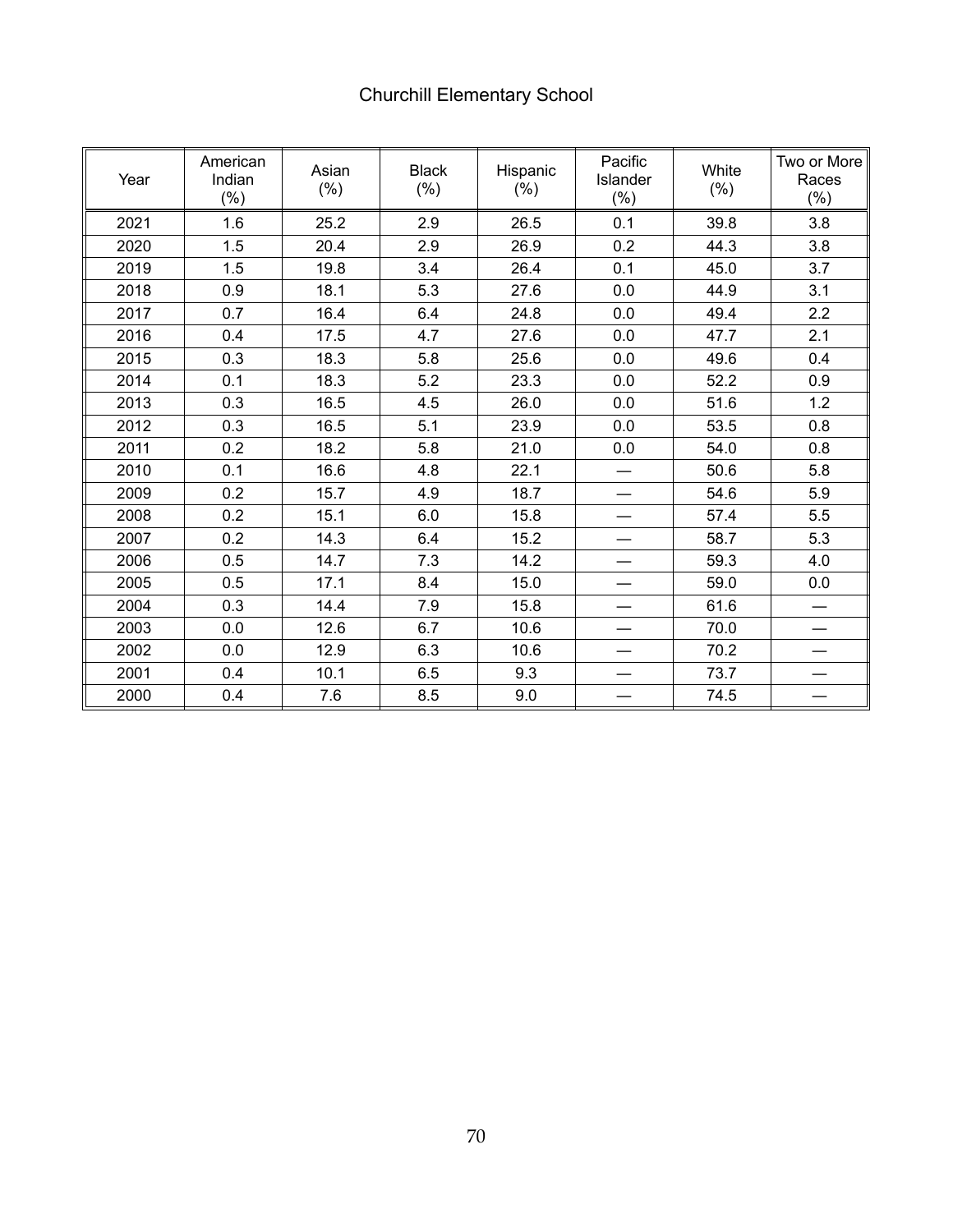# Forest Glen Elementary School

| Year | American<br>Indian<br>$(\% )$ | Asian<br>$(\% )$ | <b>Black</b><br>$(\% )$ | Hispanic<br>$(\% )$ | Pacific<br>Islander<br>$(\%)$ | White<br>$(\% )$ | Two or More<br>Races<br>$(\% )$ |
|------|-------------------------------|------------------|-------------------------|---------------------|-------------------------------|------------------|---------------------------------|
| 2021 | 0.3                           | 16.1             | 3.6                     | 12.3                | 0.3                           | 65.0             | 2.4                             |
| 2020 | 0.4                           | 13.0             | 3.8                     | 11.5                | 0.4                           | 66.8             | 4.0                             |
| 2019 | 0.8                           | 13.7             | 4.0                     | 10.8                | 0.2                           | 66.9             | 3.7                             |
| 2018 | 0.6                           | 13.5             | 3.1                     | 13.8                | 0.2                           | 65.0             | 3.9                             |
| 2017 | 0.8                           | 14.8             | 3.2                     | 14.3                | 0.2                           | 61.6             | 5.2                             |
| 2016 | 0.0                           | 12.5             | 2.1                     | 13.1                | 0.2                           | 66.9             | 5.2                             |
| 2015 | 0.2                           | 11.3             | 2.9                     | 11.7                | 0.0                           | 68.2             | 5.7                             |
| 2014 | 0.2                           | 9.1              | 3.5                     | 13.2                | 0.0                           | 69.1             | 5.0                             |
| 2013 | 0.2                           | 8.2              | 3.4                     | 13.2                | 0.0                           | 71.4             | 3.6                             |
| 2012 | 0.2                           | 5.8              | 3.2                     | 13.9                | 0.0                           | 72.4             | 4.5                             |
| 2011 | 0.2                           | 6.7              | 2.2                     | 13.1                | 0.0                           | 74.0             | 3.7                             |
| 2010 | 0.4                           | 7.6              | 1.8                     | 9.6                 |                               | 76.2             | 4.4                             |
| 2009 | 0.6                           | 9.2              | 3.2                     | 7.3                 |                               | 76.4             | 3.4                             |
| 2008 | 0.4                           | 8.4              | 2.8                     | 7.8                 |                               | 78.1             | 2.5                             |
| 2007 | 0.4                           | 7.1              | 3.0                     | 6.3                 |                               | 79.8             | 3.5                             |
| 2006 | 0.0                           | 7.5              | 3.6                     | 6.4                 |                               | 80.1             | 2.4                             |
| 2005 | 0.2                           | 6.0              | 3.4                     | 7.4                 |                               | 83.0             | 0.0                             |
| 2004 | 0.2                           | 5.3              | 5.3                     | 5.6                 |                               | 83.6             |                                 |
| 2003 | 0.2                           | 5.5              | 5.7                     | 4.8                 |                               | 83.8             |                                 |
| 2002 | 0.0                           | 6.3              | 7.6                     | 2.1                 |                               | 84.0             |                                 |
| 2001 | 0.0                           | 5.9              | 6.7                     | 1.7                 |                               | 85.7             |                                 |
| 2000 | 0.0                           | $5.0$            | 7.6                     | 2.4                 |                               | 84.9             |                                 |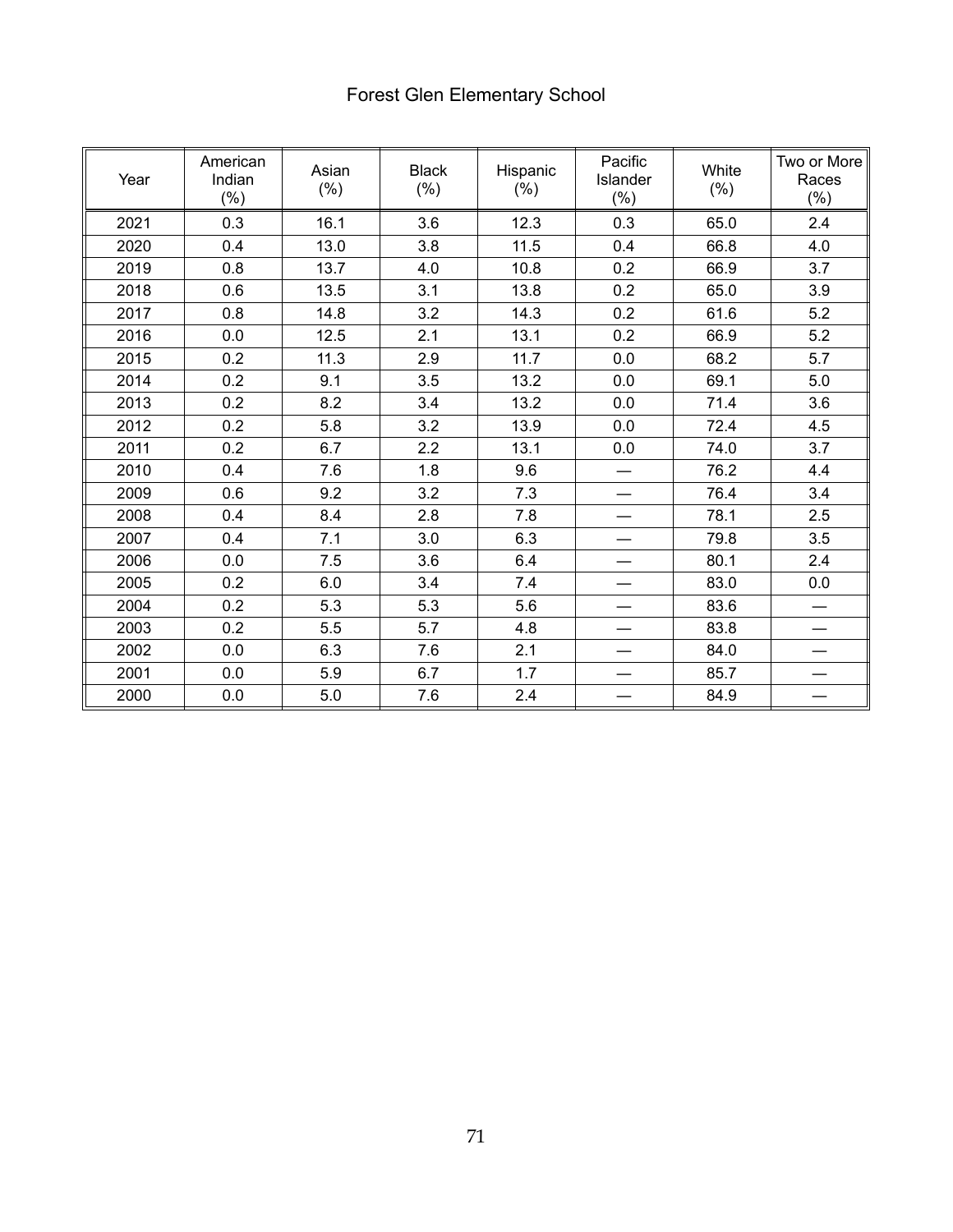# Benjamin Franklin Elementary School

| Year | American<br>Indian<br>$(\% )$ | Asian<br>$(\% )$ | <b>Black</b><br>$(\% )$ | Hispanic<br>$(\% )$ | Pacific<br>Islander<br>$(\% )$ | White<br>$(\% )$ | Two or More<br>Races<br>$(\% )$ |
|------|-------------------------------|------------------|-------------------------|---------------------|--------------------------------|------------------|---------------------------------|
| 2021 | 0.2                           | 4.1              | 1.6                     | 5.7                 | 0.0                            | 84.5             | 3.9                             |
| 2020 | 0.2                           | 3.1              | 2.2                     | 6.3                 | 0.0                            | 84.2             | 4.0                             |
| 2019 | 0.0                           | 4.6              | 2.1                     | 7.3                 | 0.0                            | 82.0             | 3.9                             |
| 2018 | 0.0                           | 4.4              | 2.0                     | 8.2                 | 0.0                            | 81.7             | 3.7                             |
| 2017 | 0.0                           | 5.4              | 1.6                     | 8.9                 | 0.0                            | 80.7             | 3.4                             |
| 2016 | 0.0                           | 5.5              | 1.9                     | 10.1                | 0.0                            | 78.9             | 3.5                             |
| 2015 | 0.0                           | 6.0              | 2.7                     | 8.8                 | 0.0                            | 77.9             | 4.6                             |
| 2014 | 0.0                           | 4.3              | 2.4                     | 8.3                 | 0.0                            | 79.8             | 5.2                             |
| 2013 | 0.0                           | 3.0              | 2.4                     | 8.2                 | 0.2                            | 80.8             | 5.4                             |
| 2012 | 0.2                           | 3.7              | 1.8                     | 7.5                 | 0.2                            | 80.5             | 6.2                             |
| 2011 | 0.0                           | 2.6              | 2.3                     | 8.3                 | 0.2                            | 81.3             | 5.3                             |
| 2010 | 0.0                           | 2.3              | 1.0                     | 4.7                 |                                | 87.2             | 4.7                             |
| 2009 | 0.3                           | 2.5              | 1.3                     | 4.4                 |                                | 86.8             | 4.6                             |
| 2008 | 0.3                           | 4.0              | 3.5                     | 7.0                 |                                | 80.6             | 4.6                             |
| 2007 | 0.2                           | 2.2              | 4.0                     | 5.0                 |                                | 85.3             | 3.4                             |
| 2006 | 0.0                           | 3.3              | 3.1                     | 5.3                 |                                | 86.4             | 2.0                             |
| 2005 | 0.3                           | 1.7              | 2.2                     | 2.5                 |                                | 93.3             | 0.0                             |
| 2004 | 0.5                           | 1.2              | 3.6                     | 1.6                 | —                              | 93.1             |                                 |
| 2003 | 0.3                           | 1.3              | 2.6                     | 1.0                 |                                | 94.7             |                                 |
| 2002 | 0.2                           | 1.4              | 0.5                     | 1.5                 | —                              | 96.4             |                                 |
| 2001 | 0.0                           | 1.3              | 1.0                     | 1.0                 |                                | 96.7             |                                 |
| 2000 | 0.0                           | 1.3              | 0.5                     | 1.5                 |                                | 96.7             |                                 |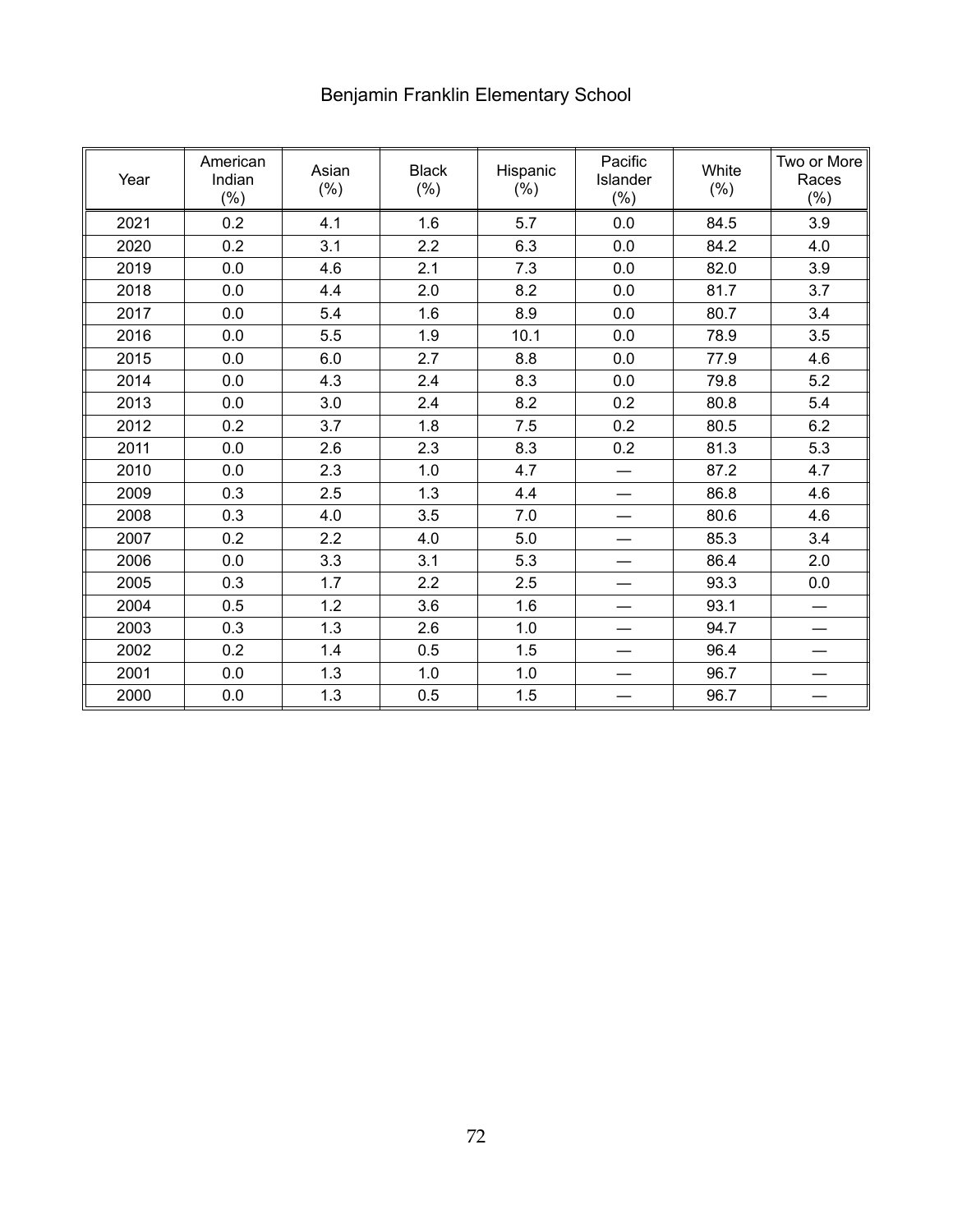# Abraham Lincoln Elementary School

| Year | American<br>Indian<br>$(\% )$ | Asian<br>$(\% )$ | <b>Black</b><br>$(\% )$ | Hispanic<br>$(\% )$ | Pacific<br>Islander<br>(% ) | White<br>$(\% )$ | Two or More<br>Races<br>$(\% )$ |
|------|-------------------------------|------------------|-------------------------|---------------------|-----------------------------|------------------|---------------------------------|
| 2021 | 0.2                           | 10.0             | 5.1                     | 4.9                 | 0.4                         | 72.8             | 6.6                             |
| 2020 | 0.2                           | 9.1              | 3.7                     | 4.4                 | 0.3                         | 75.3             | 7.0                             |
| 2019 | 0.0                           | 11.4             | 2.9                     | 4.6                 | 0.2                         | 73.8             | 7.0                             |
| 2018 | 0.2                           | 12.5             | 2.9                     | 5.4                 | 0.2                         | 72.1             | 6.7                             |
| 2017 | 0.2                           | 15.1             | 1.4                     | 7.0                 | 0.0                         | 70.6             | 5.7                             |
| 2016 | 0.5                           | 15.1             | 3.7                     | 9.0                 | 0.0                         | 66.8             | 4.9                             |
| 2015 | 0.4                           | 16.5             | 4.9                     | 8.2                 | 0.0                         | 66.0             | 3.9                             |
| 2014 | 0.3                           | 17.8             | 5.2                     | 7.6                 | 0.2                         | 65.0             | 3.9                             |
| 2013 | 0.5                           | 16.6             | 4.5                     | 7.4                 | 0.0                         | 67.2             | 3.8                             |
| 2012 | 0.3                           | 14.4             | 5.6                     | 8.8                 | 0.0                         | 67.2             | 3.7                             |
| 2011 | 0.1                           | 11.4             | 6.0                     | 8.7                 | 0.0                         | 70.8             | 3.0                             |
| 2010 | 0.9                           | 8.6              | 3.4                     | 5.9                 |                             | 76.9             | 4.3                             |
| 2009 | 0.8                           | 7.3              | 5.3                     | 4.5                 |                             | 78.6             | 3.6                             |
| 2008 | 0.2                           | 6.1              | 4.8                     | 5.0                 |                             | 80.9             | 3.0                             |
| 2007 | 0.3                           | 7.5              | 6.1                     | 5.5                 |                             | 77.3             | 3.2                             |
| 2006 | 0.2                           | 7.5              | 5.7                     | 4.6                 |                             | 80.1             | 2.0                             |
| 2005 | 0.3                           | 10.0             | 7.8                     | 2.5                 |                             | 79.3             | 0.0                             |
| 2004 | 0.0                           | 9.1              | 1.5                     | 9.7                 |                             | 79.7             |                                 |
| 2003 | 0.0                           | 7.4              | 2.2                     | 9.3                 |                             | 81.0             |                                 |
| 2002 | 0.0                           | 3.3              | 2.3                     | 5.4                 | —                           | 89.0             |                                 |
| 2001 | 0.0                           | 5.2              | 2.7                     | 9.0                 |                             | 83.1             |                                 |
| 2000 | 0.0                           | 3.0              | 2.6                     | 4.2                 |                             | 90.3             |                                 |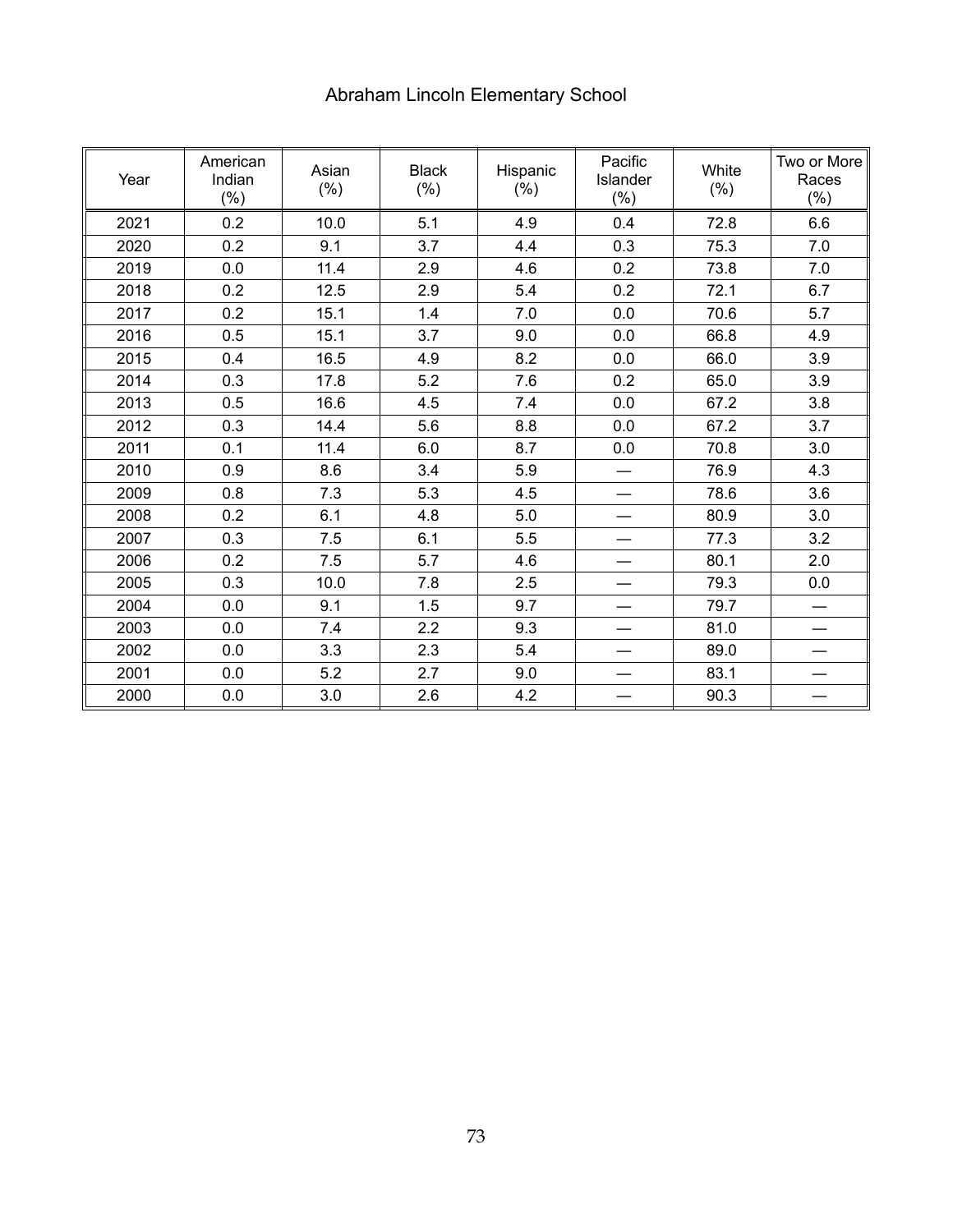# Hadley Junior High School

| Year | American<br>Indian<br>$(\% )$ | Asian<br>$(\% )$ | <b>Black</b><br>$(\% )$ | Hispanic<br>$(\% )$ | Pacific<br>Islander<br>$(\% )$ | White<br>$(\% )$ | Two or More<br>Races<br>$(\% )$ |
|------|-------------------------------|------------------|-------------------------|---------------------|--------------------------------|------------------|---------------------------------|
| 2021 | 0.2                           | 13.2             | 3.4                     | 14.8                | 0.0                            | 65.0             | 3.4                             |
| 2020 | 0.2                           | 13.2             | 4.0                     | 13.8                | 0.0                            | 66.0             | 2.8                             |
| 2019 | 0.3                           | 13.1             | 3.6                     | 13.3                | 0.0                            | 66.2             | 3.4                             |
| 2018 | 0.3                           | 11.9             | 3.8                     | 12.6                | 0.1                            | 67.8             | 3.5                             |
| 2017 | 0.2                           | 11.9             | 4.0                     | 11.9                | 0.0                            | 68.1             | 4.1                             |
| 2016 | 0.3                           | 10.7             | 3.9                     | 12.1                | 0.1                            | 69.8             | 3.1                             |
| 2015 | 0.2                           | 10.5             | 3.9                     | 13.3                | 0.1                            | 68.9             | 3.1                             |
| 2014 | 0.2                           | 9.8              | 4.7                     | 13.9                | 0.1                            | 68.2             | 3.1                             |
| 2013 | 0.1                           | 9.5              | 4.8                     | 11.7                | 0.0                            | 70.3             | 3.7                             |
| 2012 | 0.2                           | 8.1              | 4.1                     | 11.0                | 0.1                            | 72.5             | 3.8                             |
| 2011 | 0.3                           | 6.8              | 4.7                     | 9.9                 | 0.3                            | 74.5             | 3.6                             |
| 2010 | 0.1                           | 7.9              | 4.2                     | 7.9                 |                                | 76.7             | 3.2                             |
| 2009 | 0.1                           | 7.7              | 4.3                     | 7.4                 |                                | 78.0             | 2.6                             |
| 2008 | 0.3                           | 7.1              | 3.4                     | 7.3                 |                                | 79.2             | 2.7                             |
| 2007 | 0.2                           | 6.5              | 5.2                     | 6.6                 |                                | 78.9             | 2.6                             |
| 2006 | 0.3                           | 6.8              | 5.2                     | 5.6                 |                                | 81.0             | 1.2                             |
| 2005 | 0.2                           | 7.2              | 5.9                     | 5.1                 |                                | 81.6             | 0.0                             |
| 2004 | 0.1                           | 7.4              | 4.2                     | 4.3                 |                                | 83.9             |                                 |
| 2003 | 0.1                           | 5.1              | 4.4                     | 3.7                 |                                | 86.7             |                                 |
| 2002 | 0.1                           | 4.3              | 3.4                     | 4.1                 | —                              | 88.1             |                                 |
| 2001 | 0.0                           | 3.6              | 3.7                     | 4.8                 |                                | 87.8             |                                 |
| 2000 | 0.1                           | 3.2              | 3.7                     | 3.0                 |                                | 90.0             |                                 |